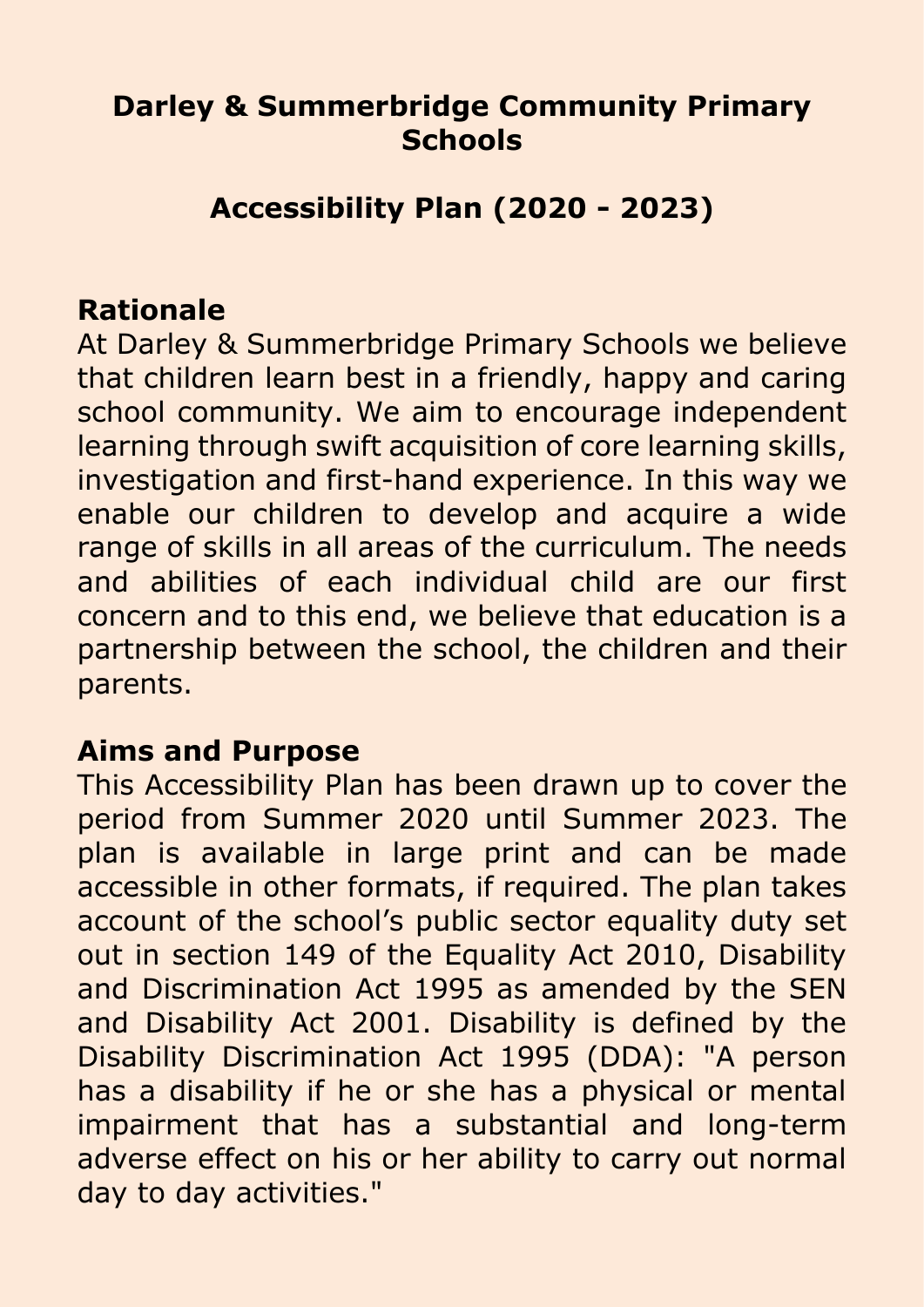The purpose of this plan is to show how Darley & Summerbridge Community Primary Schools promote accessibility of our school for disabled pupils, staff, parents/carers and visitors, as well as an awareness of the accessibility challenges which our schools present. Our aim is to continue to reduce and eliminate barriers to access to the curriculum and to full participation in the school community for pupils and prospective pupils with a disability.

In order to inform this plan, an accessibility audit was undertaken by the school SENCO, SEND lead and SEN governor. The audit aimed to paint an accurate picture of the accessibility of the schools to all pupils, staff, parents/carers and visitors, and to identify areas where changes could be made to improve accessibility, ranging from small non-structural adjustments to possible major structural alterations. Full details of the audit and recommendations can be found in Appendix A of this plan.

Darley & Summerbridge Primary Schools are committed to providing an environment which values and includes all pupils, staff, parents/carers and visitors regardless of their educational, physical, sensory, social, spiritual, emotional and cultural needs. We are further committed to challenging attitudes about disability and to developing a culture of awareness, tolerance and inclusion.

To this end, the school will:

• Comply with the DDA through provision of policies covering SEND and Inclusion, Safeguarding and Child Protection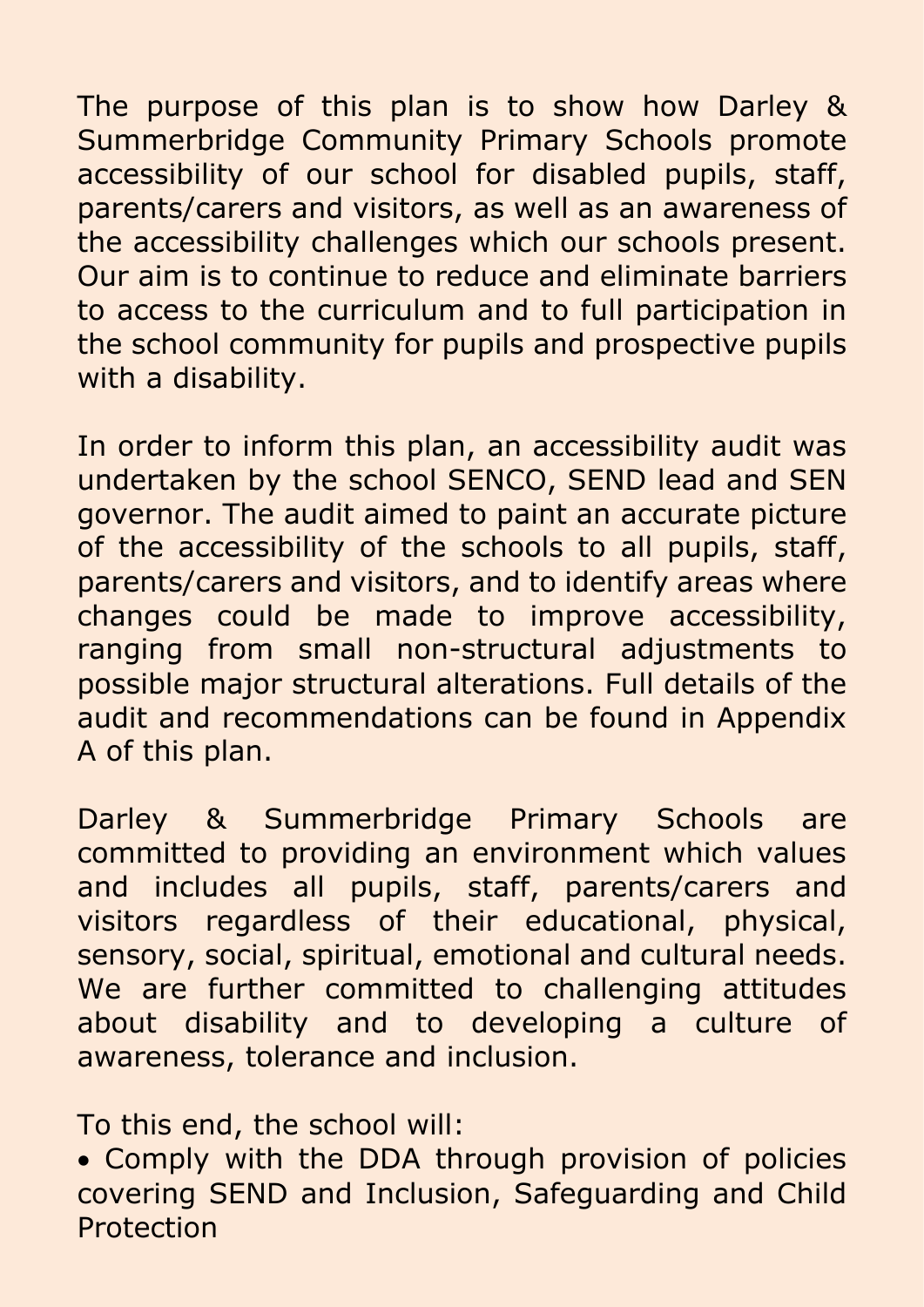• Ensure disabled pupils are not discriminated against in terms of admissions and exclusions (as confirmed by these policies)

• Recognise and value parents' knowledge of their child's disability and its effect on their ability to carry out school activities

• Provide all pupils with a broad and balanced curriculum, differentiated and adjusted to meet the needs of individual pupils, endorsing the key principles in the National Curriculum and EYFS Framework

Set suitable learning challenges and targets, responding to pupils' diverse learning needs, to overcome potential barriers to learning and assessment for individuals and groups of pupils

• Seek and follow the advice of LA services, such as specialist teacher advisers, SEN professionals and health professionals

• Provide teachers and teaching assistants with the necessary training to teach and support disabled pupils

• Ensure classrooms are organised for disabled pupils and ensure that lessons provide opportunities for all pupils to achieve and are responsive to pupil diversity

• Provide access to technology/equipment appropriate for pupils with disabilities

• Make school visits accessible to all pupils irrespective of attainment or impairment, removing all barriers to learning and participation

## **Role of Headteacher and Governing Body**

The role of the Headteacher and Governing Body is to ensure that the physical environment of the school is compliant with DDA. Furthermore, the Headteacher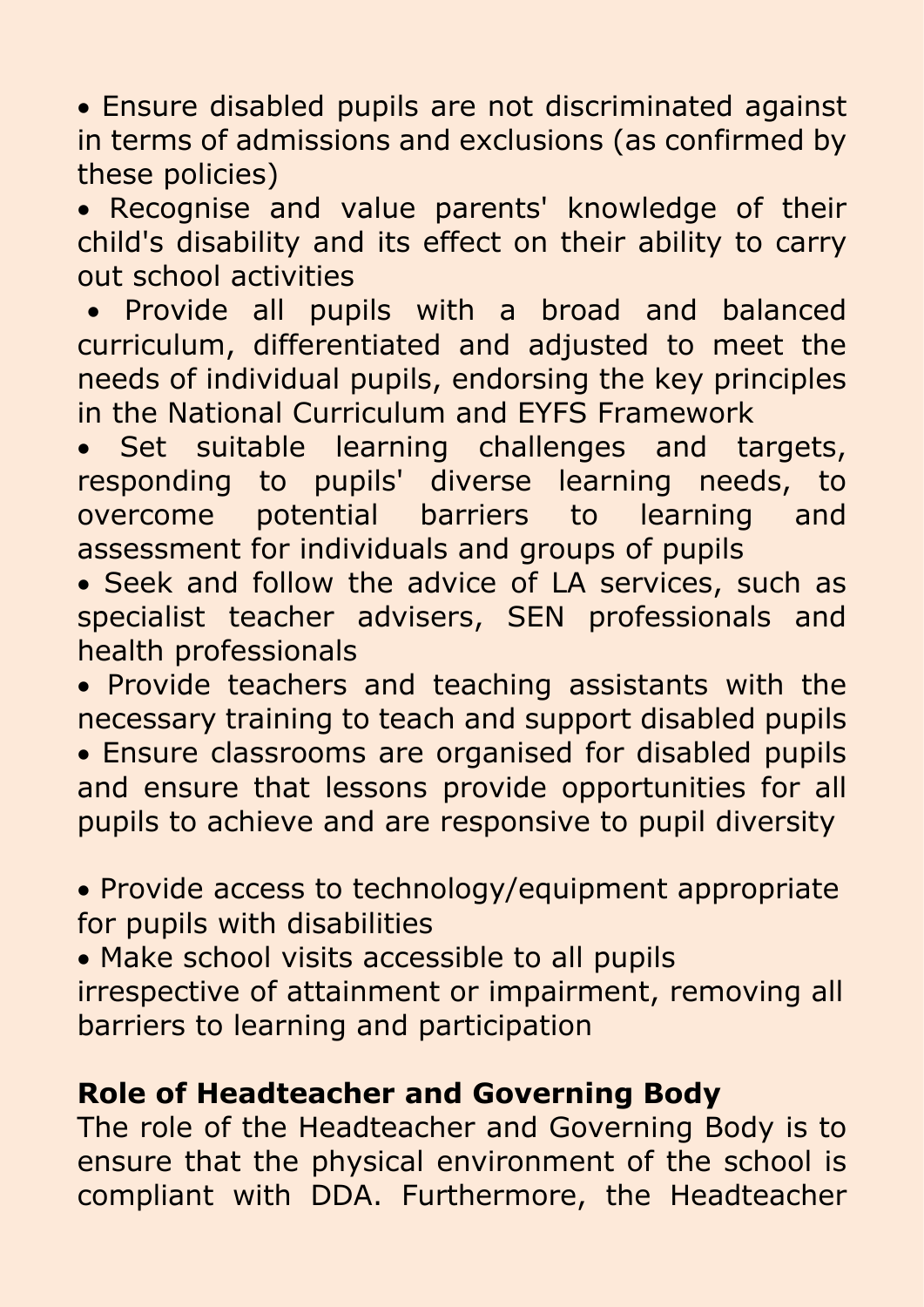and Governing Body should ensure that all school information is provided in accordance with DDA.

As such, the headteacher and governing body will:

- Ensure they have read and understood the recommendations made within the accessibility audit (Appendix A)
- Take account of the needs of pupils and visitors with physical difficulties and sensory impairments when planning and undertaking improvements and refurbishments of the site and premises (such as improved access, lighting, acoustic treatment and colour schemes and more accessible facilities and fittings)
- Ensure access for all pupils in the following areas: academic, sporting, play, social facilities, classrooms (including external classrooms), the hall, the library and playgrounds
- Support any pupils who use wheelchairs and those with mobility difficulties to move around the school without experiencing barriers to access such as those caused by doorways, steps/stairs and toilet facilities
- Ensure pathways of travel around the school site and parking arrangements are safe, routes are logical and well-signed and that emergency and evacuation systems are set up to inform ALL pupils, including pupils with SEN and disabilities
- Ensure visual signing is clear to all pupils with disabilities, that all areas are well lit, and that furniture and equipment is selected, adjusted and located appropriately
- (With support from the LA) provide information in alternative formats when required or requested (including information in a simple language, symbols,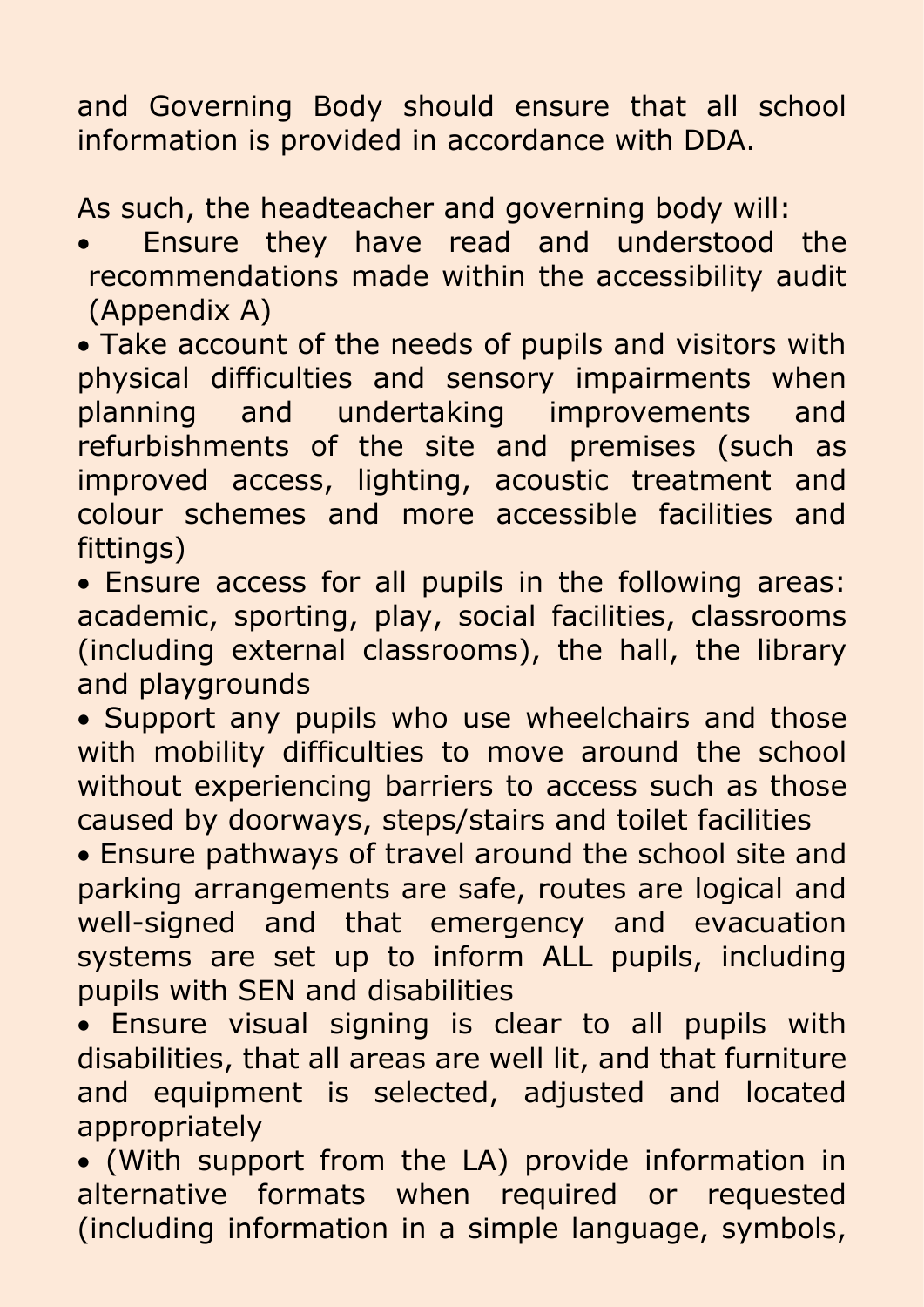large print, on audiotape or in Braille for pupils and prospective pupils who may have difficulty with standard forms of printed information)

• Ensure that staff members are familiar with technology and practices developed to assist people with disabilities

• Ensure that, where it is practicable to make reasonable adjustments to enable a prospective pupil to take up a place at the school and to satisfy the current admissions criteria, the school will provide reasonable adjustments

## **Role of Parents**

In order to meet the needs of disabled pupils, the school requires full information. The school will ask the families of prospective pupils to disclose whether they have received any learning support, have had an Educational Psychologist's report or have any disability or other condition of which the school should be aware. Where a pupil has an Education and Health Care Plan, the school will work with the Local Authority (LA) who makes and maintains the plan to ensure that the identified provision is delivered in an appropriate manner. In assessing the pupil or prospective pupil, the school may need to take advice and require assessments as appropriate. The school will be sensitive to any issues of confidentiality.

# **Monitoring**

This policy will be kept in the school office. This policy will be reviewed every three years by the SENCO and the Federated Governing Body ofs Darley & Summerbridge Community Primary Schools.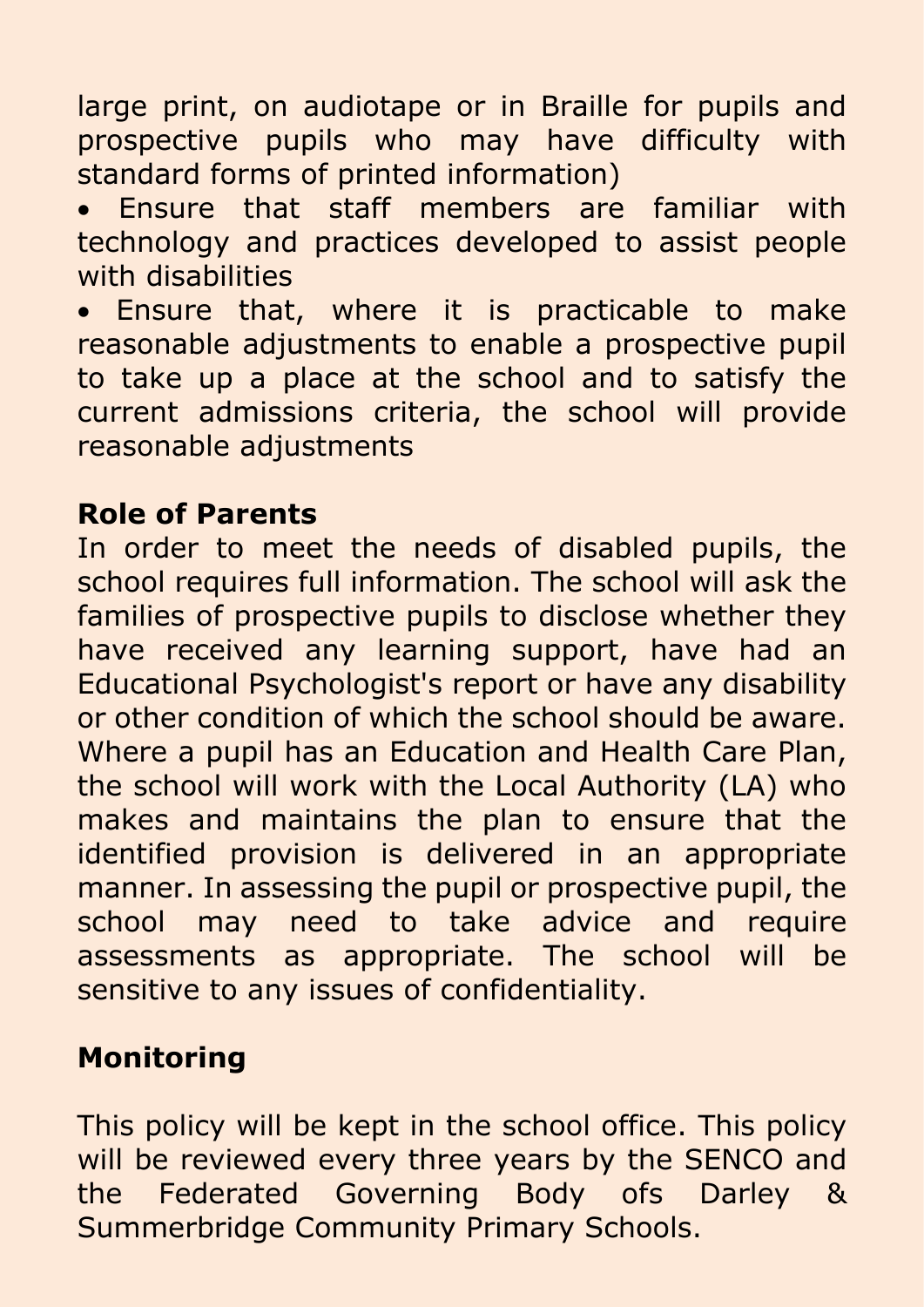| Signed | <b>Chair of Governors</b> |
|--------|---------------------------|
|        |                           |

Signed Head teacher

Date adopted by Governing Body **Contact Exercise**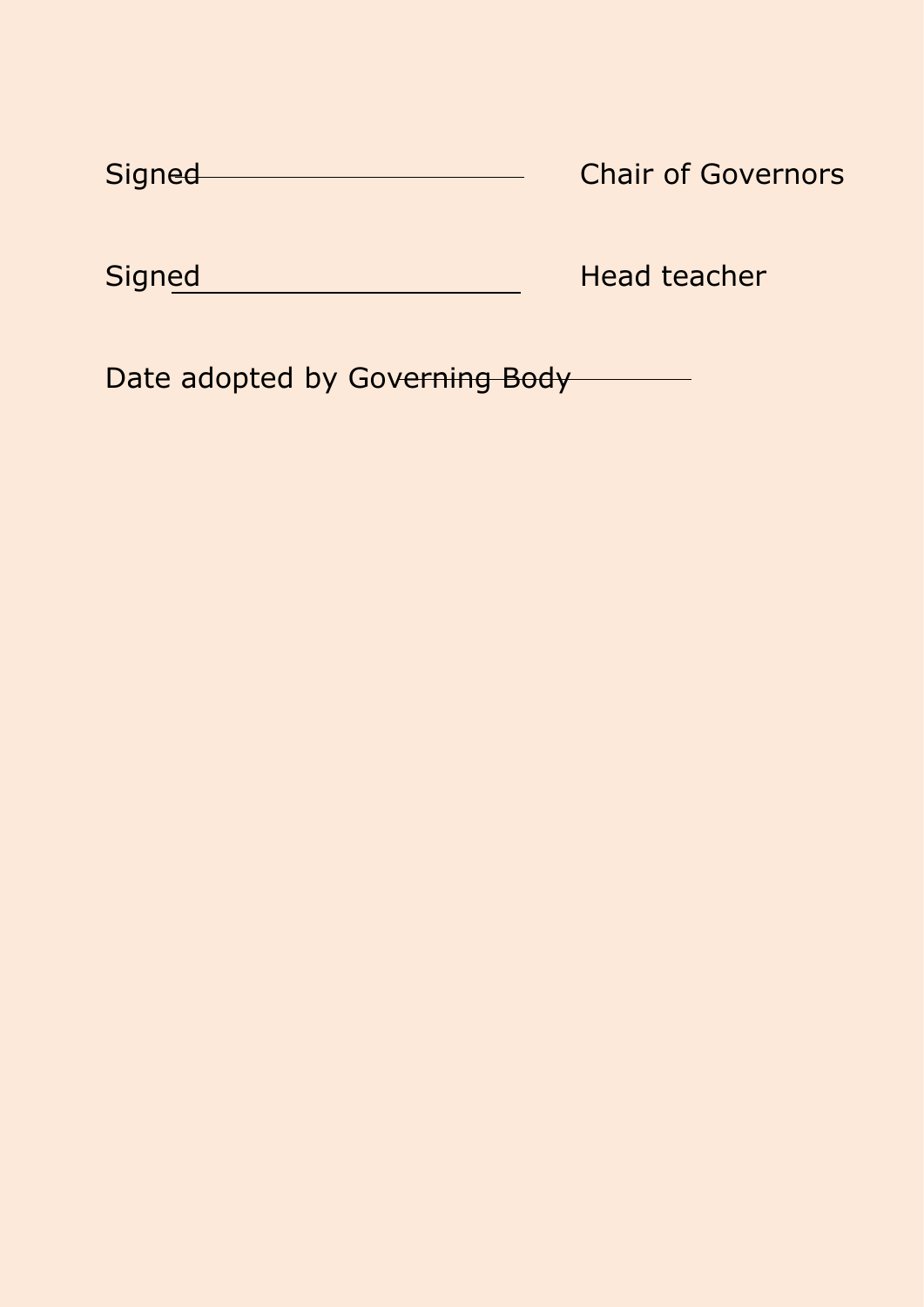### APPENDIX A.

The Federation of Darley and Summerbridge Community Primary Schools Accessibility Audit 2020

This audit was undertaken by the school SENCO, SEND lead and SEND governor in two stages:

- 1.Information gathering conducted as a walkthrough audit and inspection of both buildings using a checklist.
- 2.Results and recommendations for possible improvements that can be made to the buildings, ranging from small non-structural adjustments to possible major structural alterations.

Checklist areas (this list is not exhaustive but aims to cover many of the key areas of the physical school buildings and access to the curriculum).

1.Approach to the schools 2.Car parking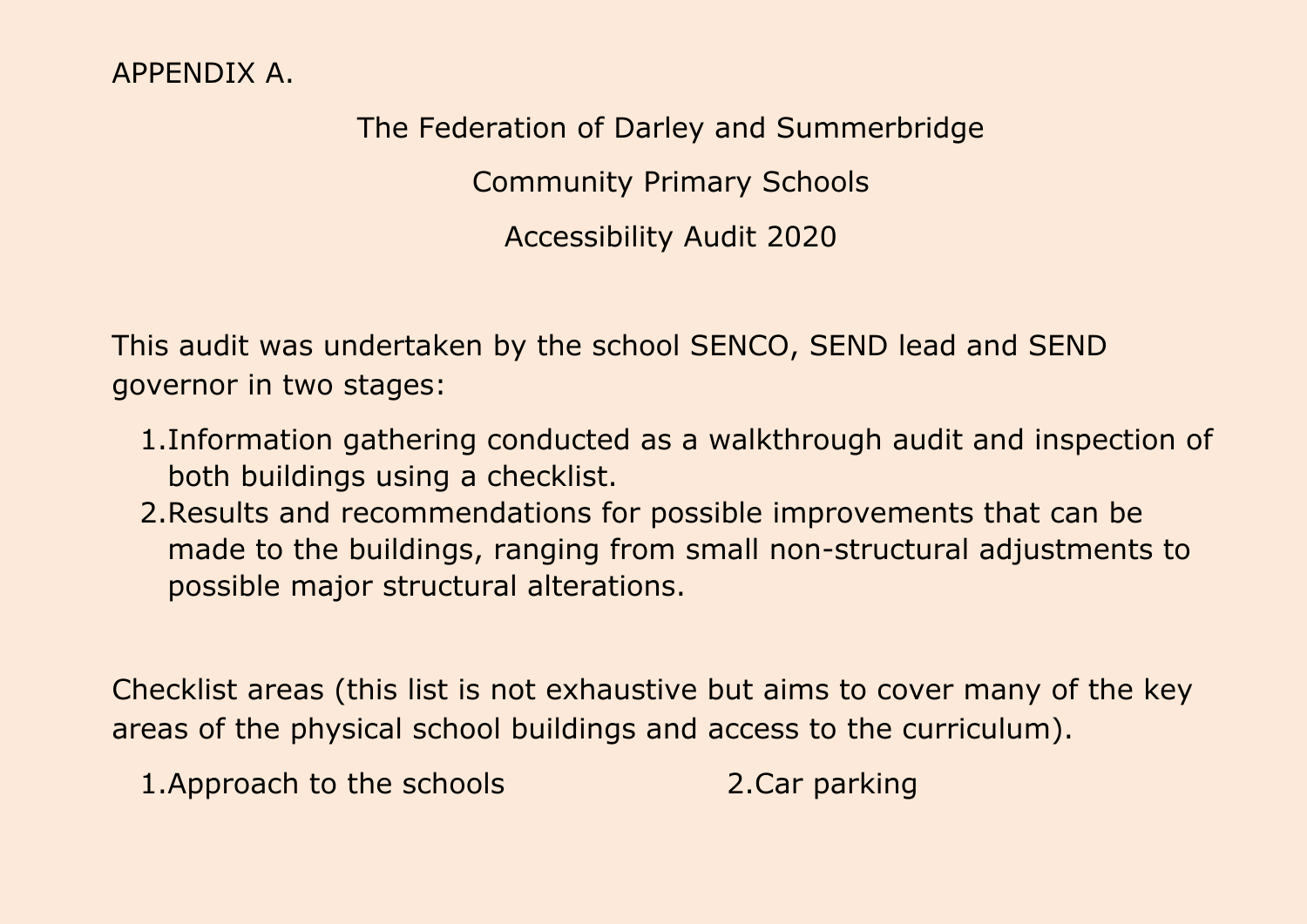- 3.Route to main entrance
- 4.External ramps
- 5.External steps
- 6.Entrance doors
- 7.Lobby and reception areas
- 8.Reception desk
- 9.Corridors, hallways and internal circulation
- 10. Wayfinding and signage
- 11. Classrooms and facilities
- 12. Internal stairs and steps
- 13. Internals ramps
- 14. Internal doors
- 15. WCs general provision
- 16. WC provision for disabled users
- 17. Kitchen, dining hall and staff room
- 18. Means of escape
- 19. Building management
- 20. Lifts/stair lifts
- 21. Outdoor spaces
- 22. Information access
- 23. Access to the curriculum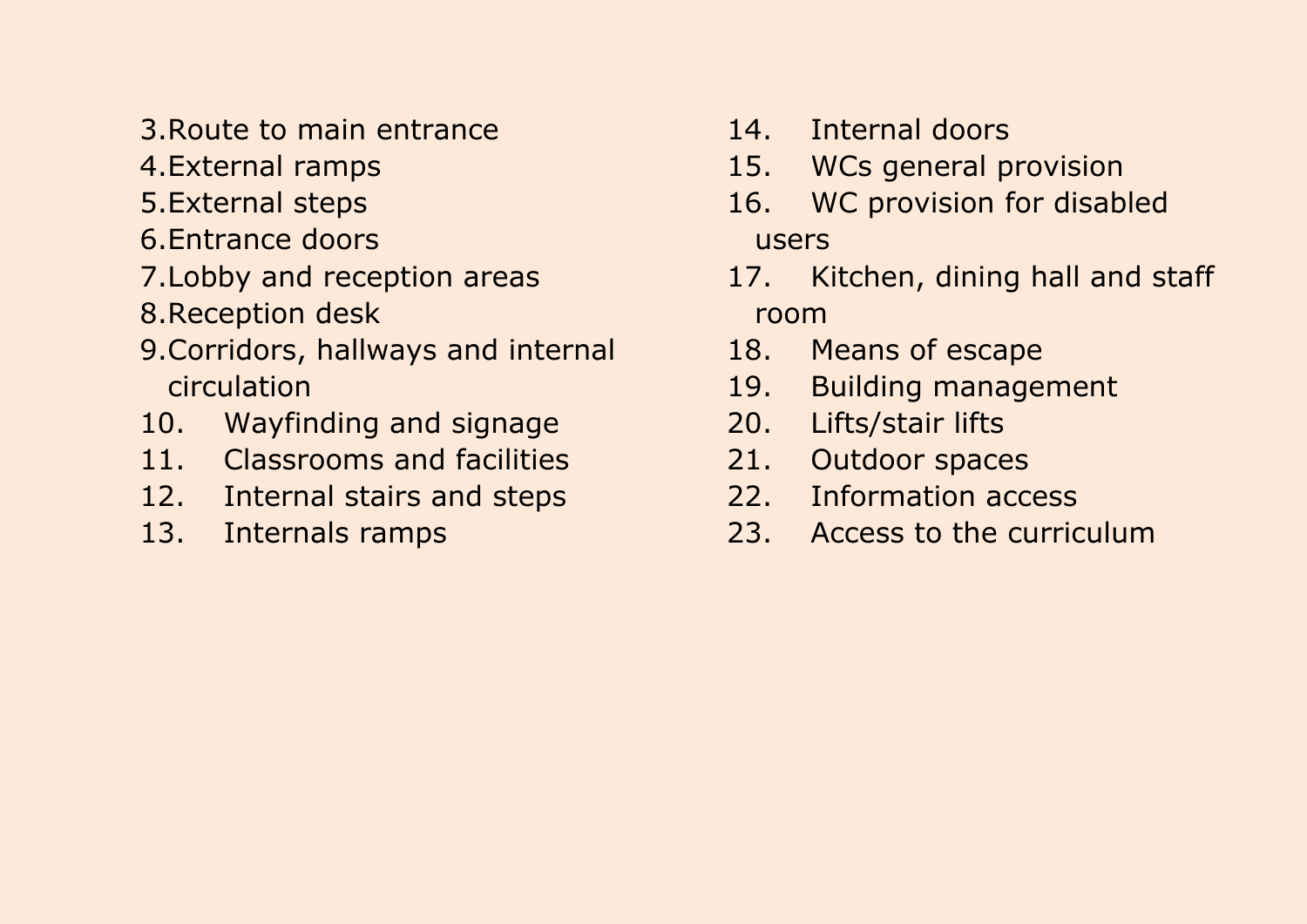|                | 1. Approach to schools                              |            |                     |                                                                                                                                                                                                                                                                                                                                                                          |  |
|----------------|-----------------------------------------------------|------------|---------------------|--------------------------------------------------------------------------------------------------------------------------------------------------------------------------------------------------------------------------------------------------------------------------------------------------------------------------------------------------------------------------|--|
| Item<br>number | <b>Issue</b>                                        |            | Darley Summerbridge | <b>Notes</b>                                                                                                                                                                                                                                                                                                                                                             |  |
| 1.1            | Is the school<br>accessible<br>from a main<br>road? | <b>Yes</b> | Yes                 | Both schools sites are located<br>on the main road running<br>through each village - Main<br>Street in Summerbridge and<br>Main Street in Darley.                                                                                                                                                                                                                        |  |
| 1.2            | Are their<br>transport links<br>near school?        | <b>Yes</b> | Yes                 | The number 24 bus provides<br>links between<br>transport<br>Harrogate and Nidderdale,<br>stopping in both Darley and<br>Summerbridge. There is a bus<br>stop approximately 60 metres<br>from Darley School on Main<br>Darley,<br>Street,<br>and<br>approximately 100 metres<br>from Summerbridge School on<br>Main Street, Summerbridge,<br>outside Summerbridge Stores. |  |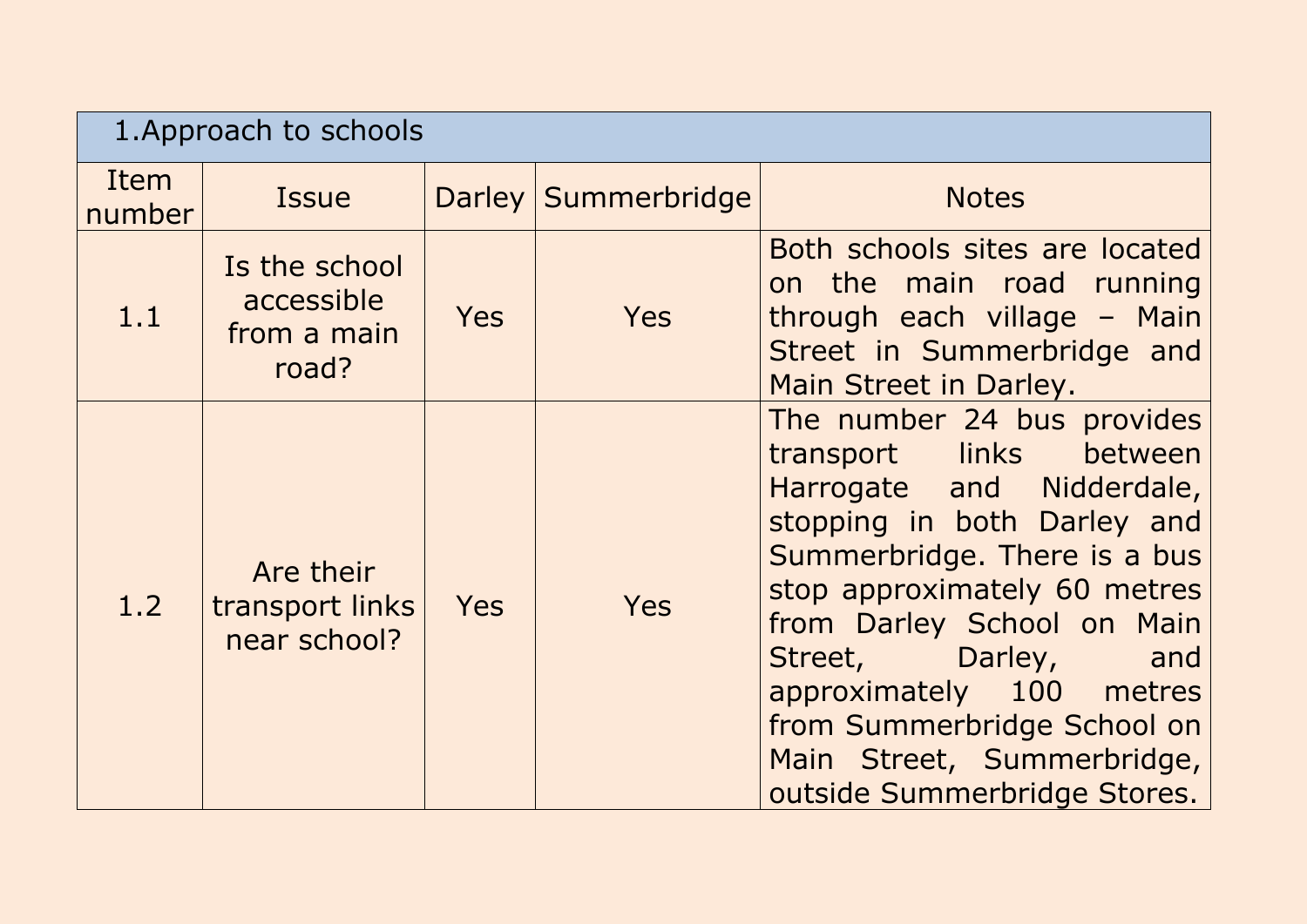| 1.3 | Are<br>pavements<br>and surfaces<br>outside school<br>level and<br>smooth? | <b>Yes</b> | Yes | The pavements outside both<br>schools are smooth surfaces,<br>though the pavement/walkway<br>from Main<br>Street,<br>Summerbridge, to the main<br>school entrance is on quite a<br>steep hill down Foundry Lane.                                                                                                                                                                                                  |
|-----|----------------------------------------------------------------------------|------------|-----|-------------------------------------------------------------------------------------------------------------------------------------------------------------------------------------------------------------------------------------------------------------------------------------------------------------------------------------------------------------------------------------------------------------------|
| 1.4 | Is there a lot<br>of traffic on<br>approach to<br>schools?                 | <b>Yes</b> | Yes | Main Street, Summerbridge<br>provides a main route to<br>Pateley Bridge from Harrogate<br>and as such there is frequent<br>traffic on the road, including<br>lorries and tractors. Main<br>Street, Darley, is less busy as<br>it is not a main thoroughfare,<br>however as it is set within an<br>agricultural area, with many<br>housing developments being<br>built nearby, there is still a lot<br>of traffic. |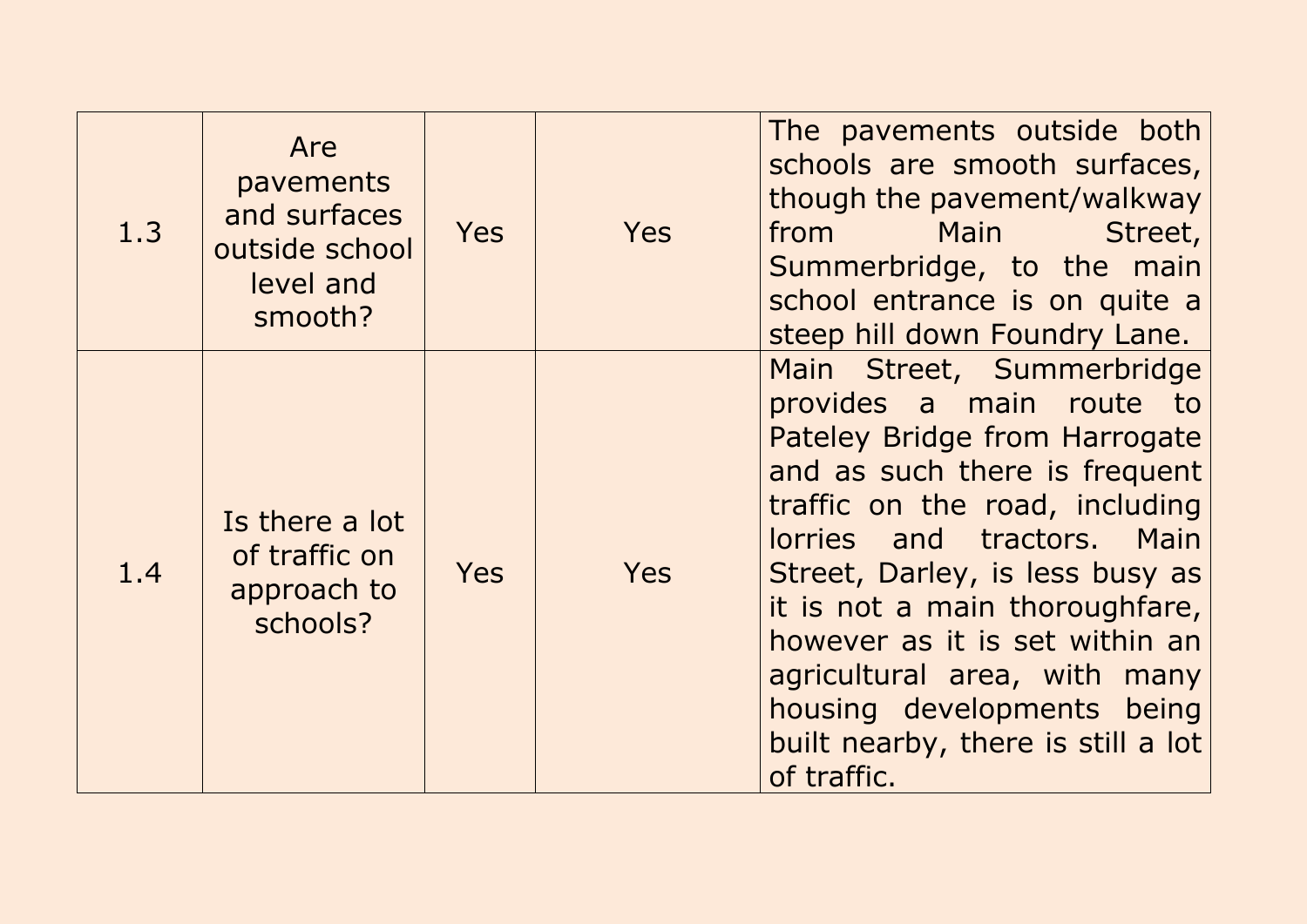| 2. Car Parking |                                                                                                  |            |            |                                                                                                                                                                                                                                                                                                           |
|----------------|--------------------------------------------------------------------------------------------------|------------|------------|-----------------------------------------------------------------------------------------------------------------------------------------------------------------------------------------------------------------------------------------------------------------------------------------------------------|
| 2.1            | Are there<br>yellow zigzags<br>to prevent<br>parking<br>directly<br>outside school<br>building?  | <b>Yes</b> | <b>Yes</b> | Summerbridge, yellow<br>At<br>zigzag lines extend the full<br>length of the school fence on<br>Main Street to the other side of<br>Foundry Lane.<br>At Darley, yellow zigzag lines<br>extend from the school car<br>park along the front of the<br>school past the main entrance.                         |
| 2.2            | Are car<br>parking<br>spaces<br>reserved for<br>disabled<br>people near<br>the main<br>entrance? | <b>No</b>  | <b>No</b>  | At Summerbridge, there is not<br>a designated car park and<br>most staff and visitors park on<br>the roads closest to school<br>(Foundry Lane, Main Street,<br>Hartwith Avenue).<br>Darley, there is<br>At<br>a a<br>designated school car park but<br>no reserved parking spaces for<br>disabled people. |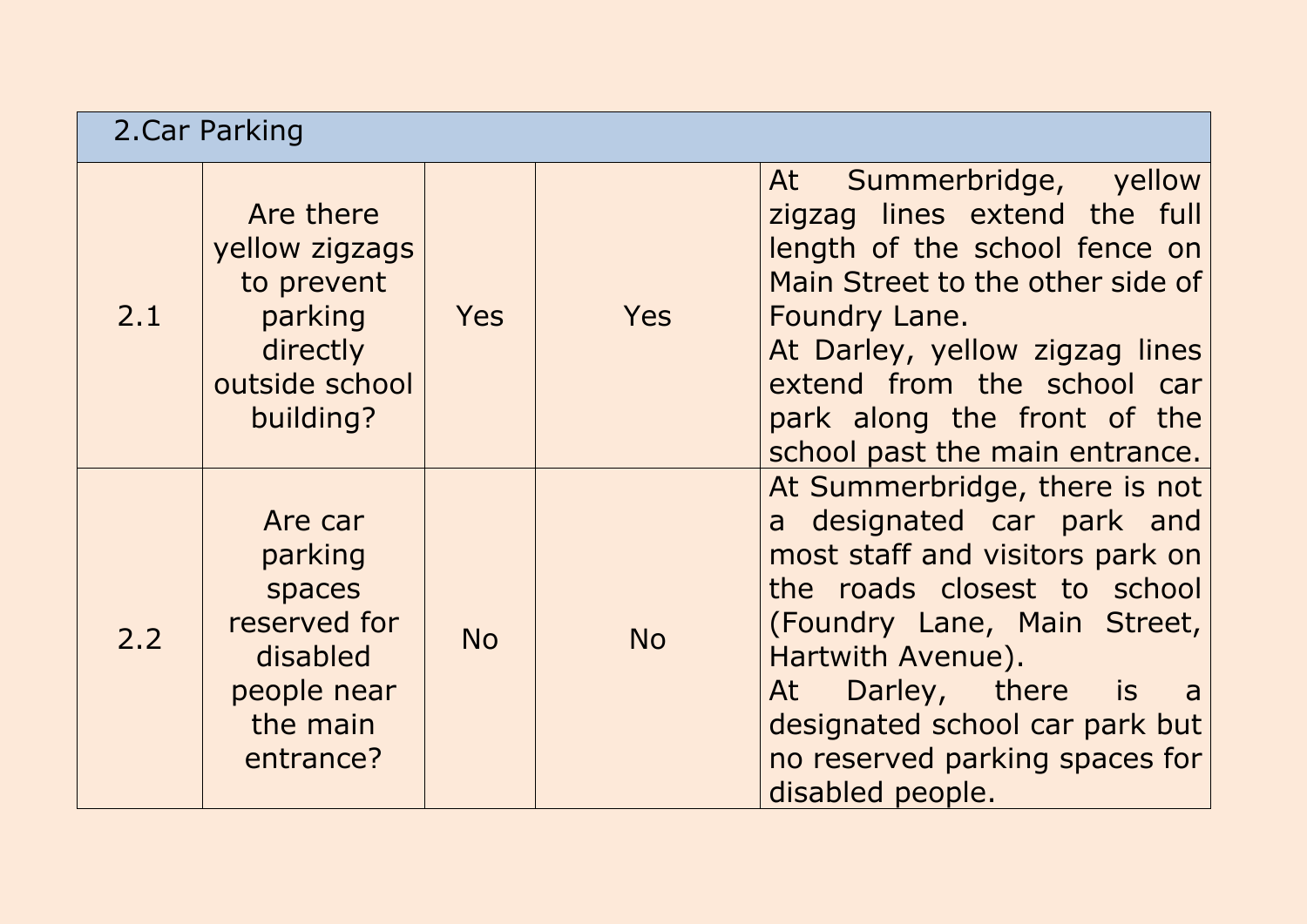| 2.3 | Are disabled<br>parking<br>spaces well<br>marked and<br>signposted?    | <b>NA</b> | <b>NA</b> |                                                                                                                                                                                                                                             |
|-----|------------------------------------------------------------------------|-----------|-----------|---------------------------------------------------------------------------------------------------------------------------------------------------------------------------------------------------------------------------------------------|
| 2.4 | Are there safe<br>walkways for<br>pedestrians<br>through car<br>parks? | <b>No</b> | <b>NA</b> | There is no car<br>park<br>at<br>Summerbridge.<br>The car park at Darley is small<br>and can accommodate 8 cars<br>with clear visibility during the<br>daytime. There are no clearly<br>marked pedestrian walkways<br>through the car park. |
| 2.5 | Are parking<br>areas well-lit<br>and free from<br>heavy<br>shadows?    | <b>No</b> | <b>No</b> | The parking area used at<br>Summerbridge (alongside the<br>building on Foundry<br>school<br>Lane) has one external light<br>outside the side door of the<br>building on Foundry<br>school<br>this<br>though<br>Lane,<br>only                |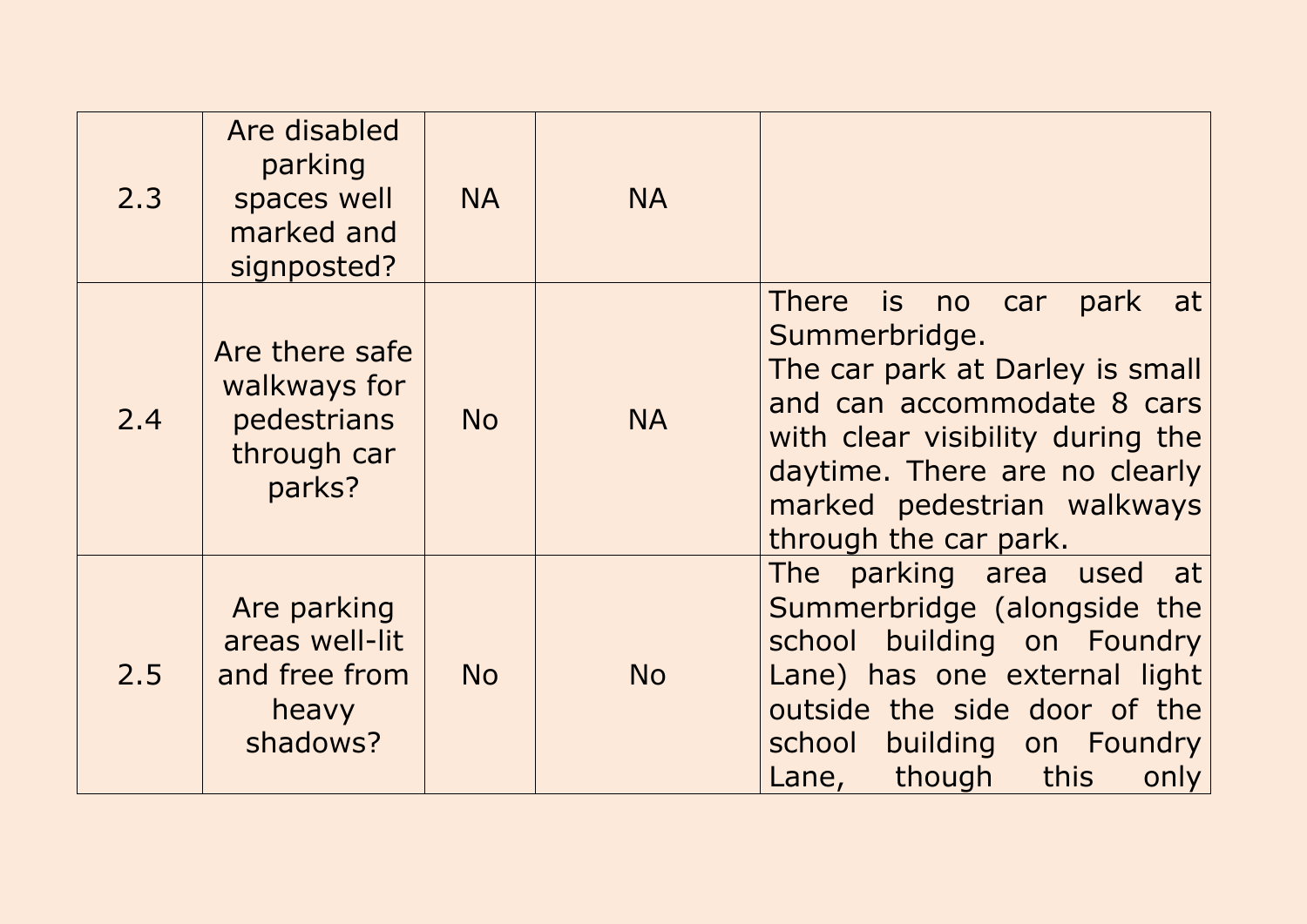|                           |  | provides a little light for<br>whichever car is parked<br>nearby. The main road has<br>streetlights spaced evenly up<br>the road, though spaces<br>between each light can be<br>quite dark.<br>The car park at Darley School<br>has no light at all. The<br>streetlight directly outside the<br>main entrance is currently not<br>working and as such, leaving<br>school to access the car park<br>on a dark evening is very<br>challenging. Some light is<br>provided from the school hall,<br>but if this is not in use, the car<br>park is in complete darkness. |
|---------------------------|--|---------------------------------------------------------------------------------------------------------------------------------------------------------------------------------------------------------------------------------------------------------------------------------------------------------------------------------------------------------------------------------------------------------------------------------------------------------------------------------------------------------------------------------------------------------------------|
| 3. Route to Main Entrance |  |                                                                                                                                                                                                                                                                                                                                                                                                                                                                                                                                                                     |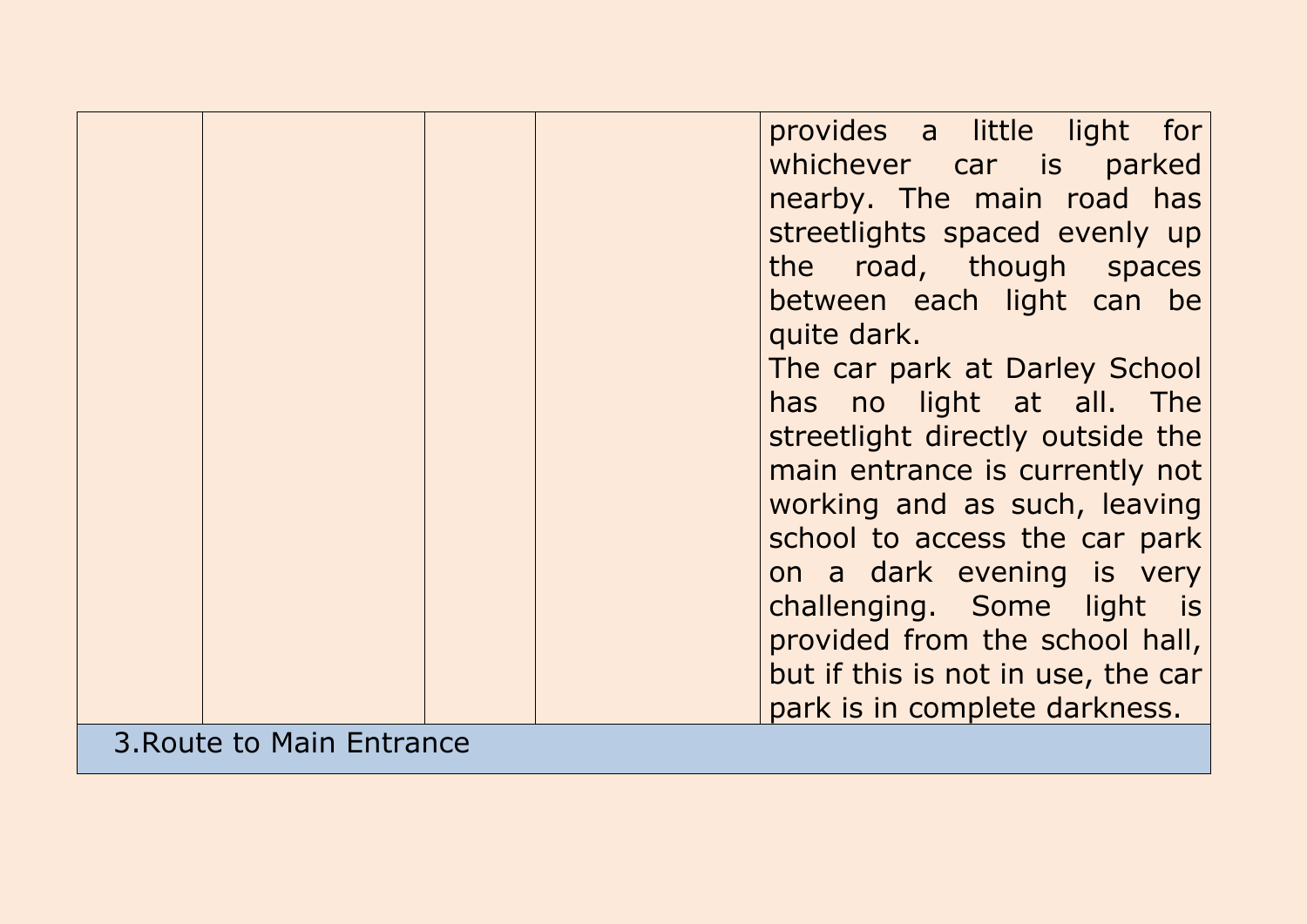| 3.1 | Is the main<br>entrance to<br>the school<br>easily<br>identifiable? | <b>Yes</b> | <b>No</b> | <b>The</b><br>main entrance<br>at<br>Summerbridge School is not<br>very obvious as it is part of the<br>extension building, rather than<br>the original building of the<br>school. Though the paths<br>through the front garden lead<br>to this entrance, it is not well<br>sign-posted and an additional<br>entrance of Foundry Lane<br>visitors<br>causes some<br>confusion.<br>The main entrance at Darley<br>School is very obvious as there<br>is only one door at the front of<br>the building, which is part of<br>the original school building and |
|-----|---------------------------------------------------------------------|------------|-----------|------------------------------------------------------------------------------------------------------------------------------------------------------------------------------------------------------------------------------------------------------------------------------------------------------------------------------------------------------------------------------------------------------------------------------------------------------------------------------------------------------------------------------------------------------------|
|     |                                                                     |            |           | it is situated next to the school<br>sign with name.                                                                                                                                                                                                                                                                                                                                                                                                                                                                                                       |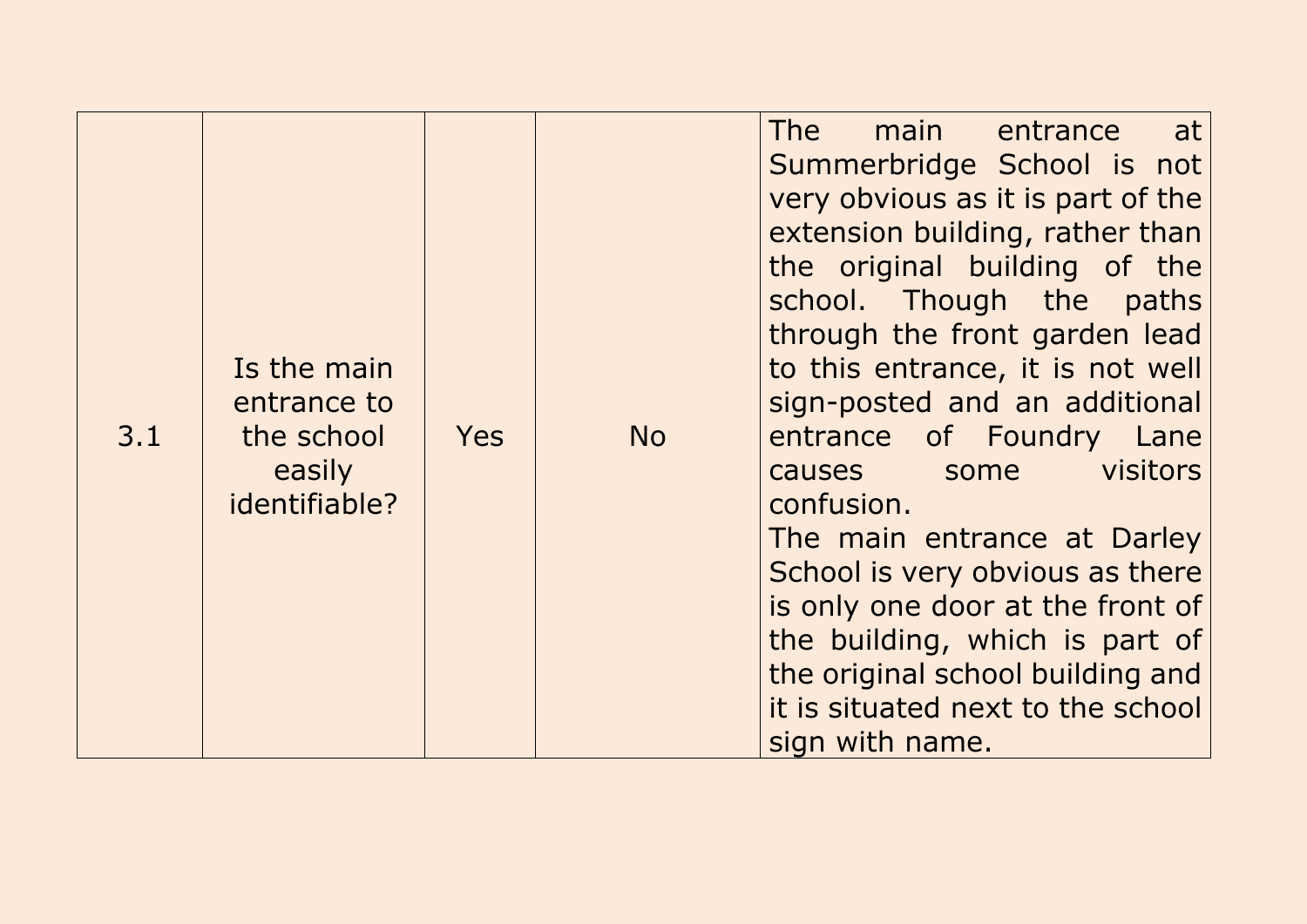| 3.2 | Are there any<br>barriers to<br>easy<br>movement to<br>the main<br>entrance? | <b>Yes</b> | <b>Yes</b> | While both schools have<br>ramps to access the main<br>entrance, barriers situated<br>between the road and<br>pavement create awkward<br>angles to navigate round to<br>access the ramps. These may<br>require additional<br>manoeuvring for wheelchair<br>users.                           |
|-----|------------------------------------------------------------------------------|------------|------------|---------------------------------------------------------------------------------------------------------------------------------------------------------------------------------------------------------------------------------------------------------------------------------------------|
| 3.3 | Are surfaces<br>on routes to<br>the main<br>entrance<br>smooth and<br>level? | <b>Yes</b> | <b>No</b>  | The ramp and area directly<br>outside the main entrance at<br>Darley School is concreted and<br>is therefore smooth.<br>The<br>within<br>path<br>ramped<br>Summerbridge School is made<br>from paving stones and while<br>mostly level, if a paving stone<br>becomes loose, this can create |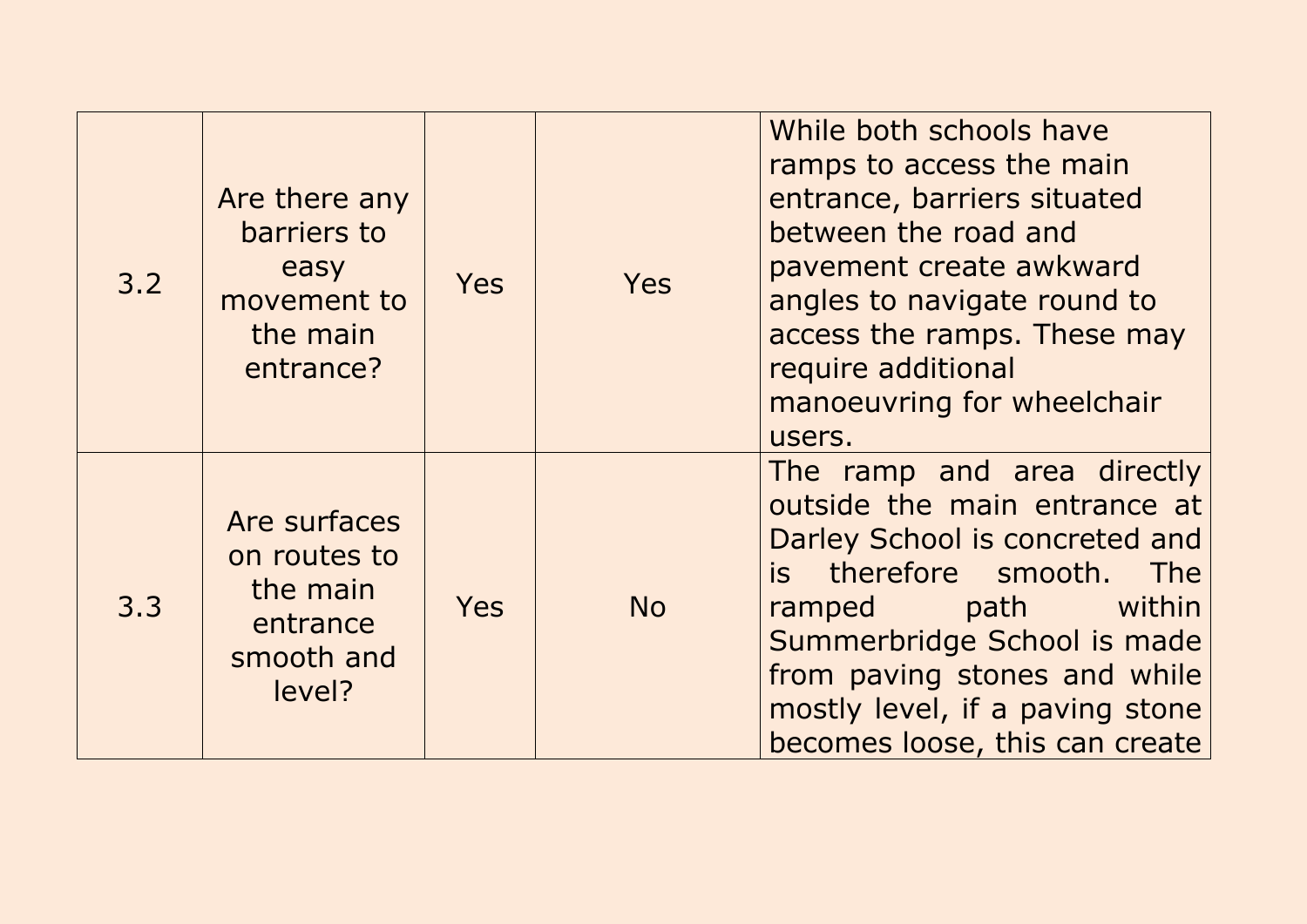|     |                                                                                                |           |           | some trip hazards or uneven<br>surfaces.                                                                                                                                                                                                                                                                                              |  |
|-----|------------------------------------------------------------------------------------------------|-----------|-----------|---------------------------------------------------------------------------------------------------------------------------------------------------------------------------------------------------------------------------------------------------------------------------------------------------------------------------------------|--|
| 3.4 | Are pedestrian<br>routes<br>between<br>disabled<br>parking and<br>main entrance<br>accessible? | <b>No</b> | <b>No</b> | There are no disabled parking<br>spaces at either school. There<br>is a clear pedestrian route (via<br>the pavement) from the car<br>park to the main entrance at<br>Darley School. There is no<br>specific pedestrian route from<br>parking areas to the main<br>entrance at Summerbridge<br>School other than the main<br>pavement. |  |
|     | 4. External ramps                                                                              |           |           |                                                                                                                                                                                                                                                                                                                                       |  |
| 4.1 | Are there<br>external<br>ramps at main<br>entrance or<br>any other<br>entrance to              | <b>No</b> | Yes       | While there is ramped access<br>from the pavement to the<br>building at Darley<br>school<br>School, there are 5 steps up to<br>the main entrance door. There<br>is no external ramp at the main                                                                                                                                       |  |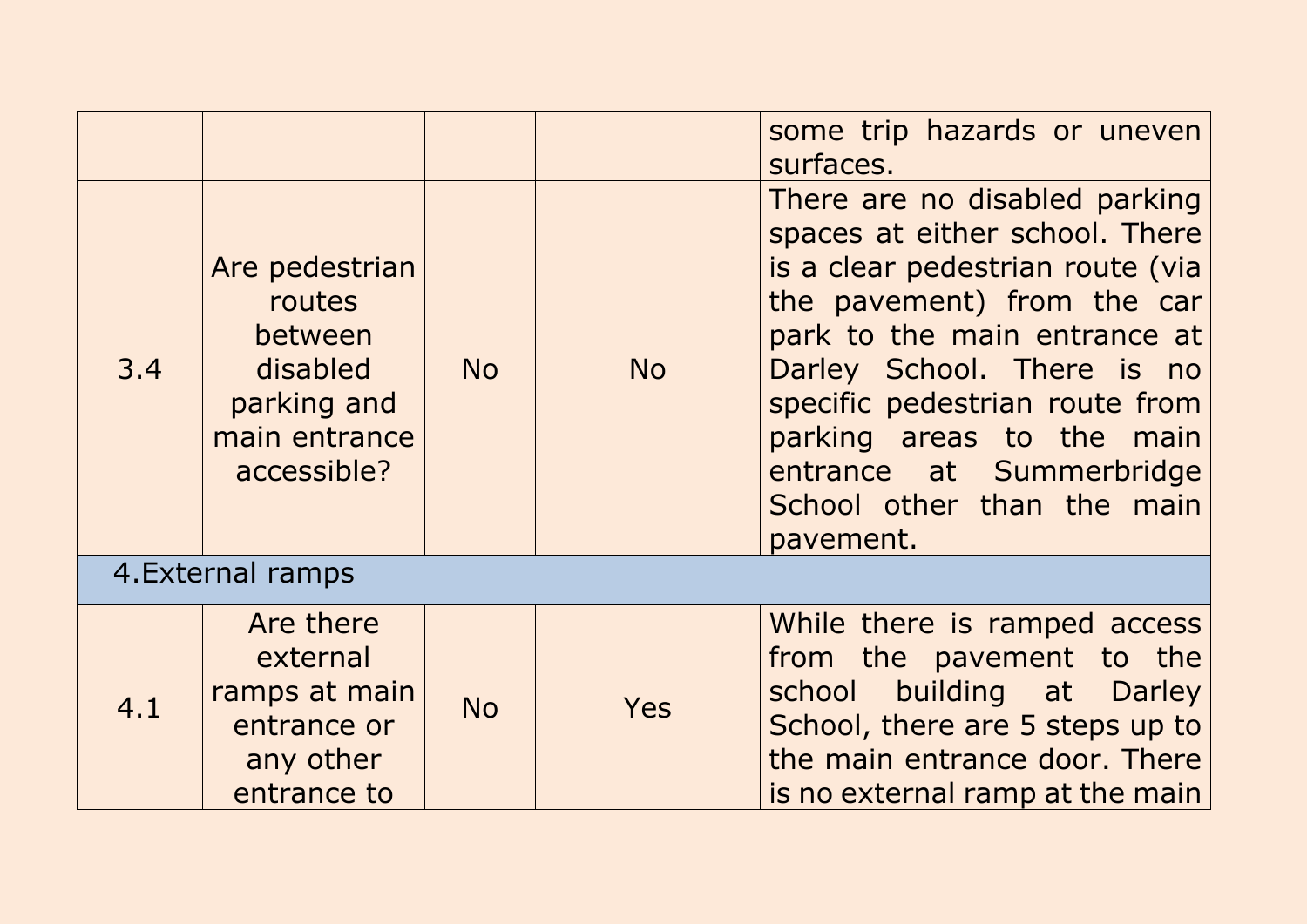|     | school<br>building?                                   |            |     | entrance door. There is level<br>access from the car park to the<br>school hall that does not<br>require use of a step, though<br>some wheelchair users<br>or<br>those with mobility difficulties<br>may need additional support to<br>cross the lip of the doorway.<br>At Summerbridge, there is a<br>ramped pathway from the<br>main gated entrance into the<br>school grounds, which leads<br>onto a paved path to the main<br>entrance door. |
|-----|-------------------------------------------------------|------------|-----|--------------------------------------------------------------------------------------------------------------------------------------------------------------------------------------------------------------------------------------------------------------------------------------------------------------------------------------------------------------------------------------------------------------------------------------------------|
| 4.2 | Is there a<br>continuous<br>handrail on<br>each ramp? | <b>Yes</b> | Yes | There is a fence/handrail along<br>the length of the ramp from<br>the pavement to the school<br>building at Darley School.<br>There is no ramp to the main<br>entrance door.                                                                                                                                                                                                                                                                     |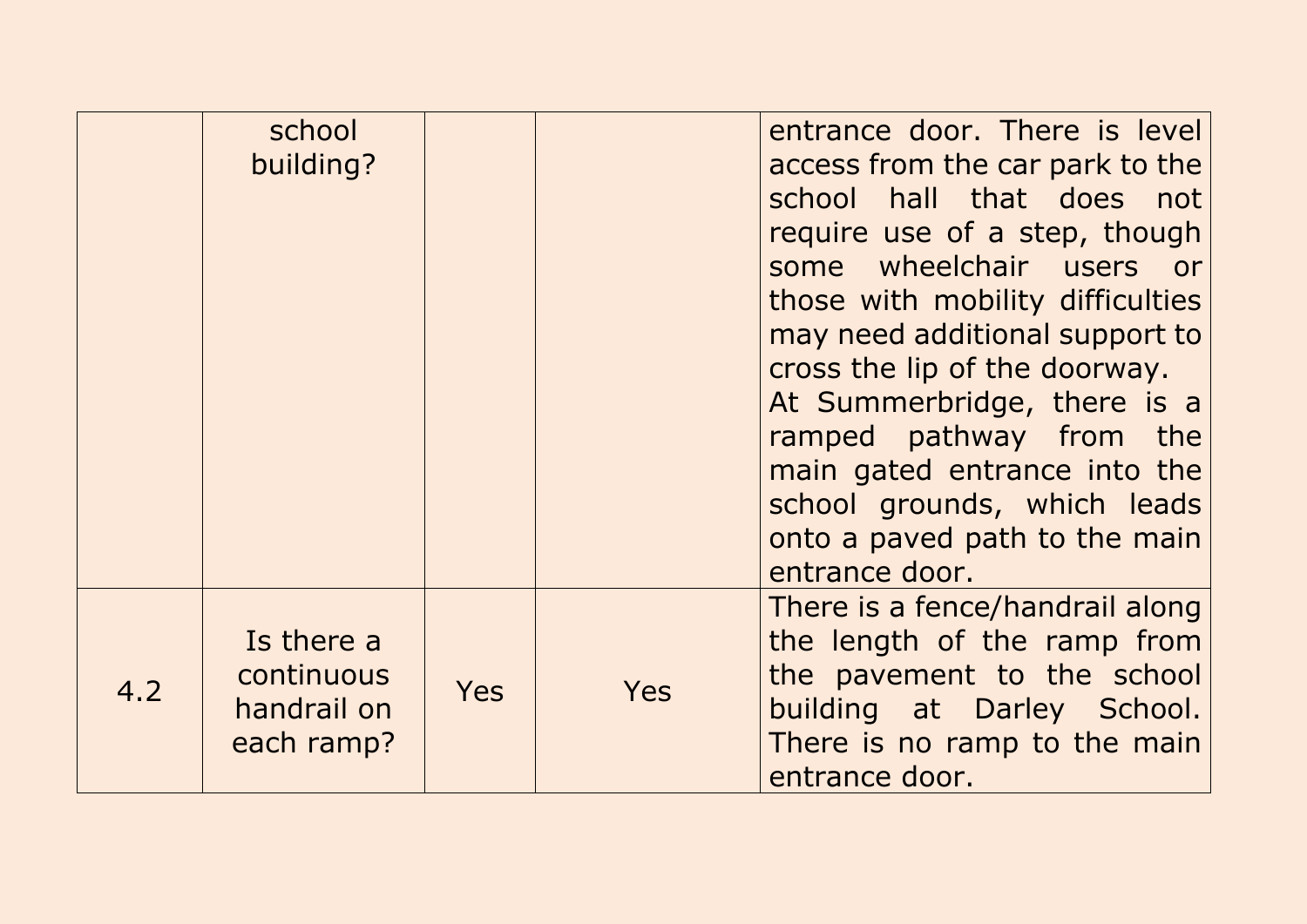|     |                                                                  |            |            | There is a handrail along the<br>which leads<br>into<br>ramp<br>Summerbridge School grounds<br>from Foundry Lane, though it<br>does not extend along the full<br>length of the path which leads<br>to the main entrance door. |
|-----|------------------------------------------------------------------|------------|------------|-------------------------------------------------------------------------------------------------------------------------------------------------------------------------------------------------------------------------------|
|     | 5. External steps                                                |            |            |                                                                                                                                                                                                                               |
| 5.1 | Do all steps<br>have<br>contrasting<br>edging?                   | <b>No</b>  | <b>No</b>  | <b>External</b><br>steps<br>at<br>Summerbridge and<br><b>Darley</b><br>School do not have contrasting<br>edging.                                                                                                              |
| 5.2 | Is there a<br>continuous<br>handrail on<br>each stair<br>flight? | <b>Yes</b> | <b>Yes</b> | There is a continuous handrail<br>on each stair flight outside the<br>main entrance to both schools.                                                                                                                          |
|     | 6. Entrance doors                                                |            |            |                                                                                                                                                                                                                               |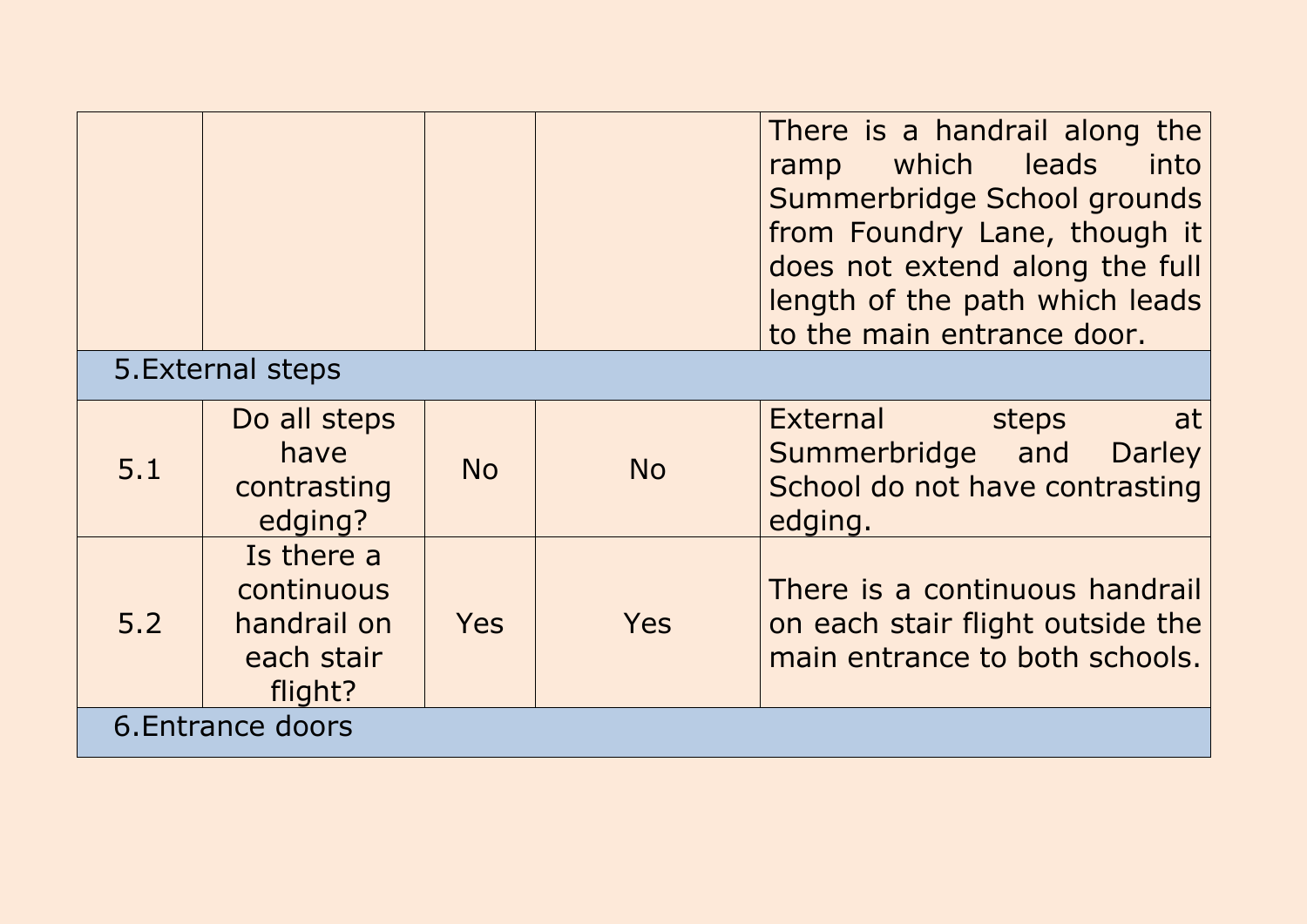| 6.1 | Is the main<br>entrance door<br>wide enough<br>for a<br>wheelchair to<br>pass through? | <b>Yes</b> | Yes       | schools have<br>main<br>Both<br>entrances which are wide<br>enough for a wheelchair to<br>pass through, however the<br>main entrance at Darley is not<br>accessible to wheelchair users<br>and may be challenging to<br>those with mobility difficulties<br>due to steps leading up to it.<br>The accessible entrance into<br>the school hall at Darley is<br>wide enough for a wheelchair<br>to pass through. However,<br>electric wheelchair users or<br>those with mobility difficulties<br>may need assistance to get<br>over the lip of the door. |
|-----|----------------------------------------------------------------------------------------|------------|-----------|--------------------------------------------------------------------------------------------------------------------------------------------------------------------------------------------------------------------------------------------------------------------------------------------------------------------------------------------------------------------------------------------------------------------------------------------------------------------------------------------------------------------------------------------------------|
| 6.2 | Is there an<br>automatic<br>opening                                                    | <b>No</b>  | <b>No</b> | Both schools have<br>main<br>entrance doors which must be<br>operated manually to open.                                                                                                                                                                                                                                                                                                                                                                                                                                                                |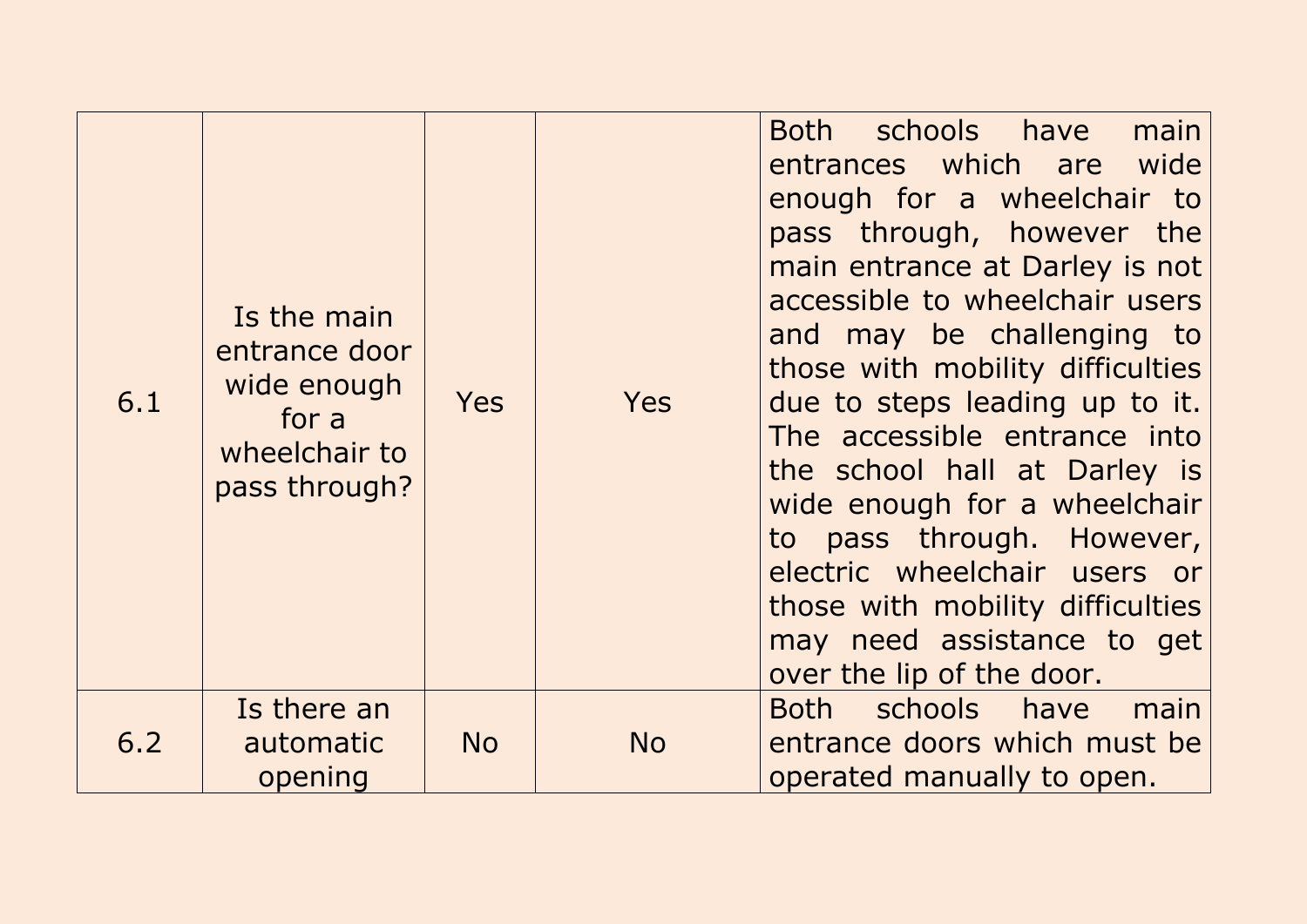|     | system for the<br>main entrance<br>door?                                                             |            |            |                                                                                                                                                                                                                                                                                |
|-----|------------------------------------------------------------------------------------------------------|------------|------------|--------------------------------------------------------------------------------------------------------------------------------------------------------------------------------------------------------------------------------------------------------------------------------|
| 6.3 | Is the door<br>handle (lever,<br>push plate or<br>pull handle)<br>easy to grasp<br>with one<br>hand? | <b>Yes</b> | <b>Yes</b> | The door handle at Darley<br>school is a pull handle which<br>can be grasped with one hand,<br>though only if standing on the<br>set of steps leading up to it.<br>door handle<br><b>The</b><br>at<br>Summerbridge School is a<br>lever which can be grasped<br>with one hand. |
|     | 7. Reception Areas                                                                                   |            |            |                                                                                                                                                                                                                                                                                |
| 7.1 | Is there space<br>for a<br>wheelchair<br>user to wait in<br>reception<br>area?                       | <b>Yes</b> | <b>Yes</b> | Both schools have sufficient<br>space in the corridor by the<br>Reception area<br>for<br>a<br>wheelchair user<br>to<br>wait,<br>however both spaces are part<br>the main thoroughfare<br>of l<br>through the school building                                                   |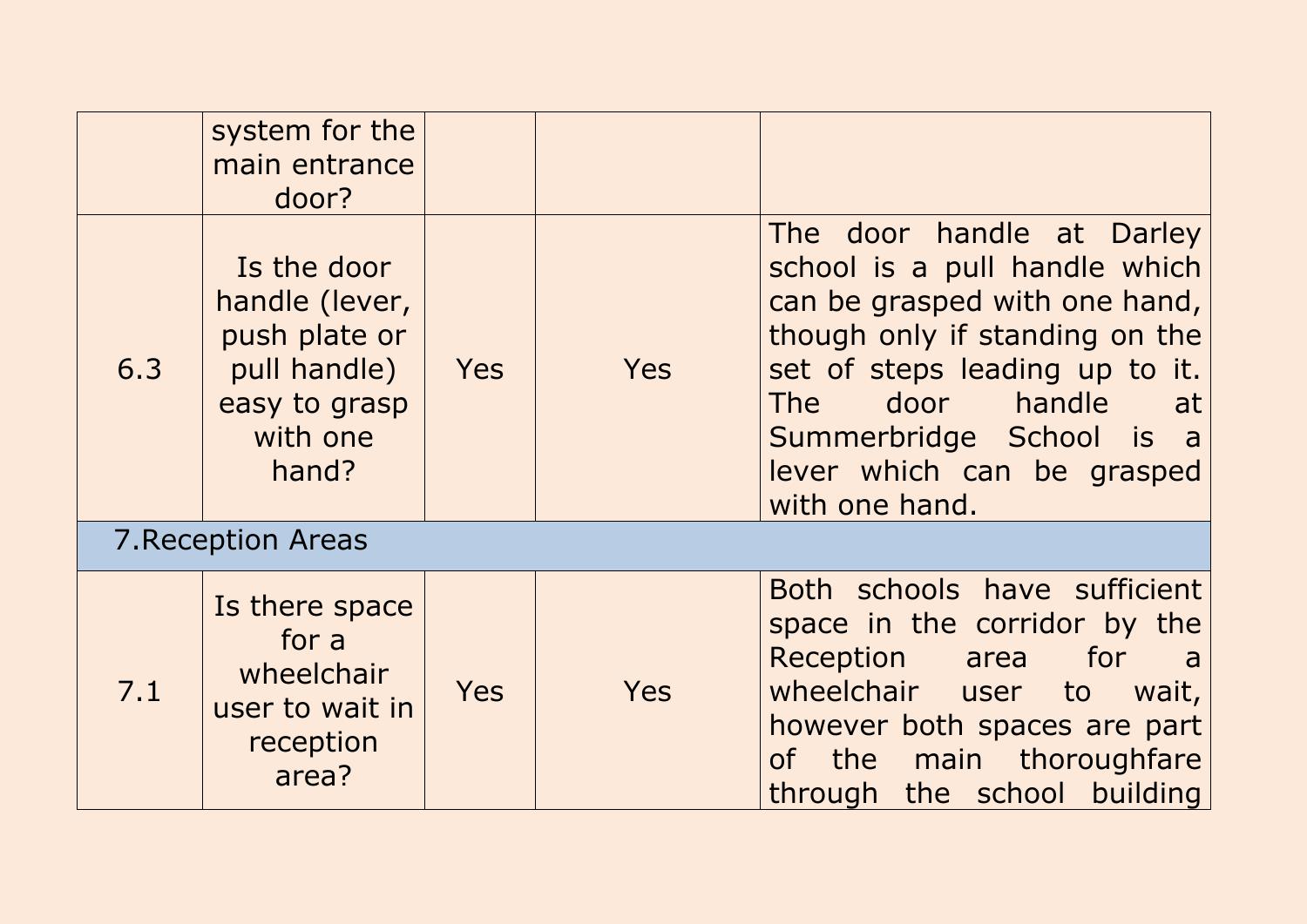|     |                                                                                                     |            |           | and, as such, may be busy or<br>congested at certain times of<br>day (e.g. transition times).                                                                                                                                                                                                                  |
|-----|-----------------------------------------------------------------------------------------------------|------------|-----------|----------------------------------------------------------------------------------------------------------------------------------------------------------------------------------------------------------------------------------------------------------------------------------------------------------------|
| 7.2 | Is the<br>reception area<br>well lit and<br>free from<br>heavy<br>shadows?                          | <b>Yes</b> | Yes       | Both schools have Reception<br>areas which are well lit.                                                                                                                                                                                                                                                       |
| 7.3 | Is there<br>adequate<br>seating in<br>Reception<br>area for<br>visitors to<br>wait if<br>necessary? | <b>No</b>  | <b>No</b> | There is no<br>seating<br>in<br>areas of either<br>Reception<br>school as these are main<br>corridors through the school<br>and must be kept clear and<br>obstruction free. However,<br>chairs can easily be made<br>available from staff rooms at<br>each school for those who<br>require rest while waiting. |
|     | <b>8. Reception Desk</b>                                                                            |            |           |                                                                                                                                                                                                                                                                                                                |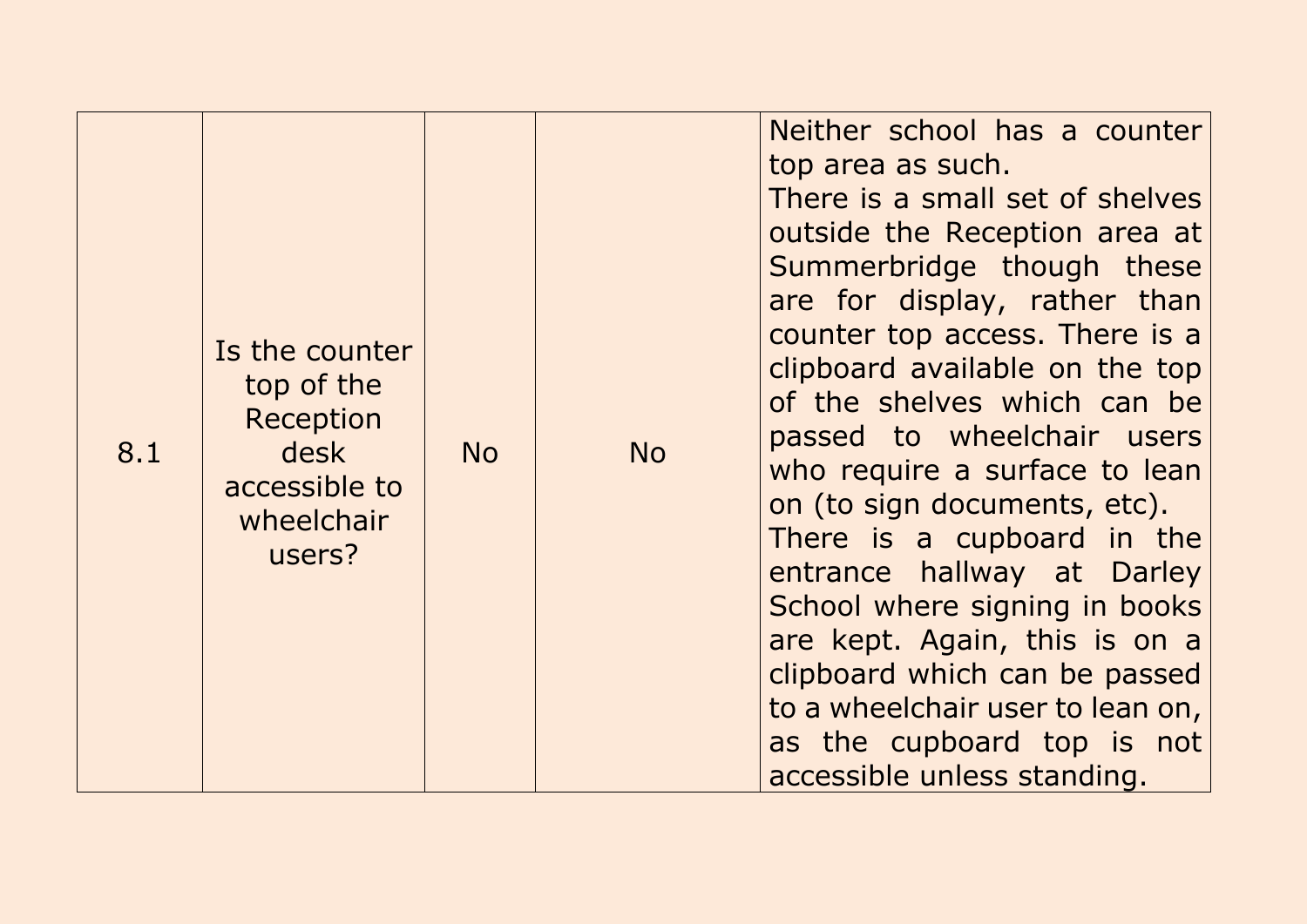| 8.2 | Does the<br>Reception<br>window offer<br>good visibility<br>between staff<br>and visitors? | <b>Yes</b> | Yes       | At Summerbridge, there is a<br>Reception window which offers<br>good visibility between staff<br>and visitors.<br>At Darley, the administrator's<br>office door is usually open, but<br>when closed, a window in the<br>door offers good visibility<br>between staff and visitors. |
|-----|--------------------------------------------------------------------------------------------|------------|-----------|------------------------------------------------------------------------------------------------------------------------------------------------------------------------------------------------------------------------------------------------------------------------------------|
|     | 9. Corridors, hallways and internal circulation                                            |            |           |                                                                                                                                                                                                                                                                                    |
| 9.1 | Do corridors<br>have a clear<br>unobstructed<br>width of<br>$1.2m$ ?                       | <b>Yes</b> | <b>No</b> | At Darley, corridors are wide<br>and allow for unobstructed<br>access through school.<br>At Summerbridge,<br>most<br>corridors have a clear<br>unobstructed width of 1.2m,<br>however the entrance corridor<br>to Class 2 is very narrow and<br>at one point is only 90cm wide.    |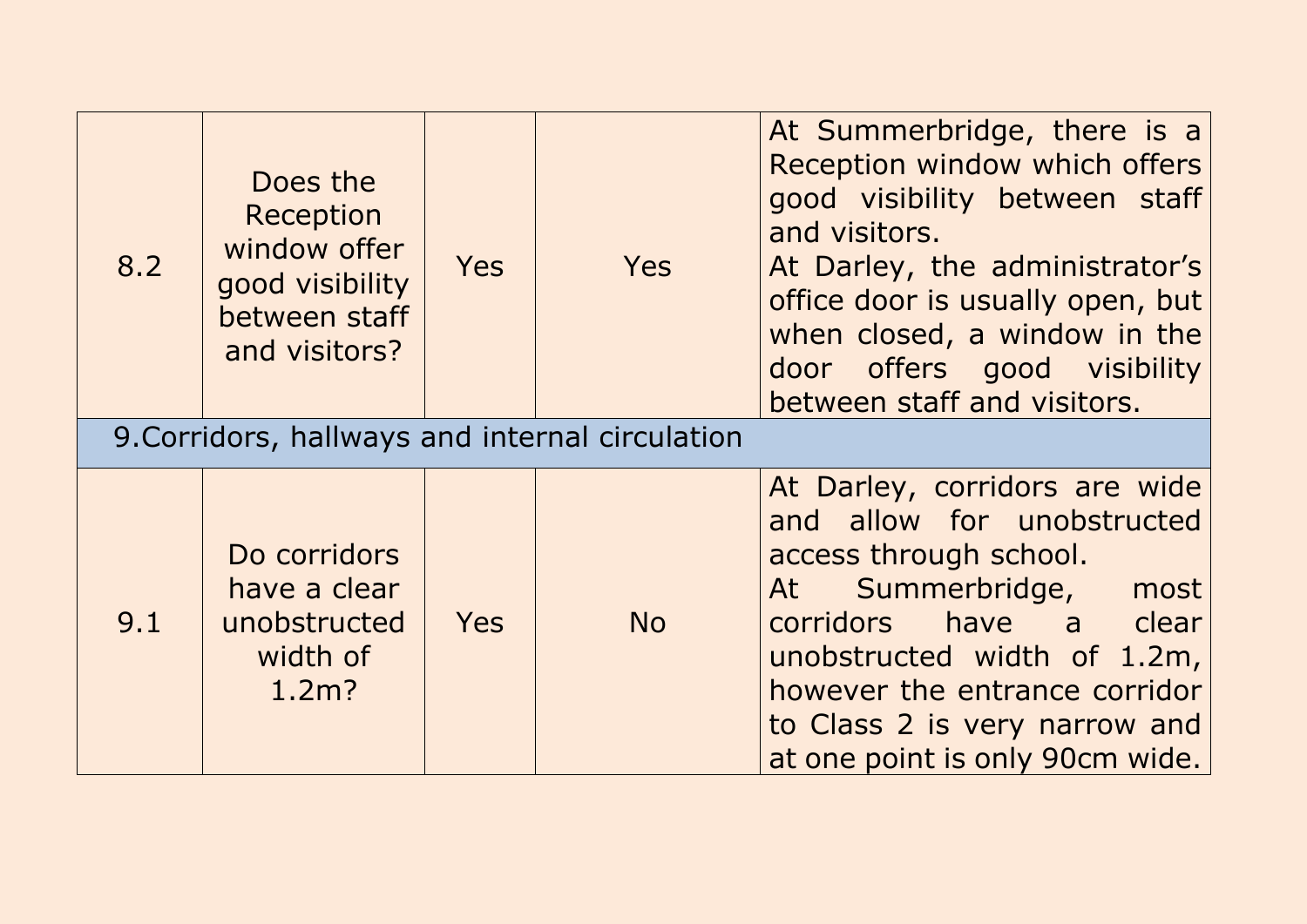| 9.2 | Can two<br>wheelchairs<br>pass each<br>other in all<br>circulation<br>routes? | <b>Yes</b> | <b>No</b>  | There are several circulation<br>routes in Summerbridge<br>School, such as the entrance<br>corridor to Class 2, and the<br>corridors to the Nursery and<br>Reception classes which are<br>not wide enough for two<br>wheelchairs to pass<br>each<br>other.<br>At Darley, most corridors are<br>wide enough for<br>two<br>wheelchair users or those<br>using mobility aids to pass<br>each other. |
|-----|-------------------------------------------------------------------------------|------------|------------|--------------------------------------------------------------------------------------------------------------------------------------------------------------------------------------------------------------------------------------------------------------------------------------------------------------------------------------------------------------------------------------------------|
| 9.3 | Are corridors<br>well lit and<br>free from<br>heavy<br>shadows,               | <b>Yes</b> | <b>Yes</b> | Corridors in both schools are<br>well-lit and maintenance staff<br>ensure that any lighting strips<br>that need to be replaced are<br>done so as promptly as<br>possible. However, there are                                                                                                                                                                                                     |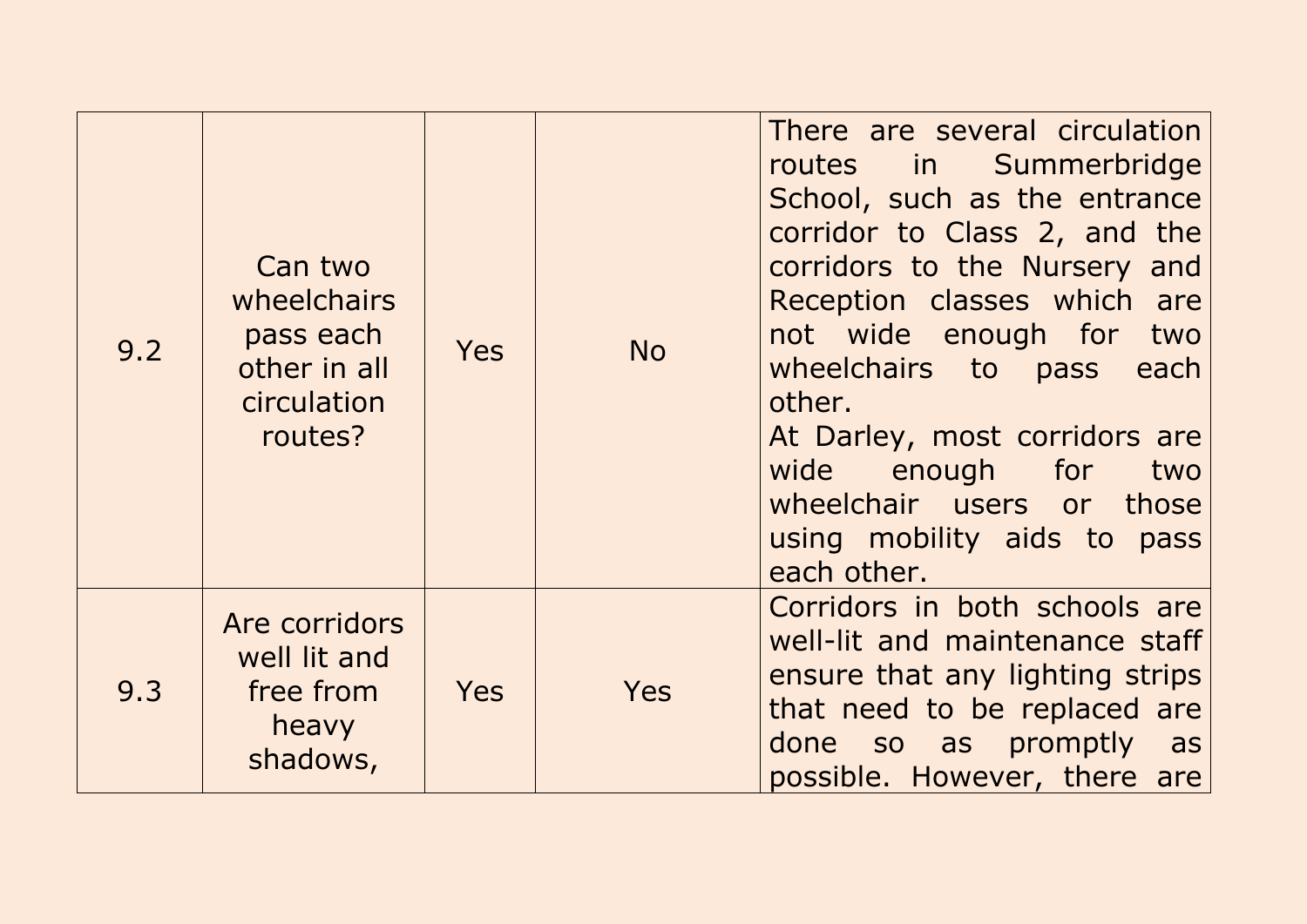|      | glare and<br>reflections?                                   |            |            | school<br>in in<br><b>corners</b><br>some<br>corridors which create blind<br>spots, for example the corner<br>the school library at<br><b>of</b><br>Summerbridge which blocks<br>sightlines to the toilet corridor.                                                                                                                  |
|------|-------------------------------------------------------------|------------|------------|--------------------------------------------------------------------------------------------------------------------------------------------------------------------------------------------------------------------------------------------------------------------------------------------------------------------------------------|
| 9.4  | Are corridors<br>and hallways<br>free from trip<br>hazards? | <b>Yes</b> | <b>Yes</b> | Circulation routes through the<br>school are kept clear of trip<br>hazards. Wet floor signs are<br>in the evenings<br>used<br>to<br>indicate that cleaning has<br>taken place and that floors<br>may be slippery. However,<br>these are removed in the<br>morning and put out of the way<br>so they do not create an<br>obstruction. |
| 10.  | Wayfinding and Signage                                      |            |            |                                                                                                                                                                                                                                                                                                                                      |
| 10.1 | Are pathways<br>and routes                                  | <b>No</b>  | <b>No</b>  | There is no internal signage at<br>either<br>school<br>providing                                                                                                                                                                                                                                                                     |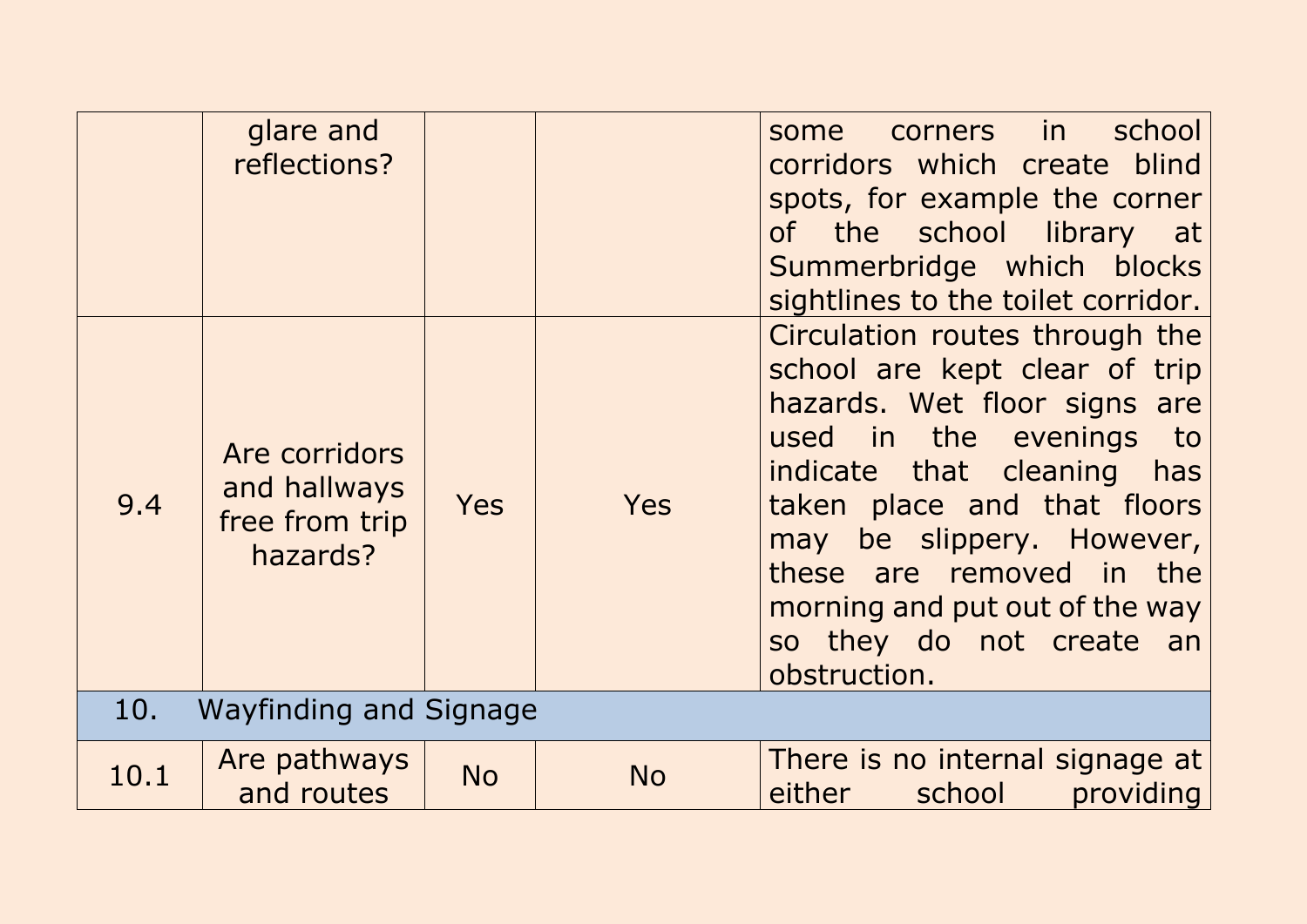|      | logical and<br>well signed?                                                                  |           |           | different<br>directions<br>to<br>classrooms or<br>spaces.<br>However, both schools are<br>very small and it is unlikely<br>that a visitor would be touring<br>the school unaccompanied.<br>Some classrooms doors have<br>signs with the name of their<br>class, but not all. |
|------|----------------------------------------------------------------------------------------------|-----------|-----------|------------------------------------------------------------------------------------------------------------------------------------------------------------------------------------------------------------------------------------------------------------------------------|
| 10.2 | Are non-visual<br>guides used to<br>assist people<br>to use the<br>building?                 | <b>No</b> | <b>No</b> | There are no non-visual guides<br>available within the school<br>building.                                                                                                                                                                                                   |
| 10.3 | Are all signs<br>printed in a<br>simple sans<br>serif font such<br>as Arial or<br>Helvetica? | <b>NA</b> | <b>NA</b> |                                                                                                                                                                                                                                                                              |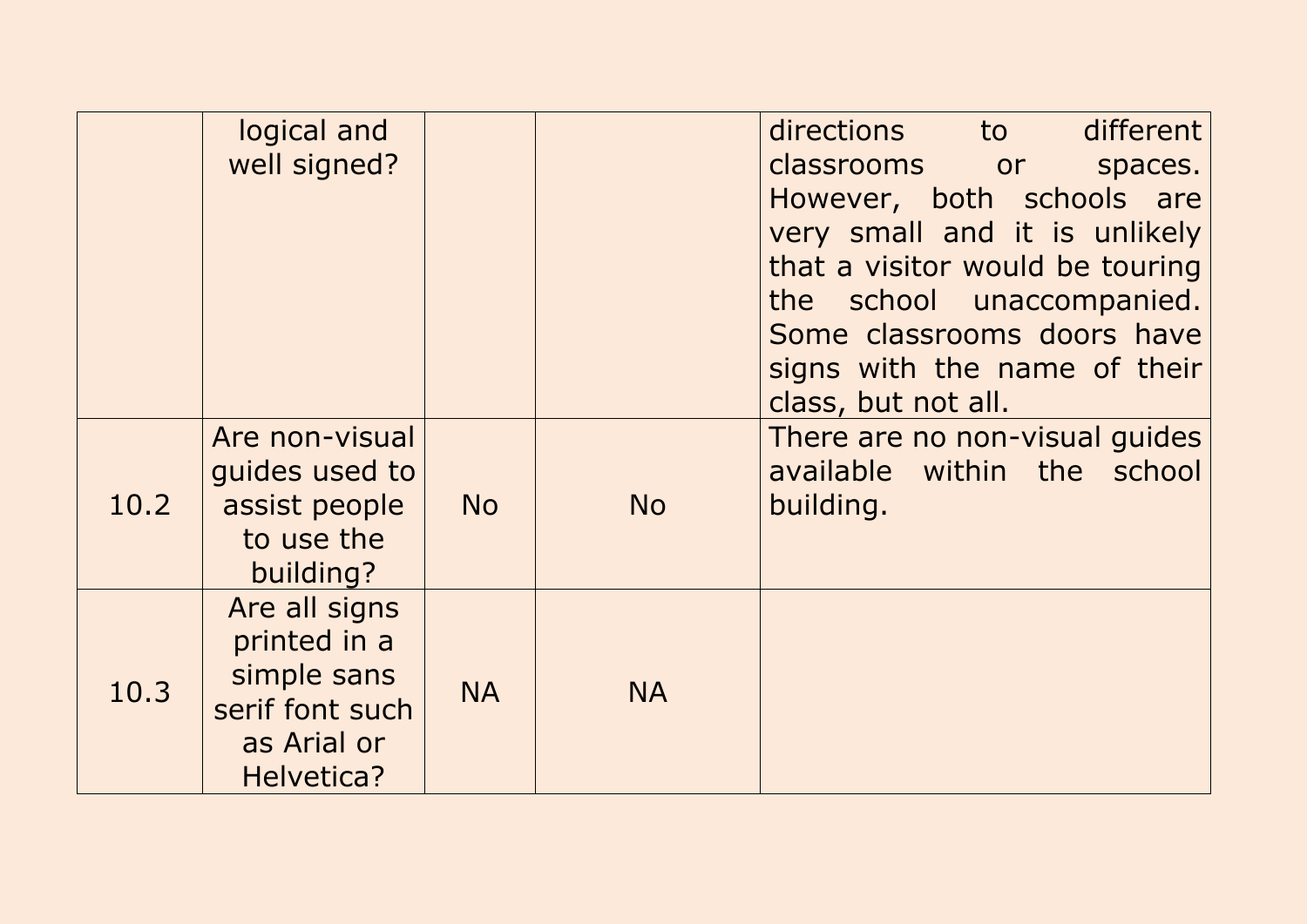| 10.4<br>11. | Are signs well<br>contrasted to<br>the<br>background<br>wall colour?<br><b>Classrooms and facilities</b> | <b>NA</b>  | <b>NA</b> |                                                                                                                                                                                                                                                                                                                                                                                                                                                         |
|-------------|----------------------------------------------------------------------------------------------------------|------------|-----------|---------------------------------------------------------------------------------------------------------------------------------------------------------------------------------------------------------------------------------------------------------------------------------------------------------------------------------------------------------------------------------------------------------------------------------------------------------|
| 11.1        | Is furniture<br>and<br>equipment<br>selected,<br>adjusted and<br>located<br>appropriately?               | <b>Yes</b> | Yes       | Classroom furniture is selected<br>based on the age-range of<br>pupils who will be using it, thus<br>smaller furniture is used in<br>Early Years and Key Stage 1<br>and larger furniture used in<br>Key Stage 2. Standing desks<br>are available for pupils who<br>benefit from standing rather<br>sitting in lessons.<br>than<br>Furniture is located within<br>classrooms to suit the needs<br>and learning styles of the<br>pupils within the class. |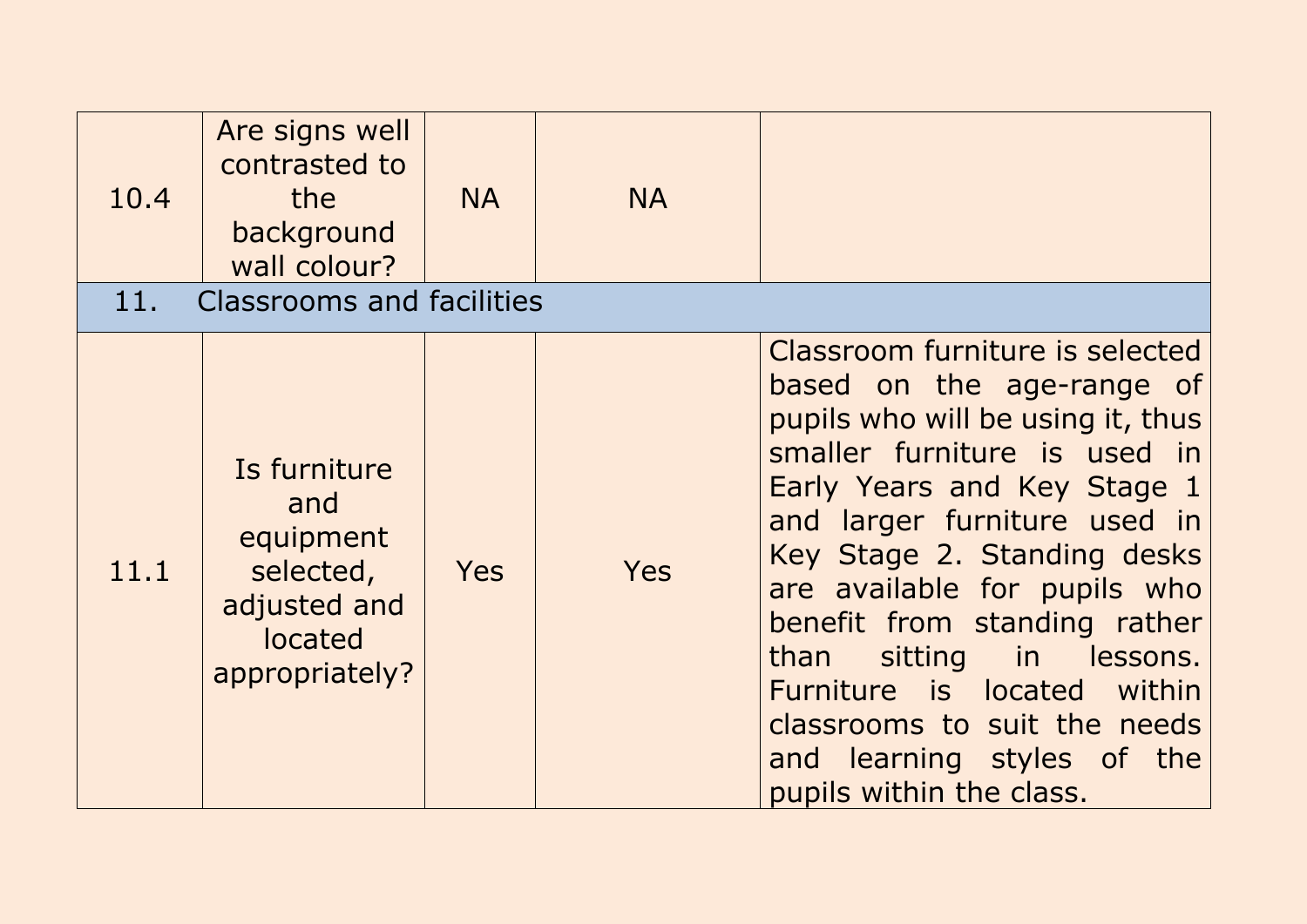| 11.2 | Do furniture<br>layouts allow<br>easy<br>movement for<br>students with<br>disabilities? | <b>Yes</b> | <b>Yes</b> | At the time that this audit was<br>conducted, classrooms were<br>limited in choice of layout due<br>to Covid-19 restrictions and<br>risk assessment. Due to the<br>arrangement of desks in rows<br>in each class, and changes to<br>how personal items are stored<br>within school, some classes<br><b>dimited</b><br>have<br>ease<br>of<br>movement for all students.<br>Under normal circumstances,<br>or if there were children with<br>mobility difficulties attending<br>the schools, classrooms would<br>be laid out in a way which<br>would allow much more<br>freedom of movement for all<br>pupils, including those with<br>disabilities. |
|------|-----------------------------------------------------------------------------------------|------------|------------|----------------------------------------------------------------------------------------------------------------------------------------------------------------------------------------------------------------------------------------------------------------------------------------------------------------------------------------------------------------------------------------------------------------------------------------------------------------------------------------------------------------------------------------------------------------------------------------------------------------------------------------------------|
|------|-----------------------------------------------------------------------------------------|------------|------------|----------------------------------------------------------------------------------------------------------------------------------------------------------------------------------------------------------------------------------------------------------------------------------------------------------------------------------------------------------------------------------------------------------------------------------------------------------------------------------------------------------------------------------------------------------------------------------------------------------------------------------------------------|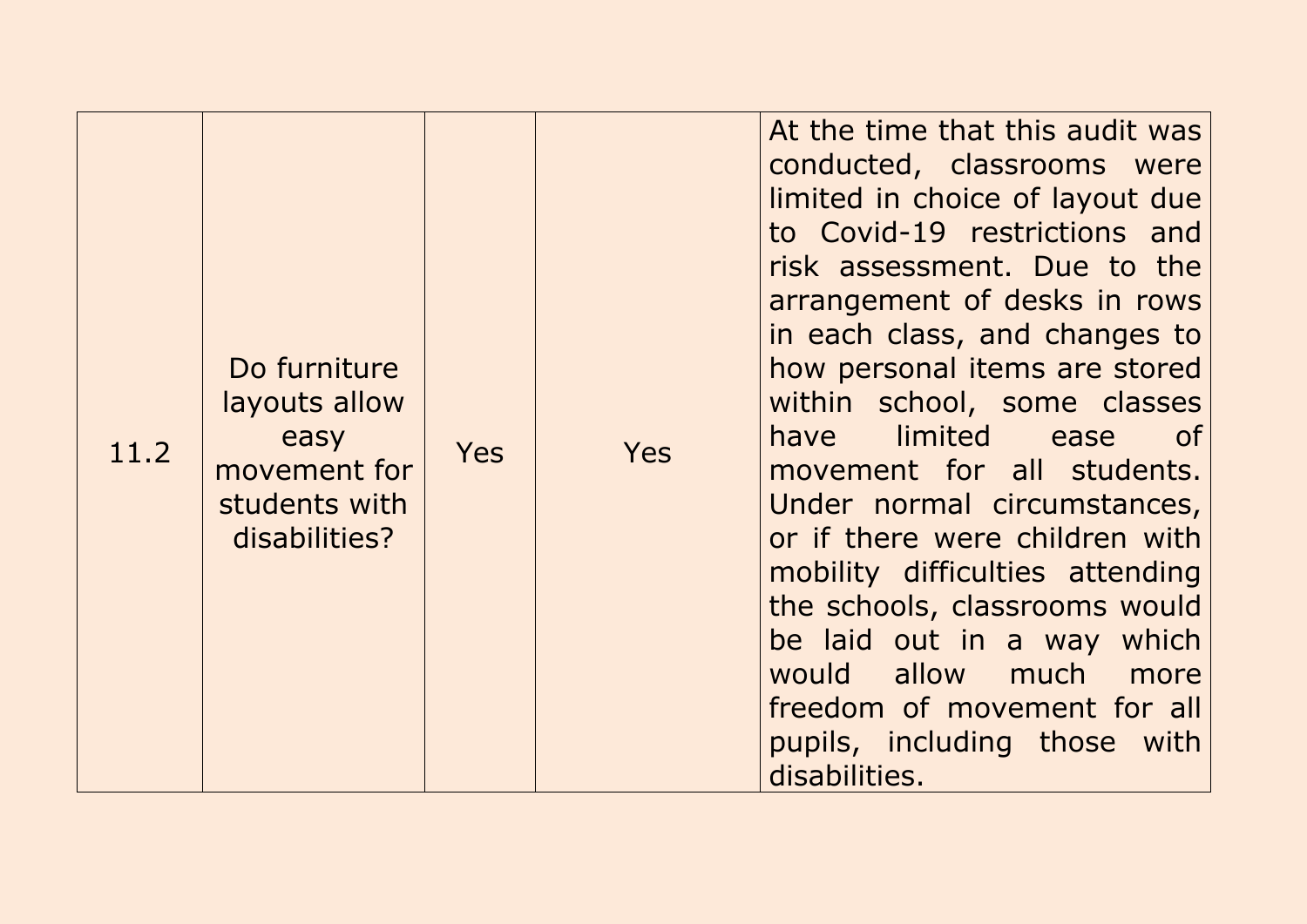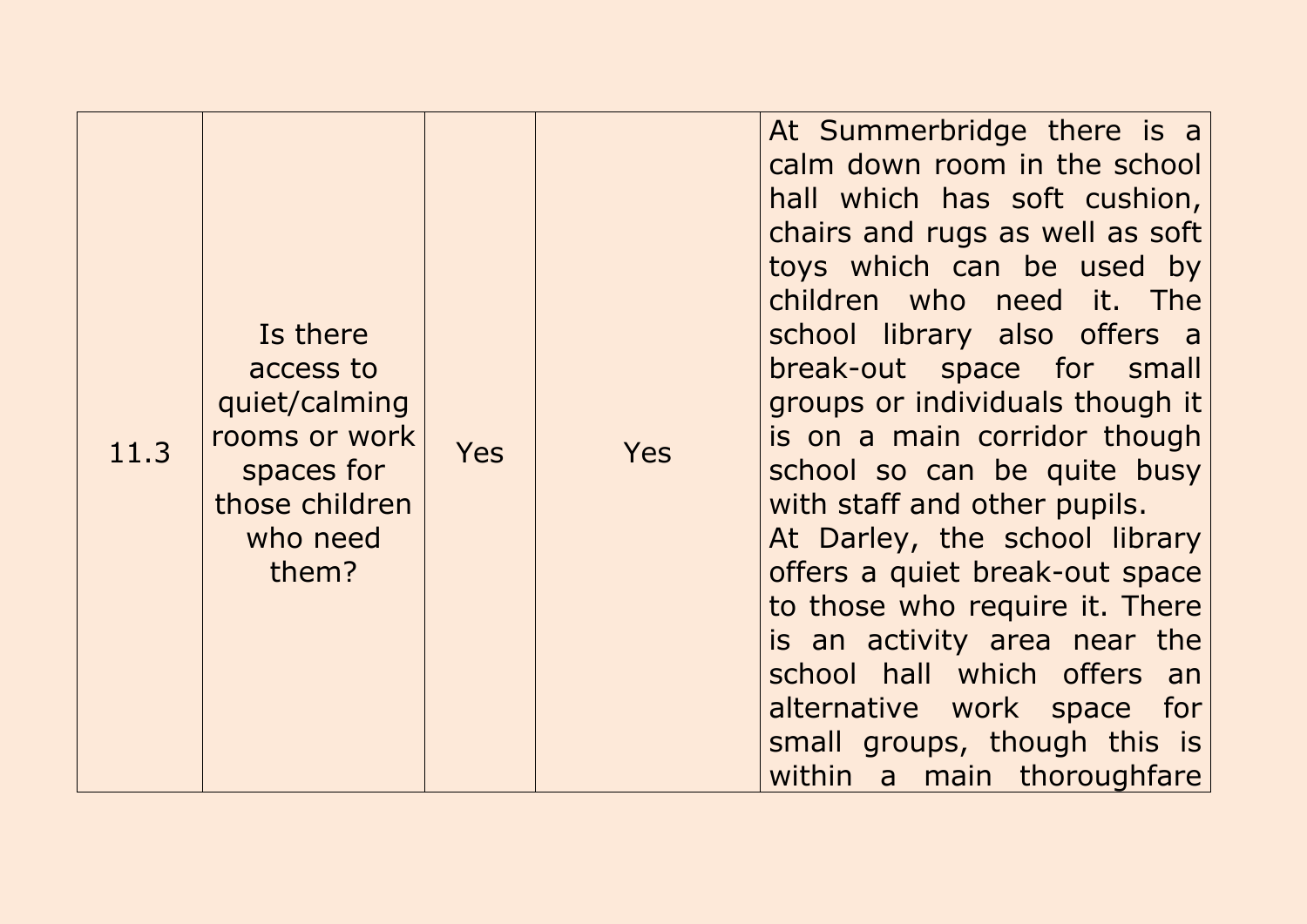|      |                                                                                                                                                              |            |           | through school and as such can<br>be quite busy with other<br>pupils/staff.                                                                                                                                                                                                                                                                                         |
|------|--------------------------------------------------------------------------------------------------------------------------------------------------------------|------------|-----------|---------------------------------------------------------------------------------------------------------------------------------------------------------------------------------------------------------------------------------------------------------------------------------------------------------------------------------------------------------------------|
| 11.4 | Are the<br>acoustics of<br>each<br>classroom<br>conducive to<br>whole class<br>teaching and<br>learning? (e.g.<br>reduction of<br>echo and<br>reverberation) | <b>Yes</b> | <b>No</b> | While most classrooms in both<br>schools have low ceilings and<br>are carpeted to reduce echo<br>and reverberation, there are<br>some classrooms which have<br>poor acoustics. Class 2 at<br>Summerbridge has a high<br>ceiling and large windows. It is<br>also situated on top of a cellar,<br>which means that as a whole<br>the classroom has a strong<br>echo. |
| 11.5 | Are<br>classrooms<br>well-lit and<br>free from                                                                                                               | <b>Yes</b> | Yes       | All classrooms are well-lit and<br>free from shadow. Class 2 and<br>3 at Summerbridge School<br>have blinds or curtains which                                                                                                                                                                                                                                       |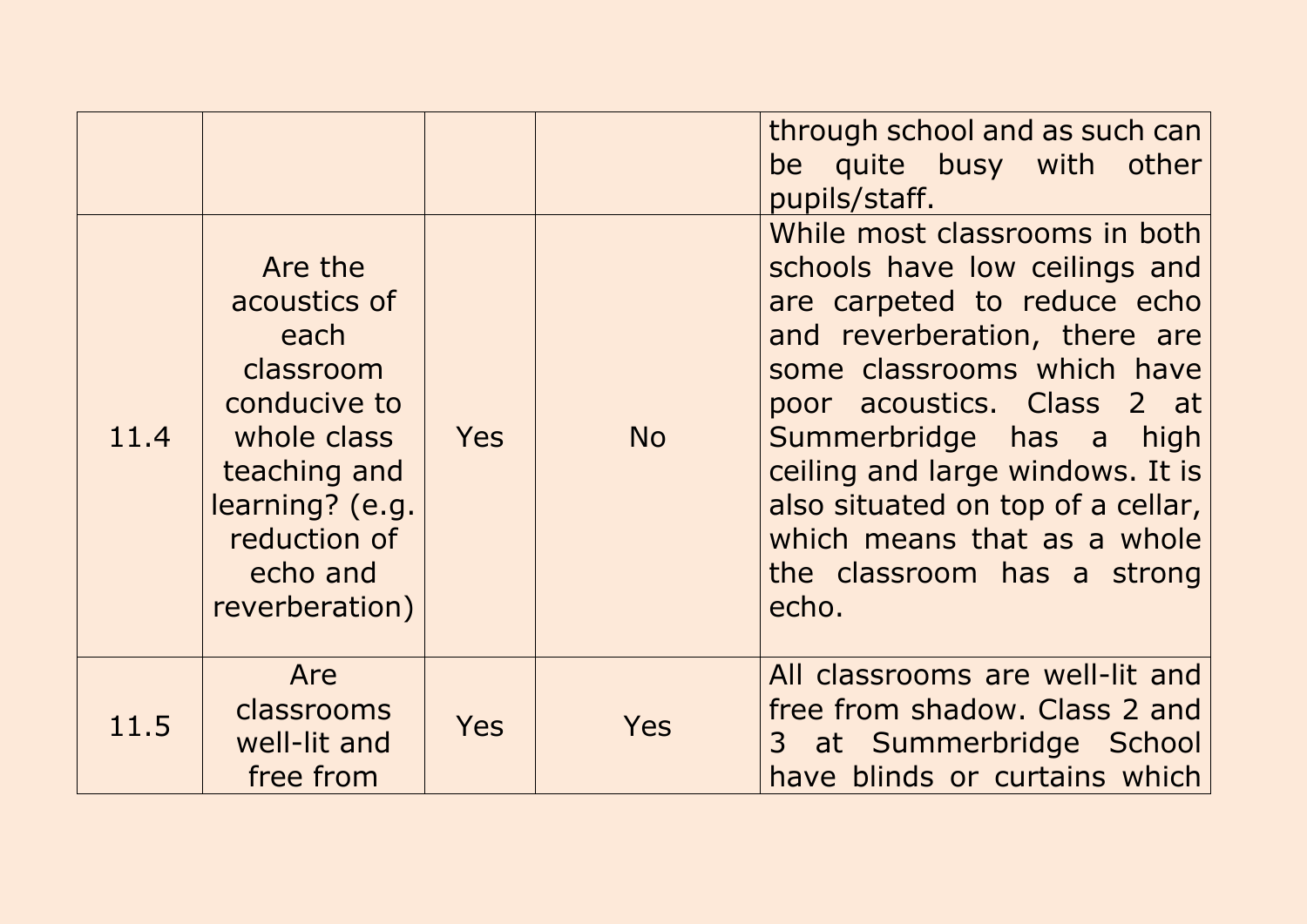|      | heavy shadow<br>and glare?                                  |            |            | can be drawn to reduce glare<br>on whiteboard or computer<br>screens on sunny days. The<br>early years classrooms do not<br>have working blinds<br>or<br>curtains. All classrooms have<br>light switches which can be<br>turned off to reduce glare on<br>whiteboards or computer<br>screens as required.<br>Ribble Class in Darley School<br>has blinds that do not go to the<br>base of the window, this can<br>cause problems and is rectified<br>by cardboard to block out the<br>light. |
|------|-------------------------------------------------------------|------------|------------|----------------------------------------------------------------------------------------------------------------------------------------------------------------------------------------------------------------------------------------------------------------------------------------------------------------------------------------------------------------------------------------------------------------------------------------------------------------------------------------------|
| 11.6 | Is there good<br>access to key<br>facilities such<br>as the | <b>Yes</b> | <b>Yes</b> | At the time that this audit was<br>conducted, classrooms were<br>limited in choice of layout due<br>to Covid-19 restrictions and                                                                                                                                                                                                                                                                                                                                                             |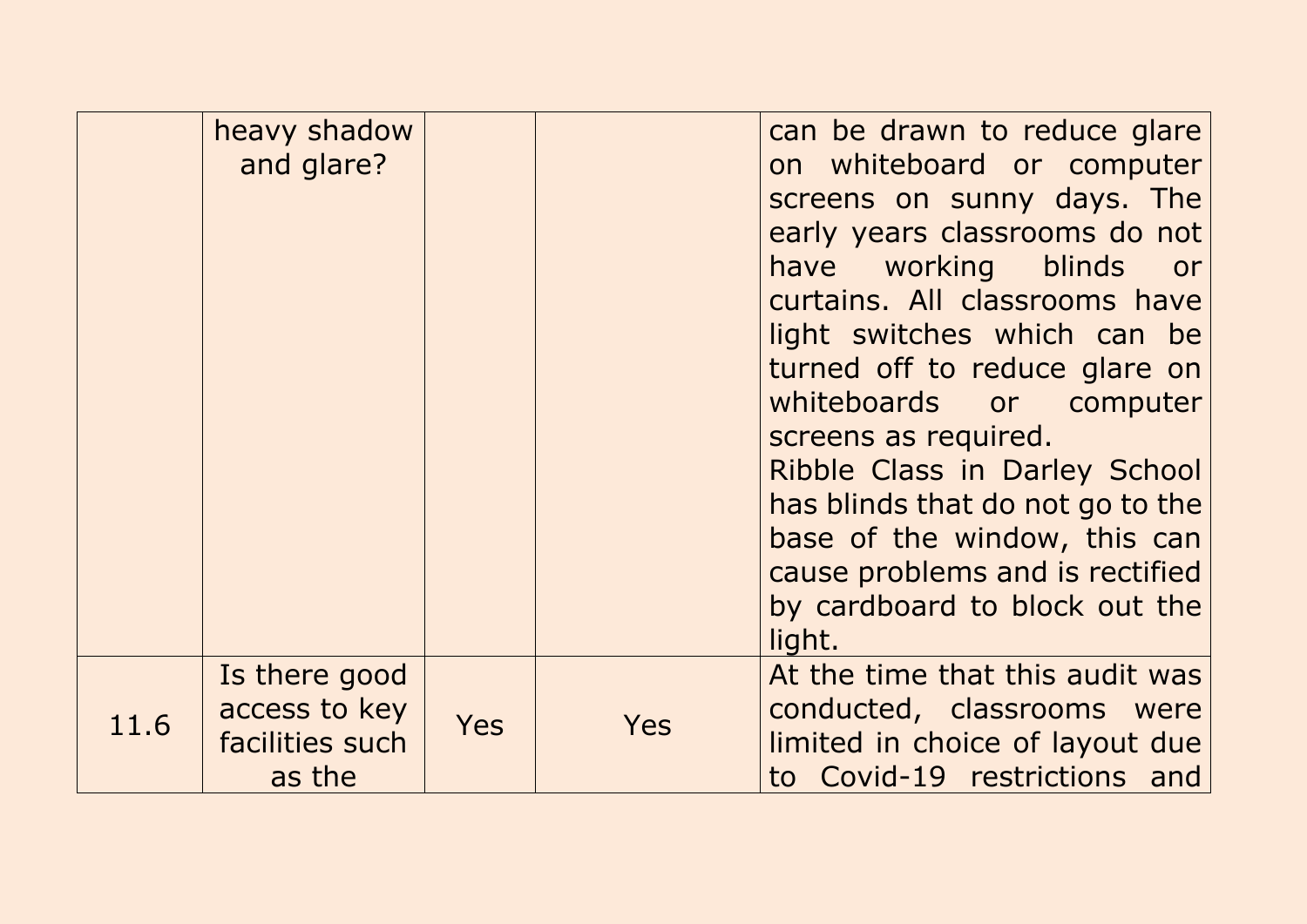|     | classroom<br>entrance,<br>whiteboard<br>and storage<br>areas? | risk assessment. Due to the<br>arrangement of desks in rows<br>in each class, some key<br>facilities within the classroom<br>are not as accessible as they<br>would normally be or are<br>currently not in use by pupils.<br>However, classrooms have<br>been adapted to ensure that<br>essential items are readily<br>available for pupils to access<br>by having trays of learning<br>resources on their tables, or<br>space to store their personal<br>items under their desks. Under<br>normal circumstances, all<br>classes would have good<br>access to key facilities. |
|-----|---------------------------------------------------------------|-------------------------------------------------------------------------------------------------------------------------------------------------------------------------------------------------------------------------------------------------------------------------------------------------------------------------------------------------------------------------------------------------------------------------------------------------------------------------------------------------------------------------------------------------------------------------------|
| 12. | Internal stairs and steps                                     |                                                                                                                                                                                                                                                                                                                                                                                                                                                                                                                                                                               |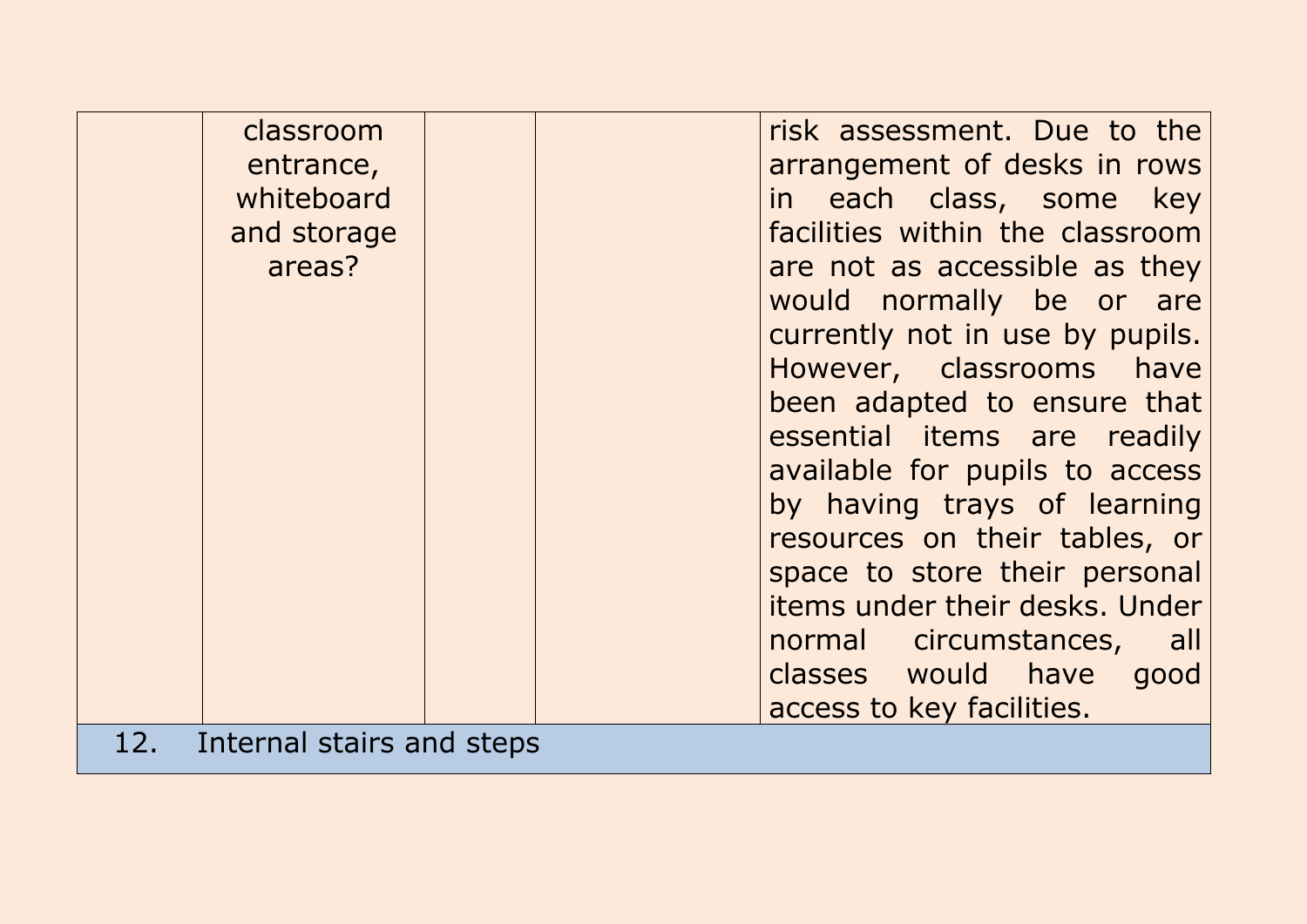| 12.1 | Is there a<br>continuous<br>handrail on<br>each internal<br>stair flight? | <b>Yes</b> | <b>Yes</b> | At Summerbridge, there are<br>two internal sets of stairs, one<br>between the Reception area<br>and the school hall, and one<br>from the school library corridor<br>to the Class 2 and 3 corridor.<br>Both sets of stairs have a<br>continuous handrail.<br>In Darley, there are two<br>internal sets of stairs, one from<br>the activity area to Swale<br>class, and one at the entrance<br>to Wharfe class. Both sets of<br>stairs have a continuous<br>handrail. |
|------|---------------------------------------------------------------------------|------------|------------|---------------------------------------------------------------------------------------------------------------------------------------------------------------------------------------------------------------------------------------------------------------------------------------------------------------------------------------------------------------------------------------------------------------------------------------------------------------------|
| 12.2 | Do all steps<br>have<br>contrasting<br>edging?                            | <b>Yes</b> | Yes        | At Summerbridge, there are<br>two internal sets of stairs, one<br>between the Reception area<br>and the school hall, and one<br>from the school library corridor                                                                                                                                                                                                                                                                                                    |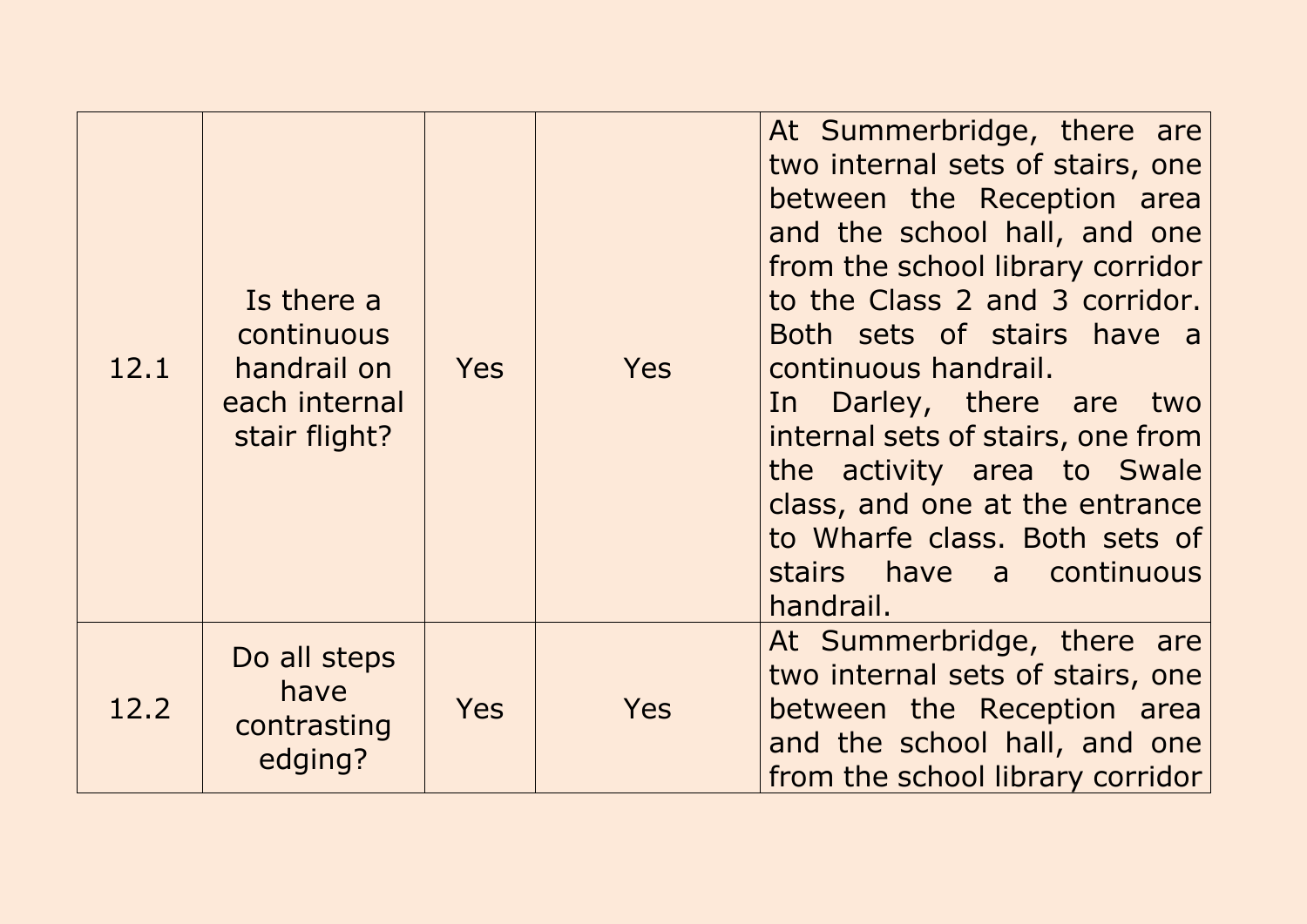|      |                                                       |           |           | to the Class 2 and 3 corridor.<br>Both sets of steps have<br>contrasting edging.<br>In Darley, there are two<br>internal sets of stairs, one from<br>the activity area to Swale<br>class, and one at the entrance<br>to Wharfe class. Both have<br>contrasting edging, though the<br>contrast is not as strong on<br>one set of stairs. |
|------|-------------------------------------------------------|-----------|-----------|-----------------------------------------------------------------------------------------------------------------------------------------------------------------------------------------------------------------------------------------------------------------------------------------------------------------------------------------|
| 13.  | Internal ramps                                        |           |           |                                                                                                                                                                                                                                                                                                                                         |
| 13.1 | Are there<br>internal ramps<br>in the<br>building?    | <b>No</b> | <b>No</b> | Both schools have two sets of<br>internal steps. There are no<br>internal ramps within either<br>school building.                                                                                                                                                                                                                       |
| 13.2 | Is there a<br>continuous<br>handrail on<br>each ramp? | <b>NA</b> | <b>NA</b> |                                                                                                                                                                                                                                                                                                                                         |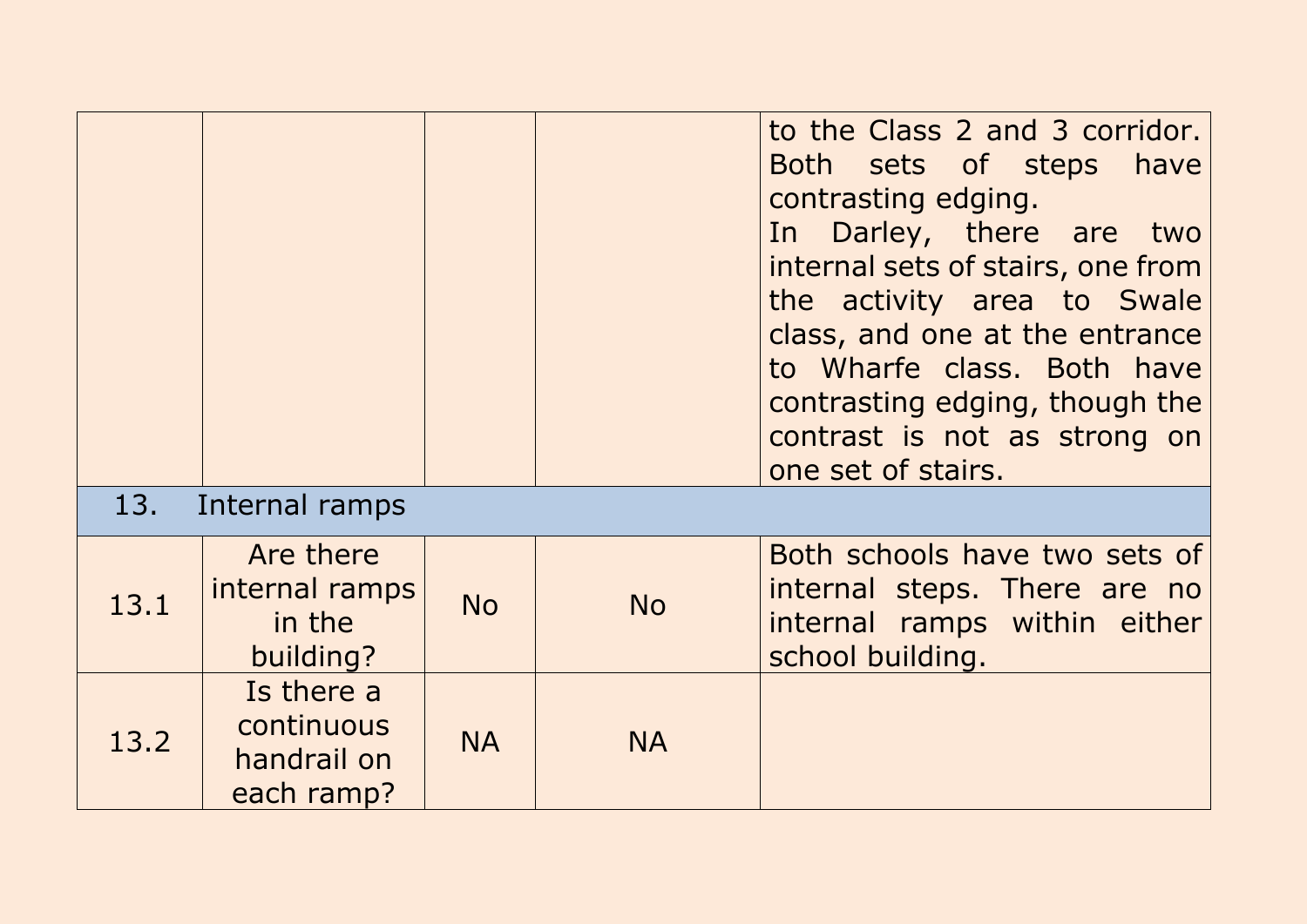| 14.  | Internal doors                                                                                                             |            |           |                                                                                                                                                                                                                                                                                                                                                                                                                                                                                                                                                                                                               |
|------|----------------------------------------------------------------------------------------------------------------------------|------------|-----------|---------------------------------------------------------------------------------------------------------------------------------------------------------------------------------------------------------------------------------------------------------------------------------------------------------------------------------------------------------------------------------------------------------------------------------------------------------------------------------------------------------------------------------------------------------------------------------------------------------------|
| 14.1 | Do internal<br>doors allow a<br>wheelchair<br>user or those<br>with mobility<br>difficulties to<br>get through<br>unaided? | <b>Yes</b> | <b>No</b> | Most internal doors<br>are<br>propped open with a wedge<br>during the school day and<br>provide a space wide enough<br>for a wheelchair user or<br>mobility<br>someone with<br>difficulties to pass through<br>unaided. The entrance corridor<br>outside Class<br>$\overline{2}$<br>-at<br>Summerbridge School is very<br>narrow and as such<br>$\overline{a}$<br>wheelchair user may have<br>difficulty passing through this<br>the door to the<br>space;<br>staffroom and headteacher's<br>office are very narrow and<br>would not be sufficiently wide<br>for a wheelchair user to get<br>through unaided. |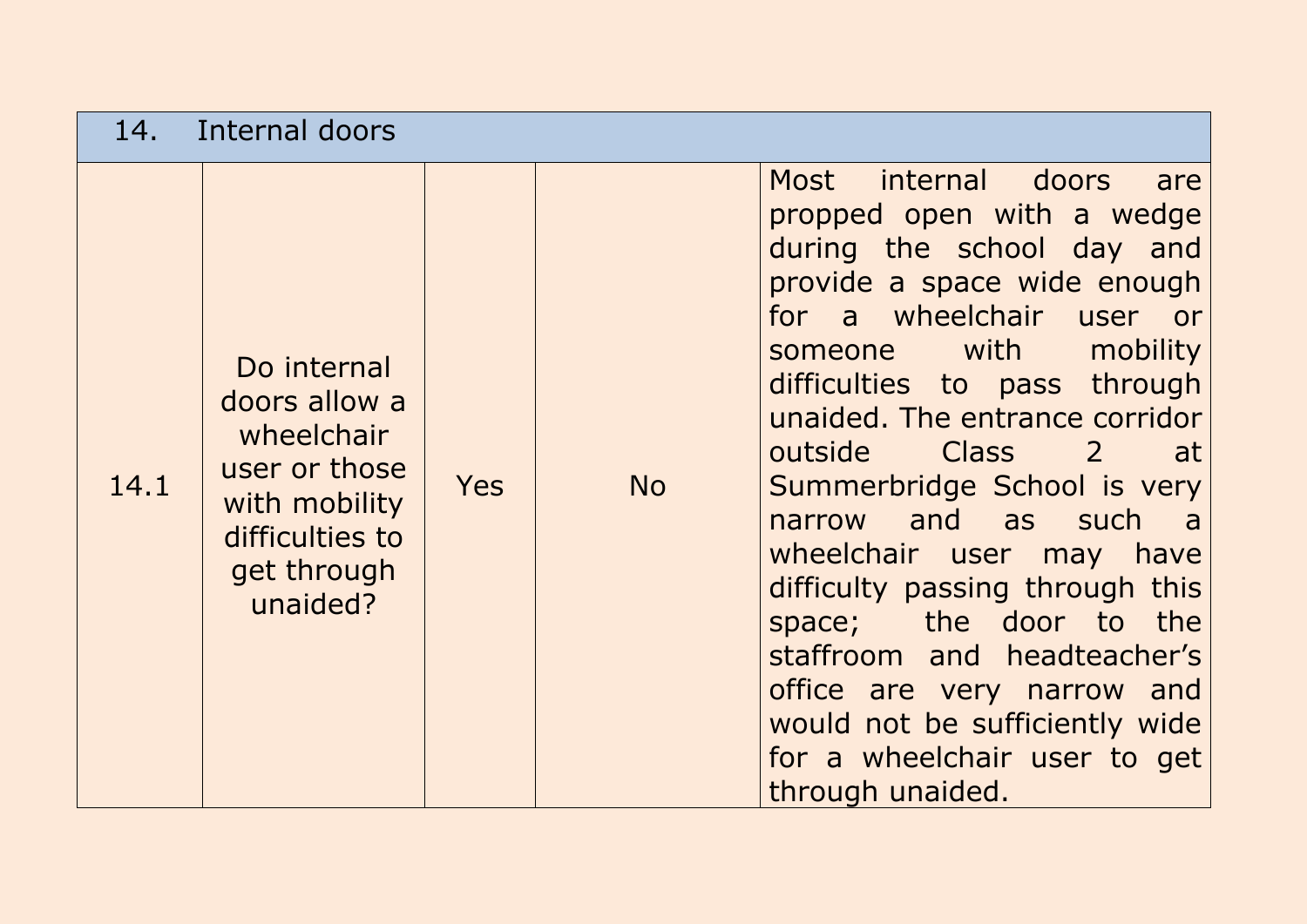|      |                                                                       |            |     | When doors are propped open<br>in Darley School, they are wide<br>enough to allow a wheelchair<br>user to get through unaided,<br>however Wharfe and Swale<br>classes would be inaccessible<br>due to steps outside each.                                                                   |
|------|-----------------------------------------------------------------------|------------|-----|---------------------------------------------------------------------------------------------------------------------------------------------------------------------------------------------------------------------------------------------------------------------------------------------|
| 14.2 | Are doors<br>suitably<br>contrasted<br>against their<br>surroundings? | <b>Yes</b> | Yes | Doors in Summerbridge School<br>are painted in a darker colour<br>to their surroundings, or are<br>left in natural wood and have<br>contrasting door frames<br>surrounding them. Doors in<br>Darley are typically wooden<br>with glass panels making them<br>contrasting against paintwork. |
| 14.3 | Are all doors<br>fitted with<br>vision panels?                        | <b>Yes</b> | Yes | All doors (apart from toilet<br>doors and stock cupboards) at<br>Summerbridge and<br><b>Darley</b><br>School have vision panels so                                                                                                                                                          |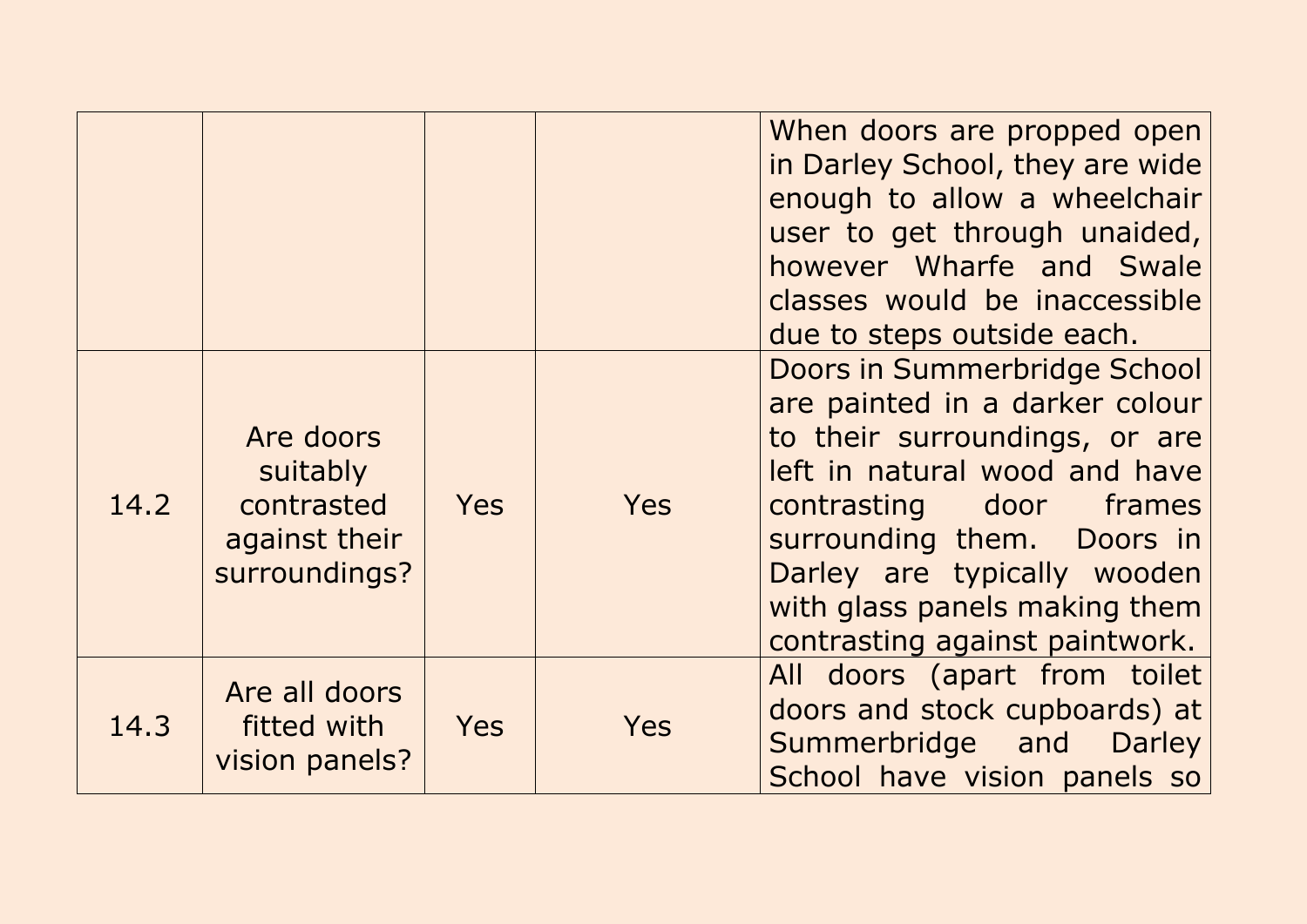|      |                                                                                                            |            |     | that even when closed there is<br>visibility from one side of the<br>door to the other.                                                                                                                                                                                                                                                                                                                                                                                                                       |  |  |
|------|------------------------------------------------------------------------------------------------------------|------------|-----|---------------------------------------------------------------------------------------------------------------------------------------------------------------------------------------------------------------------------------------------------------------------------------------------------------------------------------------------------------------------------------------------------------------------------------------------------------------------------------------------------------------|--|--|
| 14.4 | Are door<br><b>handles</b><br>(lever, push)<br>plate or pull<br>handle) easy<br>to grasp with<br>one hand? | <b>Yes</b> | Yes | Most doors within<br>Summerbridge School have<br>handles which are easy to<br>grasp with one hand. Some<br>door handles are more difficult<br>to operate than others. For<br>example, the door handle for<br>Class 2 is a knob rather than a<br>lever which requires some<br>manipulation to turn and also<br>push the door at the same<br>time. A lever handle would be<br>easier to operate. Most doors<br>at Darley are push plate or pull<br>handle internally and then<br>levers on exit/entrance doors. |  |  |
| 15.  | WCs general provision                                                                                      |            |     |                                                                                                                                                                                                                                                                                                                                                                                                                                                                                                               |  |  |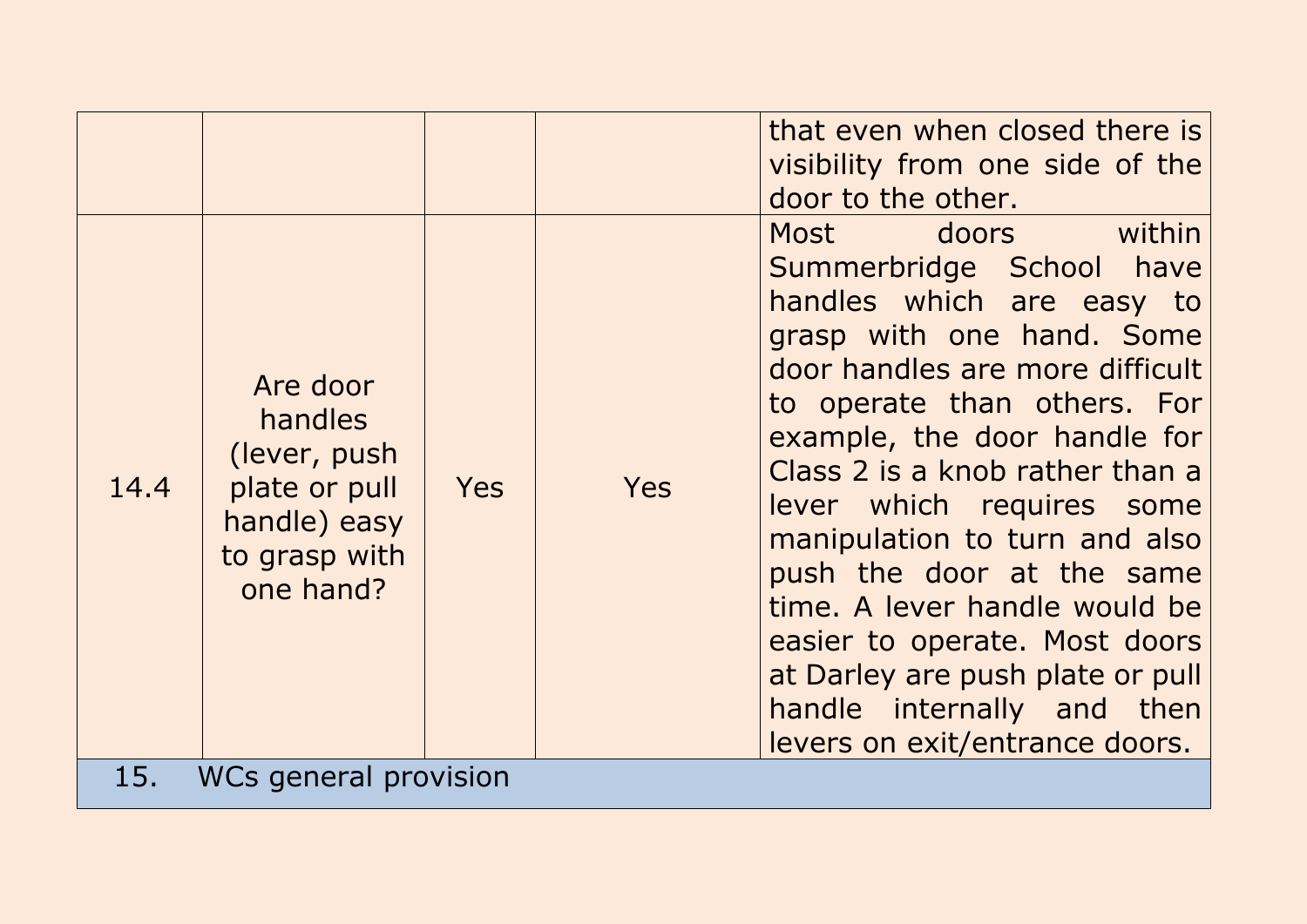| 15.1                                    | Are door<br>handles,<br>cubicle<br>latches, taps<br>and flushing<br>mechanisms<br>operable with<br>a closed fist? | <b>No</b>  | <b>No</b>  | At Darley some are operable<br>with a closed fist but many of<br>the fixtures are not.<br>At Summerbridge, most<br>mechanisms are operable with<br>a closed fist apart from the<br>taps in the Class 2/3 toilets<br>which required grip with<br>fingers and thumbs in order to<br>operate as they are quite stiff. |
|-----------------------------------------|-------------------------------------------------------------------------------------------------------------------|------------|------------|--------------------------------------------------------------------------------------------------------------------------------------------------------------------------------------------------------------------------------------------------------------------------------------------------------------------|
| 15.2                                    | Are fittings<br>well<br>contrasted<br>against their<br>backgrounds?                                               | <b>Yes</b> | <b>Yes</b> | At both schools, the fittings<br>contrast against the<br>background due to the colour<br>of the paint behind, but in<br>some places where there is a<br>mirror directly behind the<br>contrast is not as effective.                                                                                                |
| WCs provision for disabled users<br>16. |                                                                                                                   |            |            |                                                                                                                                                                                                                                                                                                                    |
| 16.1                                    | Is an<br>accessible                                                                                               | <b>No</b>  | Yes        | There is no accessible toilet at<br>Darley School. There<br><i>is</i><br>an                                                                                                                                                                                                                                        |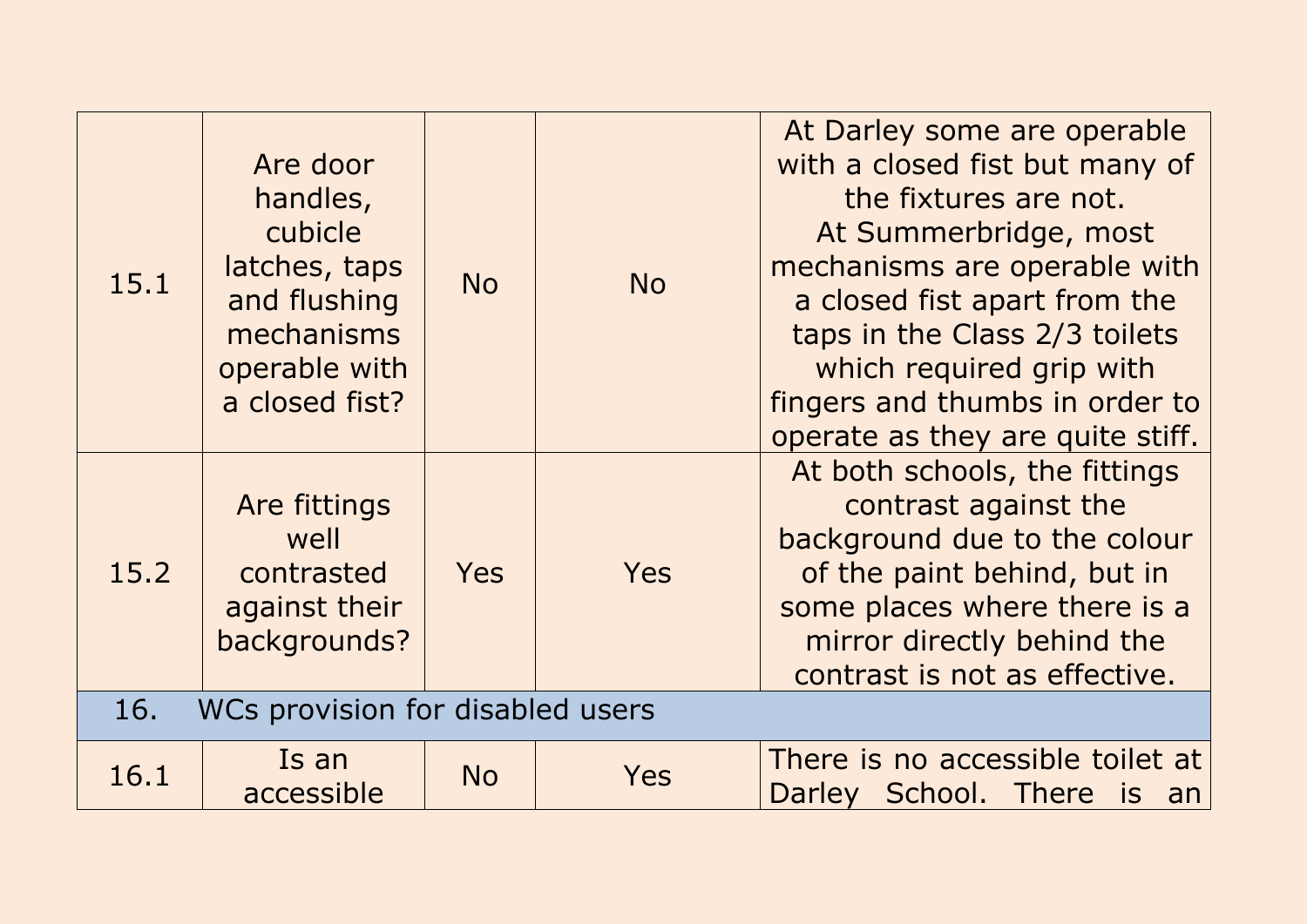|      | toilet available<br>within the<br>building?                                         |           |            | accessible toilet within<br>the<br>entrance<br>of<br>main the main<br>Summerbridge School. This<br>toilet functions as the main<br>staff toilet, as well as a<br>changing space for children in<br>the school nursery.                                                                                                            |
|------|-------------------------------------------------------------------------------------|-----------|------------|-----------------------------------------------------------------------------------------------------------------------------------------------------------------------------------------------------------------------------------------------------------------------------------------------------------------------------------|
| 16.2 | Is the toilet<br>clearly signed<br>and the<br>entrance free<br>from<br>obstruction? | <b>NA</b> | <b>Yes</b> | There is a disabled toilet sign<br>on the outside of the door and<br>the entrance is free from<br>obstruction. Some items are<br>stored within the toilet as it<br>serves as a changing space for<br>children in the school nursery,<br>however, these are stored<br>neatly and there is still ample<br>room within the facility. |
| 16.3 | Does the toilet<br>have an<br>emergency                                             | <b>NA</b> | Yes        | There is an orange pull cord<br>directly above the toilet.                                                                                                                                                                                                                                                                        |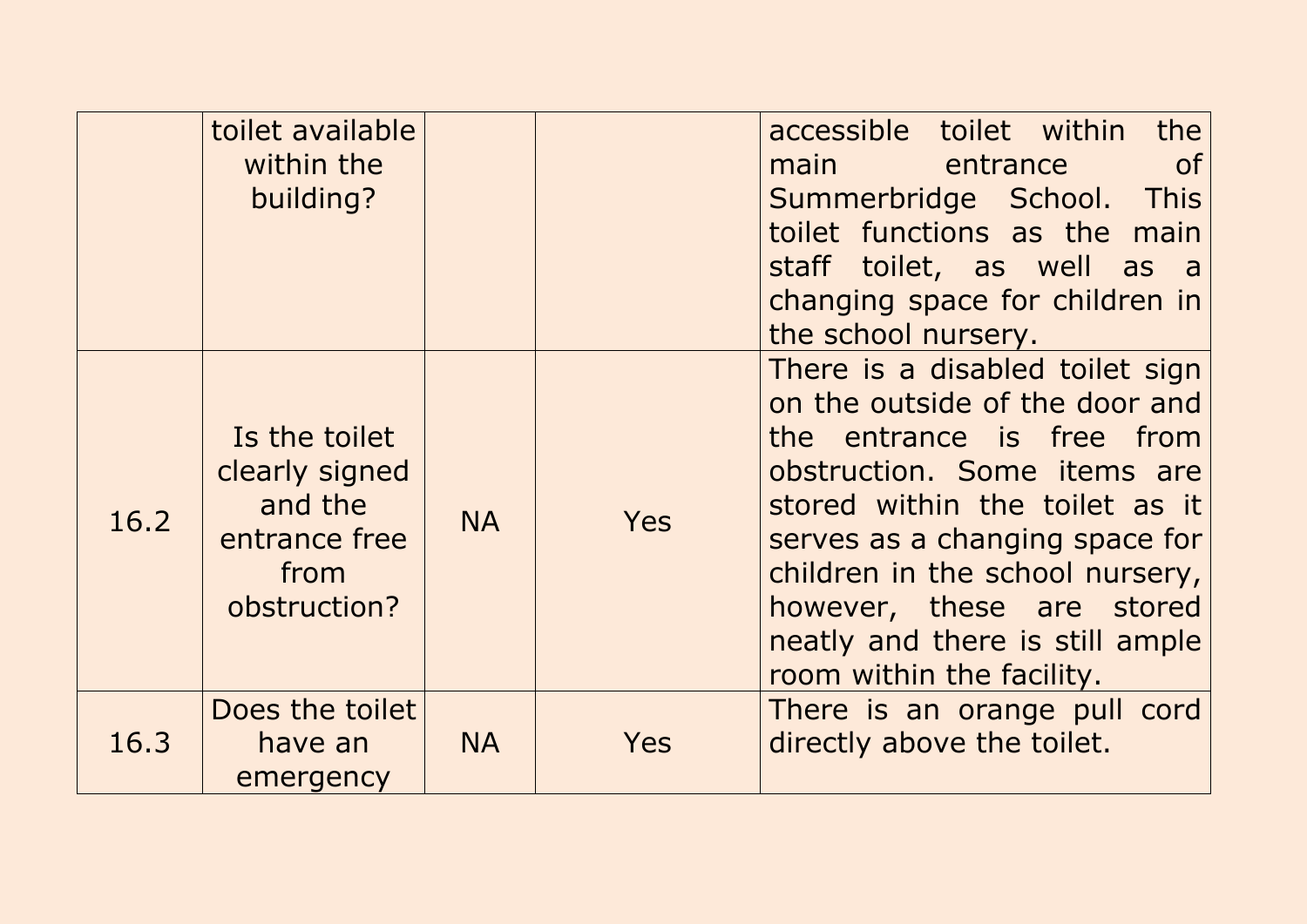|      | call system<br>within easy<br>reach of the<br>toilet?                               |           |            |                                                                                                                                                                                                                                                                                                                 |
|------|-------------------------------------------------------------------------------------|-----------|------------|-----------------------------------------------------------------------------------------------------------------------------------------------------------------------------------------------------------------------------------------------------------------------------------------------------------------|
| 16.4 | Is there a<br>procedure in<br>place for<br>responding to<br>an emergency<br>alarm?  | <b>NA</b> | <b>Yes</b> | When the cord is pulled, an<br>alarm sounds outside the toilet<br>and a red light above the door<br>is illuminated. This is clearly<br>visible from the Reception desk<br>and as such a member of staff<br>would be able to provide<br>assistance. The door can be<br>unlocked from the outside if<br>required. |
| 16.5 | Does the<br>accessible<br>toilet have<br>grab rails in<br>contrasting<br>colours to | <b>NA</b> | <b>Yes</b> | There are blue<br>rails<br>grab<br>around the toilet, contrasted<br>against the neutral-coloured<br>walls. There is also a grab rail<br>on the door to the toilet,<br>though this is not contrasted                                                                                                             |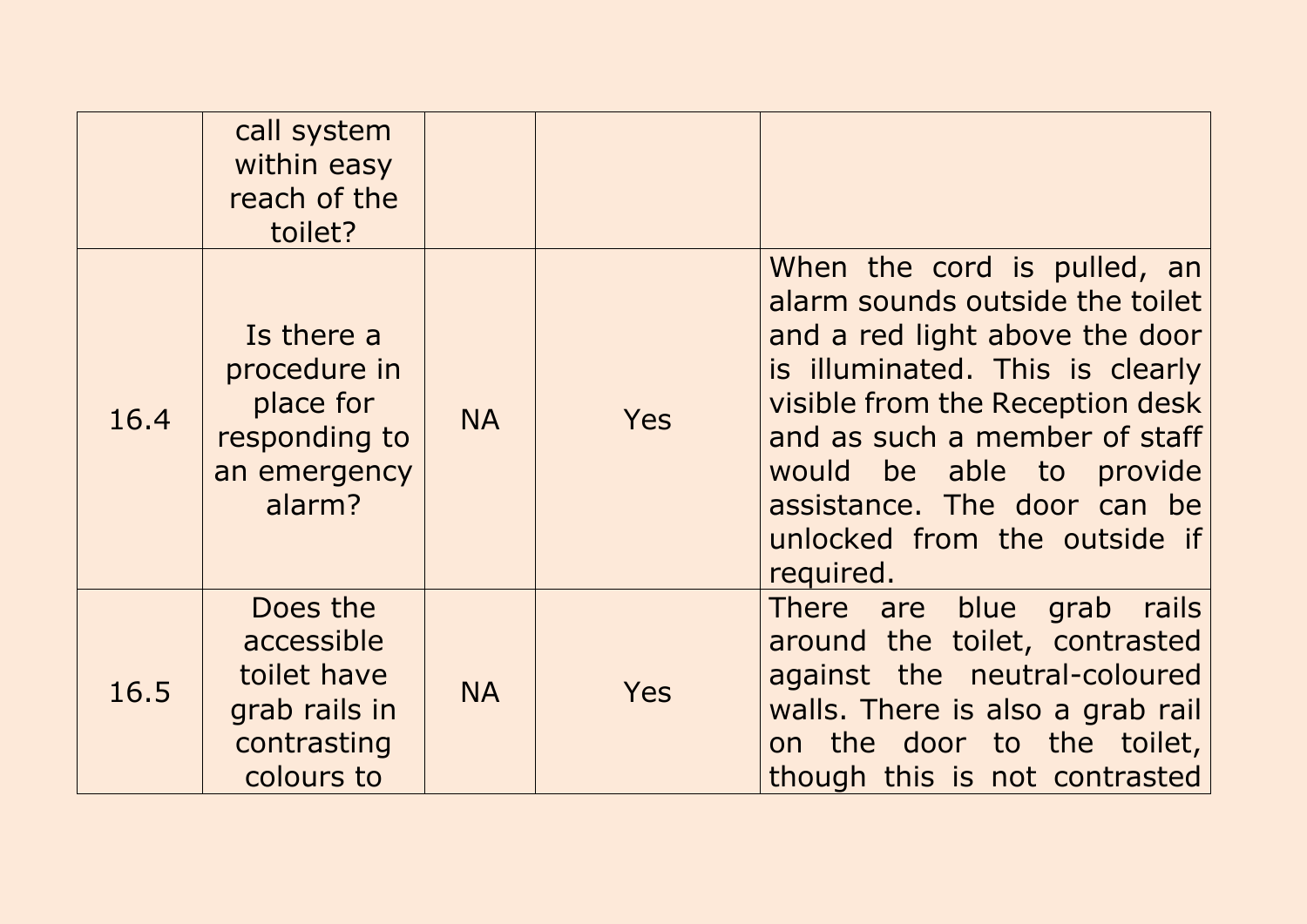|                                | their<br>surroundings?                                                                                                   |           |            | against its background as the<br>toilet door is painted dark blue.                                                                                                                                           |
|--------------------------------|--------------------------------------------------------------------------------------------------------------------------|-----------|------------|--------------------------------------------------------------------------------------------------------------------------------------------------------------------------------------------------------------|
| 16.6                           | Are door<br>handles,<br>cubicle<br>latches, taps<br>and flushing<br>mechanism<br>operable with<br>a closed fist?         | <b>NA</b> | <b>Yes</b> | There is a large handle and<br>grab rails on the door to the<br>accessible toilet which can be<br>operated with a closed fist. The<br>tap and flushing mechanism<br>are also operable with a closed<br>fist. |
| 16.7                           | Are hand<br>washing and<br>drying<br><b>facilities</b><br>within easy<br>reach of<br>someone<br>seated on the<br>toilet? | <b>NA</b> | <b>Yes</b> | The sink and paper<br>towel<br>dispenser are both within easy<br>reach of someone seated on<br>the toilet.                                                                                                   |
| Kitchen and dining hall<br>17. |                                                                                                                          |           |            |                                                                                                                                                                                                              |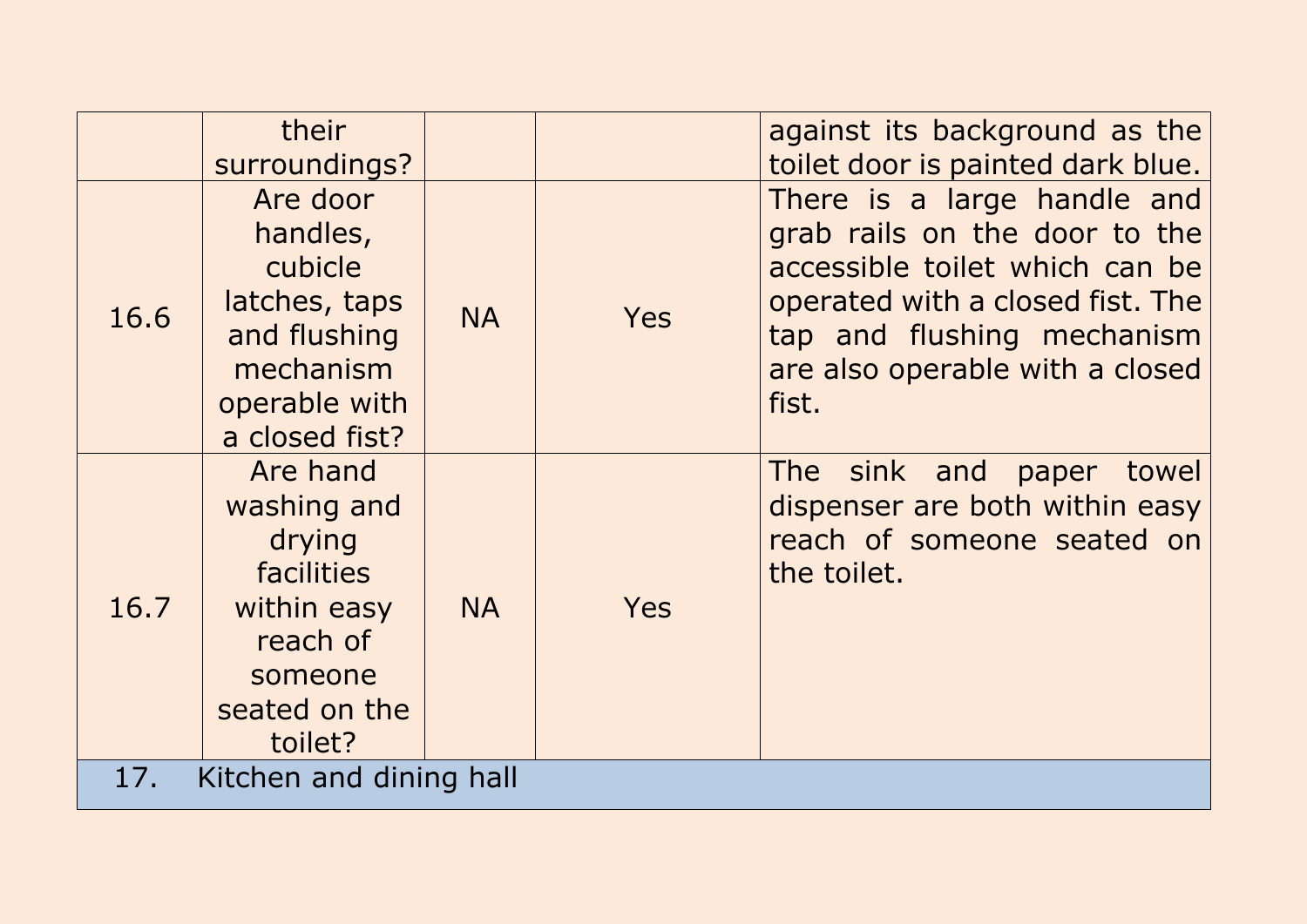| 17.1 | Are dining<br>tables<br>accessible to<br>wheelchair<br>users?                        | <b>Yes</b> | Yes | There are a range of different<br>tables used within the dinner<br>hall, of a variety of heights. As<br>such, tables of the correct<br>height are easily obtained for<br>use by wheelchair users.                                                                                                                                                                                                                                                             |
|------|--------------------------------------------------------------------------------------|------------|-----|---------------------------------------------------------------------------------------------------------------------------------------------------------------------------------------------------------------------------------------------------------------------------------------------------------------------------------------------------------------------------------------------------------------------------------------------------------------|
| 17.2 | Are aisles<br>between<br>tables wide<br>enough to<br>allow pupils to<br>pass safely? | <b>Yes</b> | Yes | At the time that this audit was<br>undertaken, the schools were<br>operating under Covid-19<br>restrictions which impacted<br>upon the way that lunches are<br>served and tables are spaced<br>within the school hall. At<br>present, there is not sufficient<br>space for those with mobility<br>difficulties to<br>pass safely<br>between tables, however,<br>arrangements would be made<br>to ensure that this barrier was<br>removed as and when required |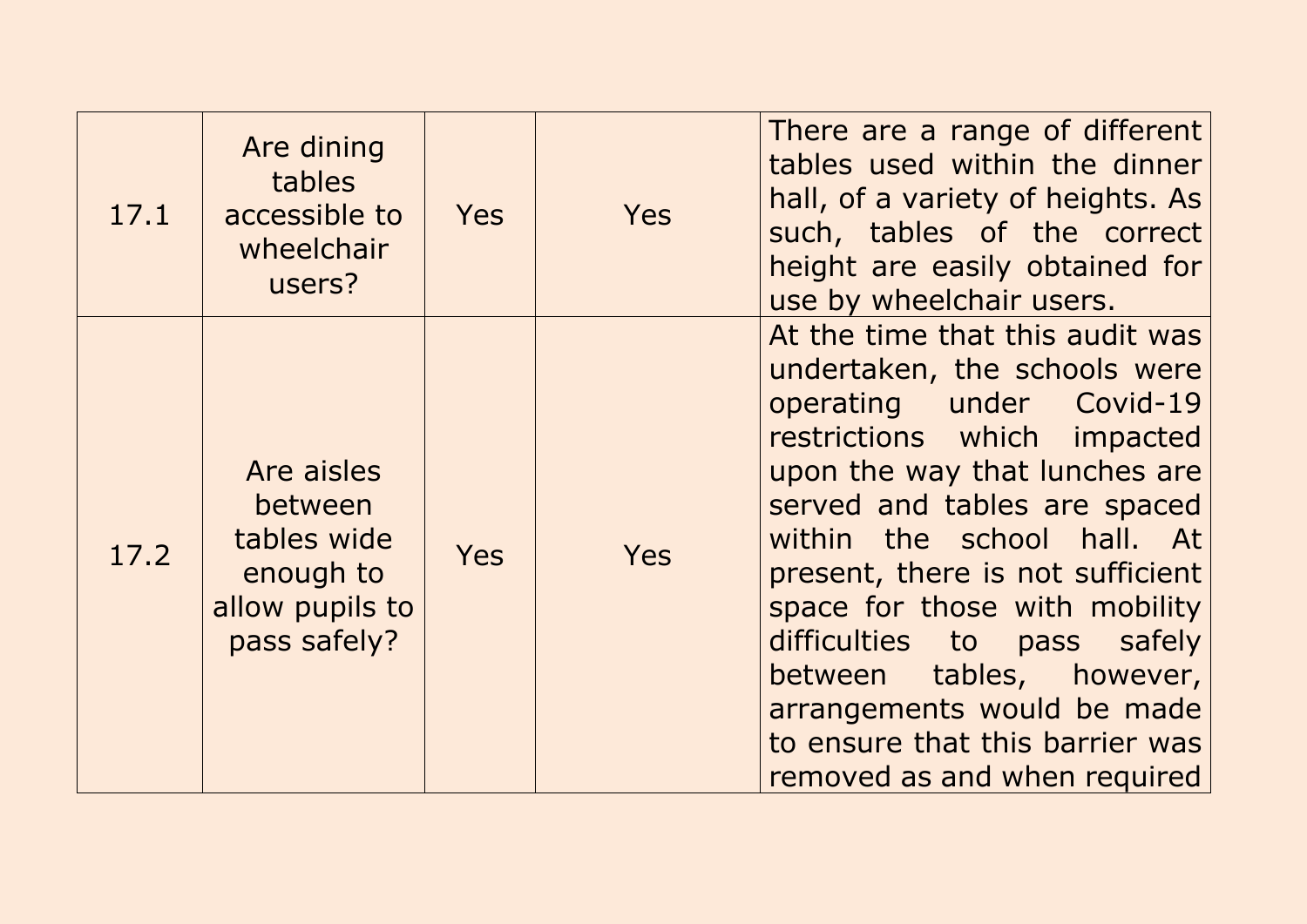|      |                                                                                        |            |            | through a reconfiguration of<br>tables or reconsideration of<br>seating plan.                                                                                                                                                                                                                                                               |
|------|----------------------------------------------------------------------------------------|------------|------------|---------------------------------------------------------------------------------------------------------------------------------------------------------------------------------------------------------------------------------------------------------------------------------------------------------------------------------------------|
| 17.3 | Are pupils<br>with food<br>allergies<br>known to<br>kitchen and<br>dining staff?       | <b>Yes</b> | <b>Yes</b> | Kitchen staff have a list of all<br>pupils with food allergies and<br>dietary requirements.                                                                                                                                                                                                                                                 |
| 18.  | Means of escape/emergency procedure                                                    |            |            |                                                                                                                                                                                                                                                                                                                                             |
| 18.1 | Are there<br>emergency<br>and<br>evacuation<br>procedures to<br>alert all<br>students? | <b>Yes</b> | Yes        | procedures within<br><b>Fire</b><br>Summerbridge and<br><b>Darley</b><br>School include members of<br>staff assigned to checking<br>toilets and other areas before<br>exiting the building in order to<br>alert students who may not be<br>in the classroom. Regular fire<br>drills take place so that all<br>know where<br>pupils<br>their |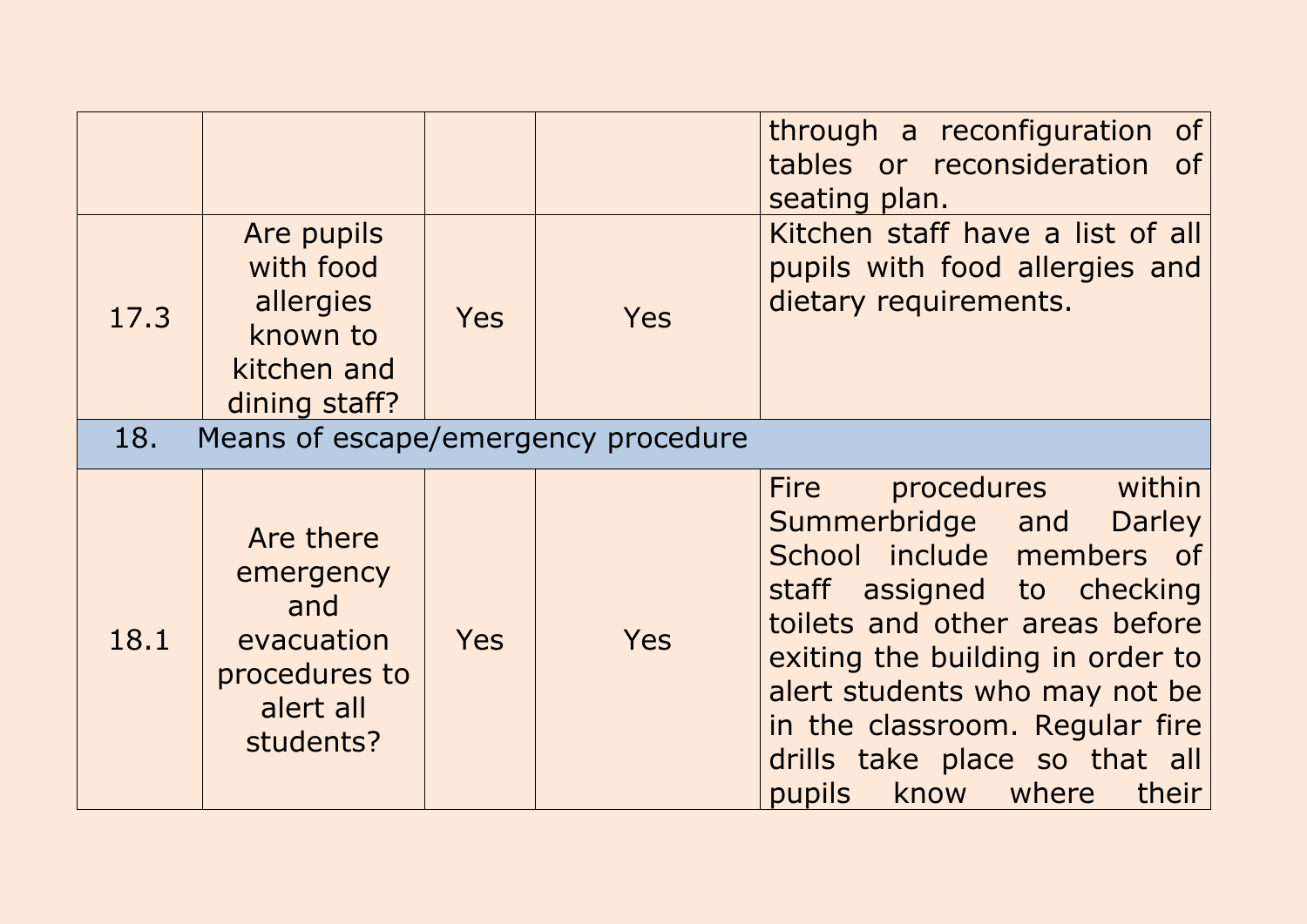|      |                                                                                                                                                    |            |            | nearest exit is and where they<br>should assemble upon exiting<br>the building.                                                                                                                                                                                                                                                           |
|------|----------------------------------------------------------------------------------------------------------------------------------------------------|------------|------------|-------------------------------------------------------------------------------------------------------------------------------------------------------------------------------------------------------------------------------------------------------------------------------------------------------------------------------------------|
| 18.2 | Are all fire<br>exits well<br>signed in<br>contrasting<br>colours to<br>their<br>surroundings?                                                     | <b>Yes</b> | <b>Yes</b> | All fire exits have a green fire<br>exit sign which glows in the<br>dark and is reflective. These<br>are well contrasted to their<br>surroundings.                                                                                                                                                                                        |
| 18.3 | Is it possible<br>for a<br>wheelchair<br>user or those<br>with mobility<br>difficulties to<br>use all the fire<br>exits from the<br>areas to which | <b>No</b>  | <b>No</b>  | The fire exit next to the main<br>entrance at Summerbridge<br>School requires a step down<br>onto the playground, and then<br>navigation of two additional<br>sets of steps to access the safe<br>assembly area. Fire exits from<br>Class 2 and 3 also required the<br>use of steps in order to exit the<br>building<br>and access<br>the |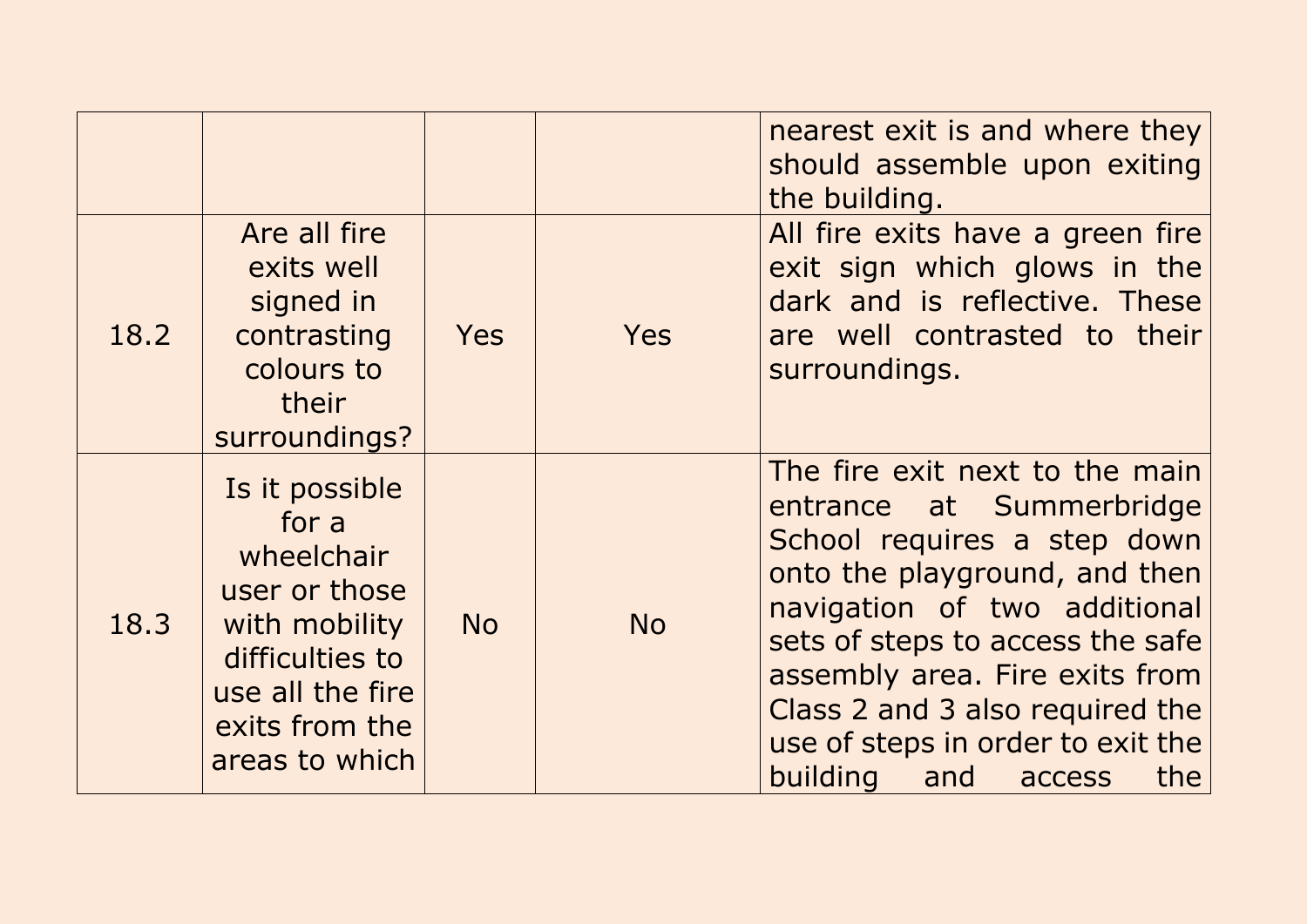|      | they have<br>access?                                     |           |     | assembly area. The fire exit<br>from the smaller of the two<br>Early Years classrooms is the<br>only one which would allow for<br>a wheelchair user or someone<br>with mobility difficulties to exit<br>easily and access the assembly<br>area.<br>At Darley, there are steps out<br>of all entrances, except the<br>school hall. Once over those<br>steps there are then at least 5<br>steps to access the Assembly<br>Area which is on grass which<br>has to be accessed via a steep<br>hill. |
|------|----------------------------------------------------------|-----------|-----|-------------------------------------------------------------------------------------------------------------------------------------------------------------------------------------------------------------------------------------------------------------------------------------------------------------------------------------------------------------------------------------------------------------------------------------------------------------------------------------------------|
| 18.4 | Do emergency<br>alarm systems<br>cater for<br>those with | <b>No</b> | Yes | school fire alarm<br>The<br>at<br>Summerbridge School caters<br>those with<br>hearing<br>for<br>impairments as a light flashes                                                                                                                                                                                                                                                                                                                                                                  |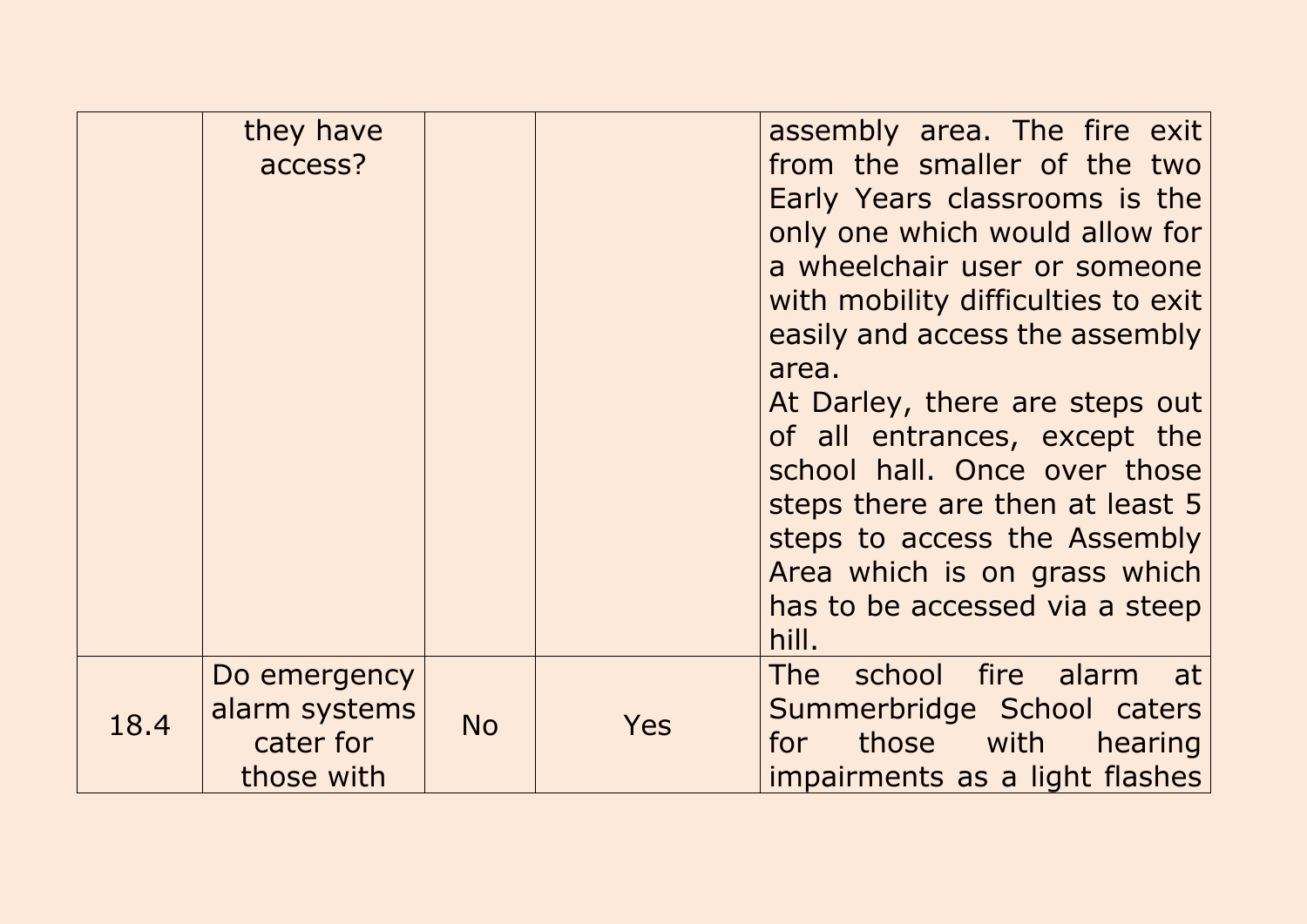|      | hearing<br>impairment?                                                     |            |            | in each classroom when the<br>alarm is sounding. If this was<br>not seen, others would be able<br>to alert those with hearing<br>impairments.<br>At Darley, it is just an alarm<br>that sounds and then others<br>alert those with<br>hearing<br>impairments. |
|------|----------------------------------------------------------------------------|------------|------------|---------------------------------------------------------------------------------------------------------------------------------------------------------------------------------------------------------------------------------------------------------------|
| 19.  | Building management                                                        |            |            |                                                                                                                                                                                                                                                               |
| 19.1 | Is the school<br>site reviewed<br>annually to<br>ensure overall<br>safety? | <b>Yes</b> | <b>Yes</b> | Both schools are visited three<br>times a year by the local<br>authority health and safety<br>inspector. These visits include<br>ensuring that all necessary<br>paperwork is completed for<br>health and safety,<br>and<br>inspection of the school sites.    |
| 19.2 | Are paths<br>cleaned                                                       | <b>Yes</b> | Yes        | Grounds maintenance staff<br>regularly clear paths of debris                                                                                                                                                                                                  |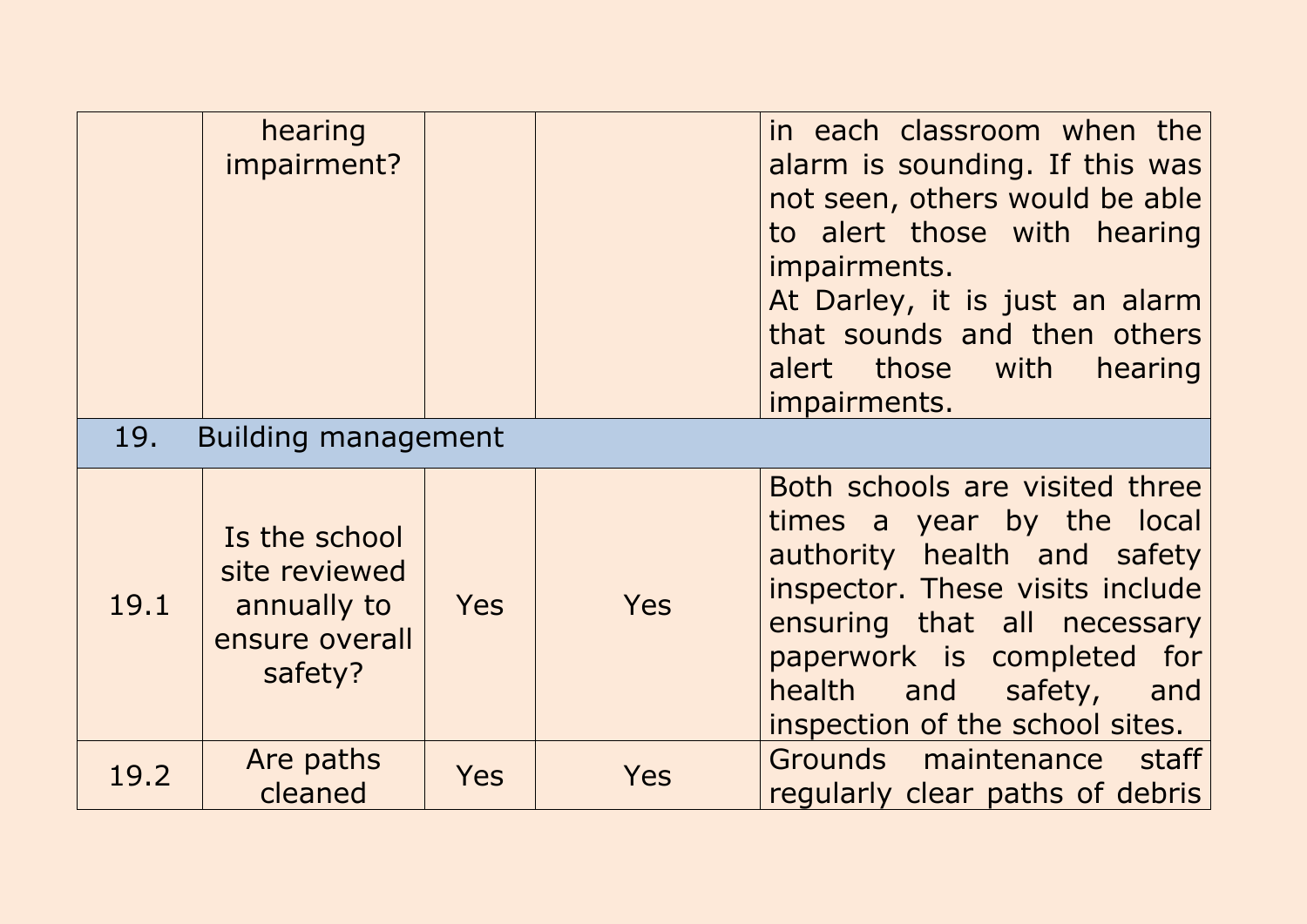|      | regularly to<br>remove debris<br>such as<br>leaves, ice<br>and snow? |            |           | such as fallen leaves and snow.<br>Moss which grows on the<br>school playground is removed<br>with a pressure washer to<br>reduce the risk of slippery<br>surfaces.                                                                                                         |
|------|----------------------------------------------------------------------|------------|-----------|-----------------------------------------------------------------------------------------------------------------------------------------------------------------------------------------------------------------------------------------------------------------------------|
| 19.3 | Are circulation<br>routes kept<br>clear of<br>obstructions?          | <b>Yes</b> | Yes       | Circulation routes throughout<br>school are kept clear of<br>obstructions. Wet floor signs<br>are used in the evenings to<br>indicate when cleaning has<br>taken place and floors may still<br>be slippery, but these are<br>moved out of the way the<br>following morning. |
| 19.4 | Are windows<br>and blinds<br>clean and in<br>working<br>order?       | <b>No</b>  | <b>No</b> | Some sets of blinds within<br>Summerbridge and<br><b>Darley</b><br>School have missing panels<br>and can be stiff or awkward to<br>operate.                                                                                                                                 |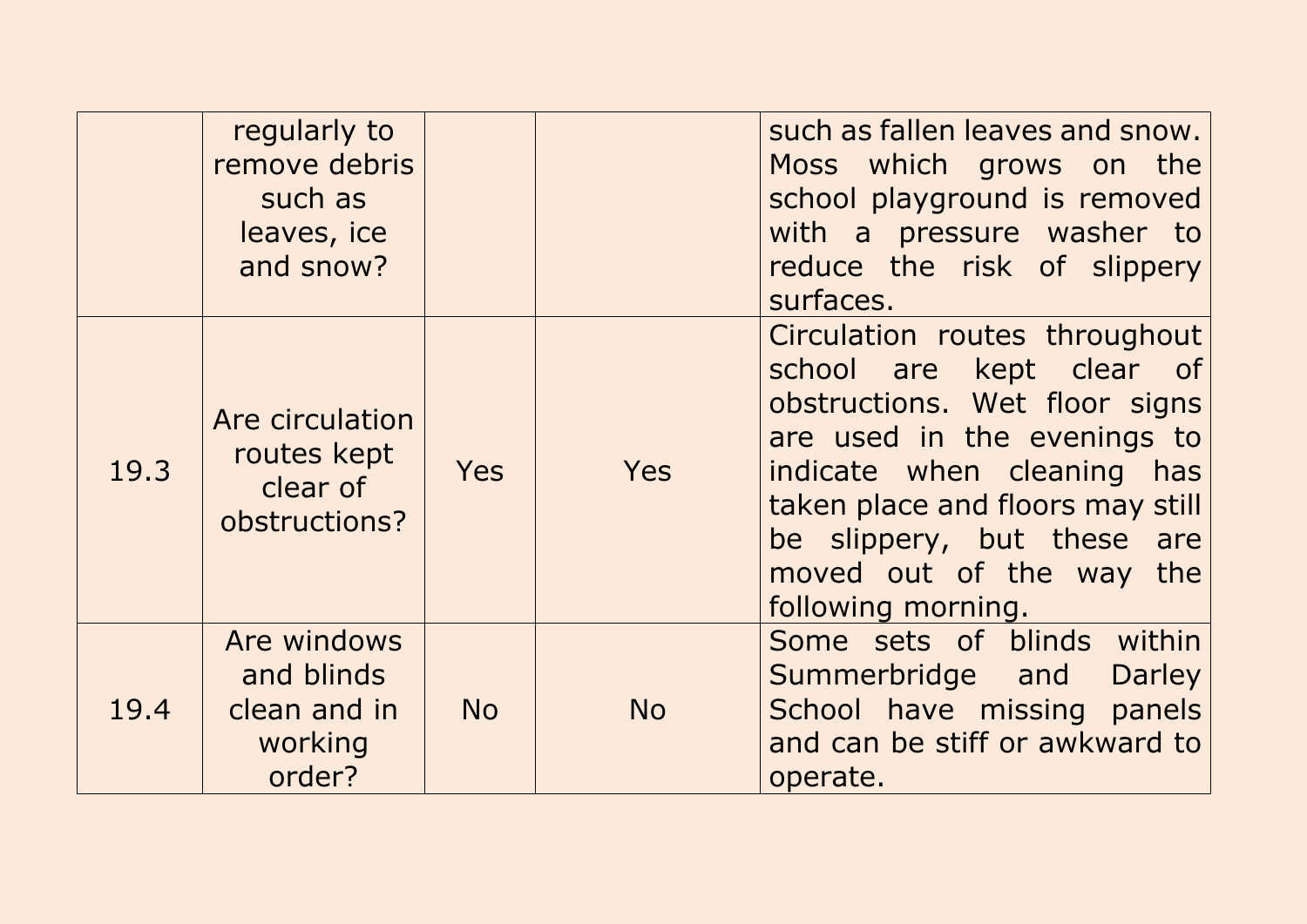| 19.5<br>20. | Is signage<br>around school<br>kept up to<br>date?<br>Lifts/stairs lifts                                                        | <b>Yes</b> | <b>Yes</b> | There is<br>limited<br>signage<br>around Summerbridge<br>and<br>Darely school but that which is<br>available is kept up to date<br>Class names<br>(e.g.<br>on<br>classroom doors). |
|-------------|---------------------------------------------------------------------------------------------------------------------------------|------------|------------|------------------------------------------------------------------------------------------------------------------------------------------------------------------------------------|
|             |                                                                                                                                 |            |            |                                                                                                                                                                                    |
| 20.1        | Does the<br>building have<br>a lift that can<br>be used by<br>wheelchair<br>users to allow<br>access to<br>different<br>levels? | <b>No</b>  | <b>No</b>  | Neither school has a lift for<br>accessing different levels.                                                                                                                       |
| 20.2        | Is there any<br>other<br>mechanical<br>means                                                                                    | <b>No</b>  | <b>No</b>  | There are no other mechanical<br>provided to<br>move<br>means<br>between levels within<br>the<br>school.                                                                           |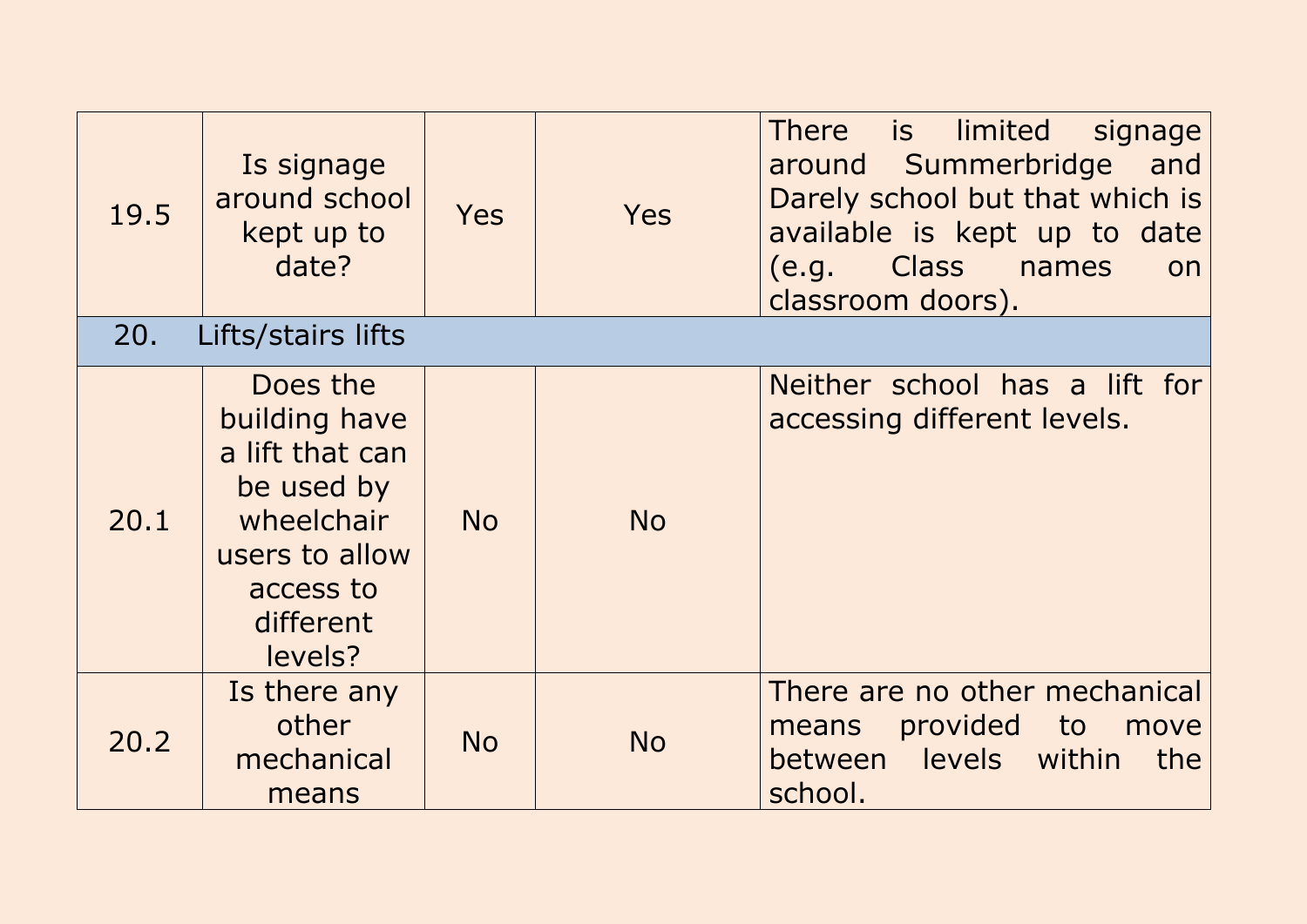| 21.  | provided to<br>move<br>between<br>floors or<br>levels?<br><b>Outdoor spaces</b>                               |           |           |                                                                                                                                                                                                                                                                                                                                                                                                                                                                |
|------|---------------------------------------------------------------------------------------------------------------|-----------|-----------|----------------------------------------------------------------------------------------------------------------------------------------------------------------------------------------------------------------------------------------------------------------------------------------------------------------------------------------------------------------------------------------------------------------------------------------------------------------|
| 21.1 | Are all<br>external<br>spaces<br>accessible to<br>all pupils for<br>social and<br>recreational<br>activities? | <b>No</b> | <b>No</b> | school<br>playground<br>The<br>at<br>Summerbridge<br>School<br>is<br>accessible from the main<br>school building via an exit next<br>to the school office, and<br>another door next to the Class<br>2 classroom. There is also<br>access from the Early Years<br>classrooms via their outdoor<br>areas. From the doors next to<br>the office and next to Class 2,<br>gaining access to the main<br>school<br>playground requires<br>navigating several sets of |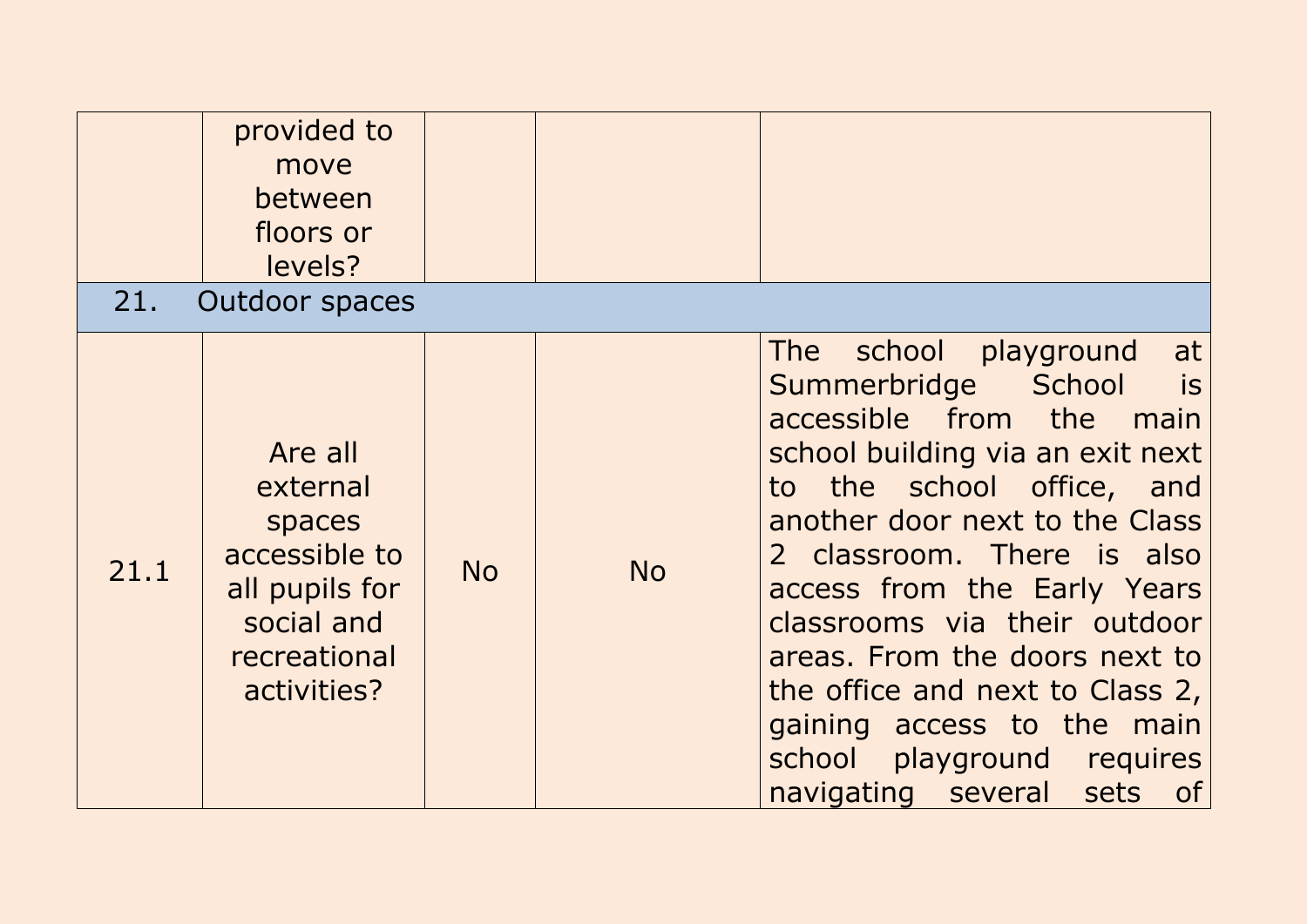stairs, some of which are very large. There is no ramped access to the playground or school field from these exits. Level access from school to the playground is only available from one of the Early Years classrooms, via their outdoor area. At Darley, the lower playground can be accessed through the gate at the side of the building. It would be difficult to access the upper playground as there are steps at both ends of the playground. There is a gate access onto grass from the carpark which would enable some access, but the terrain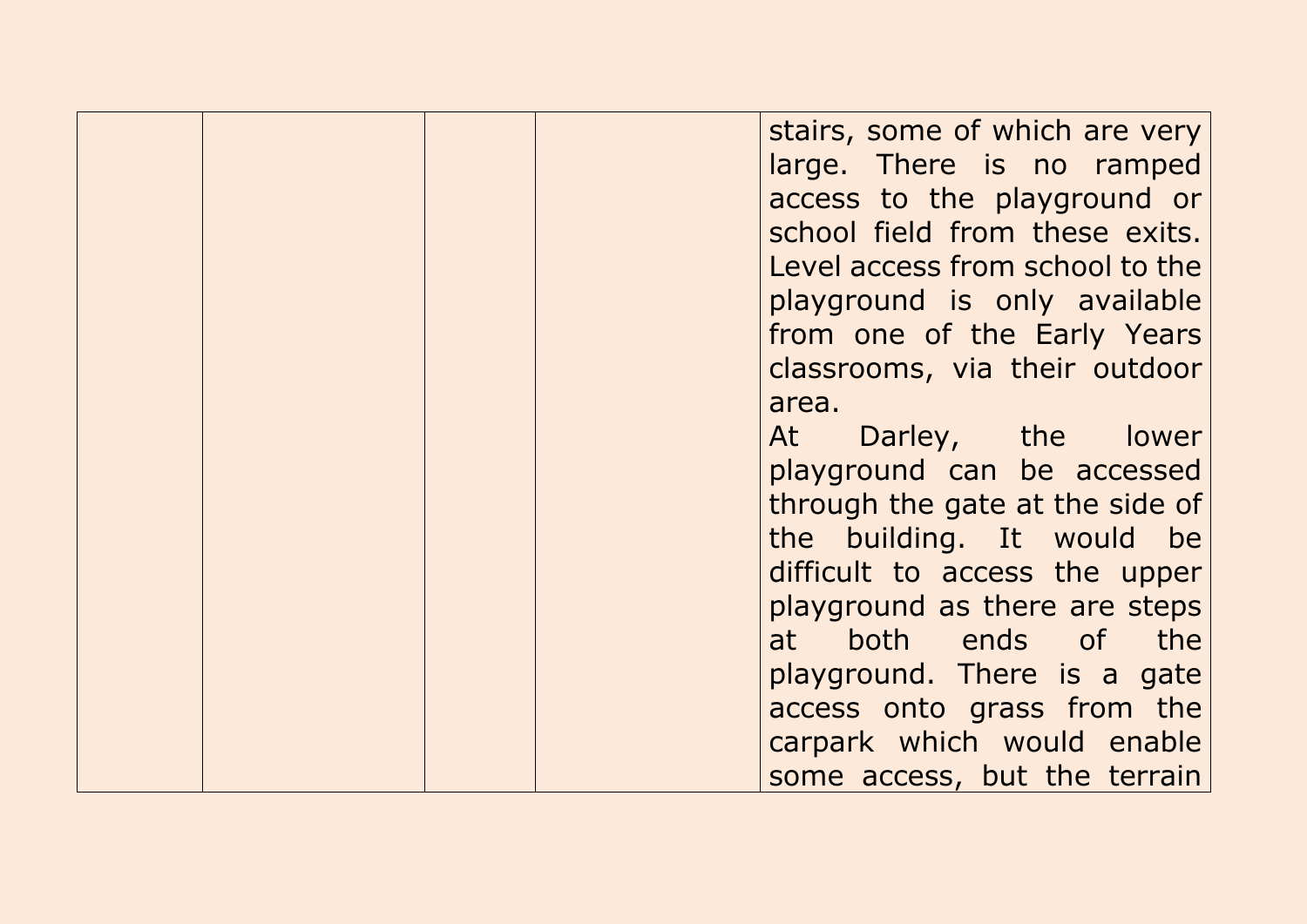|      |                                                                                                                                                               |           |           | make it difficult<br>to<br>may<br>navigate for those<br>with<br>mobility difficulties.                                                                                                                                                                                                                                                                                                                                                                                                                                                               |
|------|---------------------------------------------------------------------------------------------------------------------------------------------------------------|-----------|-----------|------------------------------------------------------------------------------------------------------------------------------------------------------------------------------------------------------------------------------------------------------------------------------------------------------------------------------------------------------------------------------------------------------------------------------------------------------------------------------------------------------------------------------------------------------|
| 21.2 | Is outdoor<br>play<br>equipment<br>accessible to<br>wheelchair<br>users, or<br>other students<br>with mobility<br>difficulties,<br>hearing or<br>vision loss? | <b>No</b> | <b>No</b> | has<br>Summerbridge School<br>outdoor gym equipment such<br>as cross trainers and cycle<br>machines, however<br>these<br>would not be accessible to<br>wheelchair users, and may not<br>be accessible to students with<br>mobility difficulties.<br><b>The</b><br>equipment would be easily<br>accessed by those with hearing<br>difficulties but may require<br>supported access for those<br>with vision loss.<br>At Darley, there is a wooden<br>agility playground which could<br>not be accessed by those with<br>mobility difficulties. On the |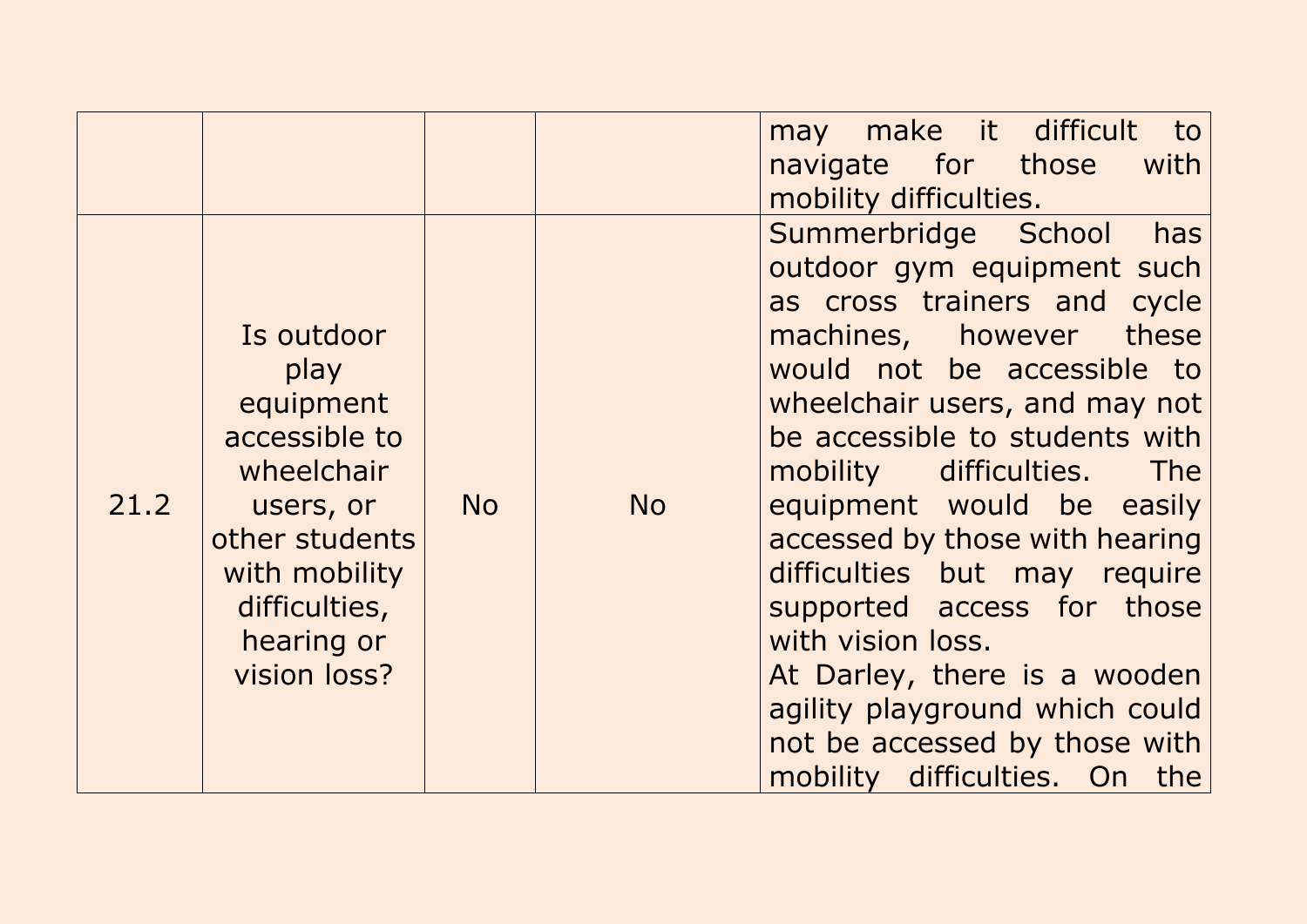|      |                                                                                         |             |      | lower playground ground,<br>there are some raised beds but<br>specific equipment<br>no no<br>adaptions.                                                                                                                                                                                                                                                                                                                                                                                                          |
|------|-----------------------------------------------------------------------------------------|-------------|------|------------------------------------------------------------------------------------------------------------------------------------------------------------------------------------------------------------------------------------------------------------------------------------------------------------------------------------------------------------------------------------------------------------------------------------------------------------------------------------------------------------------|
| 21.3 | Is there<br>outdoor<br>seating<br>available<br>which is<br>accessible to<br>all pupils? | <b>Some</b> | Some | On the school playground at<br>Summerbridge, there<br>are<br>tables and benches which are<br>accessible to all pupils. There<br>are two gazebos in the school<br>grounds, one of which requires<br>the use of steps to be accessed<br>and another which has a raised<br>platform and narrow entrance<br>which would not be accessible<br>for a wheelchair user, for<br>example.<br>At Darley, there is seating on<br>the lower playground. The<br>upper playground also<br>has<br>seating but as that playground |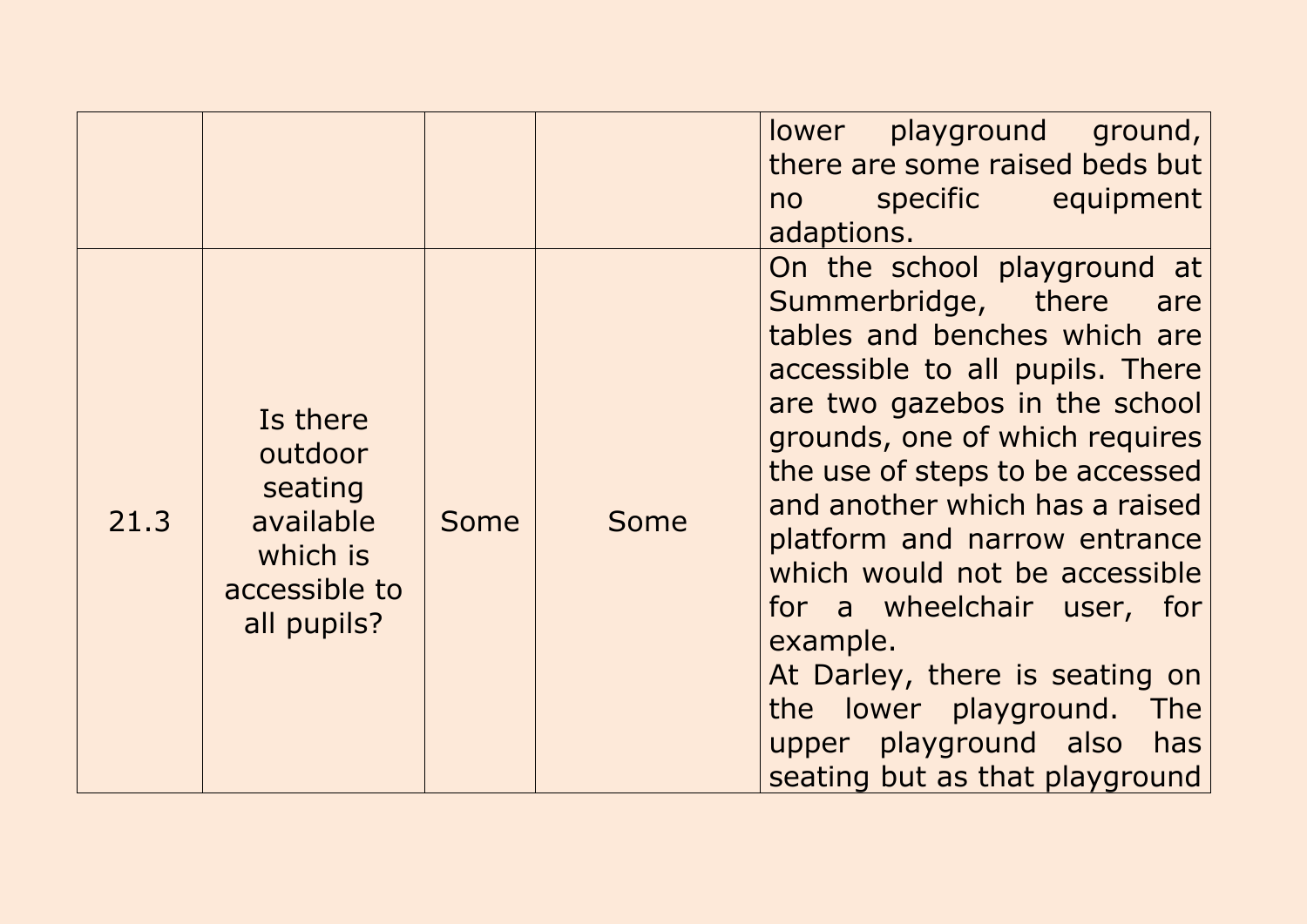|      |                                                                                                                                                                                                                      |            |     | is difficult to access for those<br>with mobility difficulties this<br>seating would<br>not<br>be<br>accessible.                                                                                                                                                                                                                                                                                                                                                      |
|------|----------------------------------------------------------------------------------------------------------------------------------------------------------------------------------------------------------------------|------------|-----|-----------------------------------------------------------------------------------------------------------------------------------------------------------------------------------------------------------------------------------------------------------------------------------------------------------------------------------------------------------------------------------------------------------------------------------------------------------------------|
| 22.  | Information access                                                                                                                                                                                                   |            |     |                                                                                                                                                                                                                                                                                                                                                                                                                                                                       |
| 22.1 | Are there<br>arrangements<br>in place to<br>provide<br>information in<br>simple<br>language,<br>symbols,<br>Braille, large<br>print or audio<br>for those with<br>difficulty<br>interpreting<br>standard<br>forms of | <b>Yes</b> | Yes | Information regarding Special<br>Educational Needs and<br>Disabilities is available on the<br>school website and by the end<br>of the academic year 2020/21<br>will be available as audio files<br>and in large print. School has<br>access to Widgit Literacy<br>Symbols software for those<br>pupils who require information<br>in visual form. Staff are also<br>trained in Makaton on a needs-<br>basis, to support individual<br>learners. Large print resources |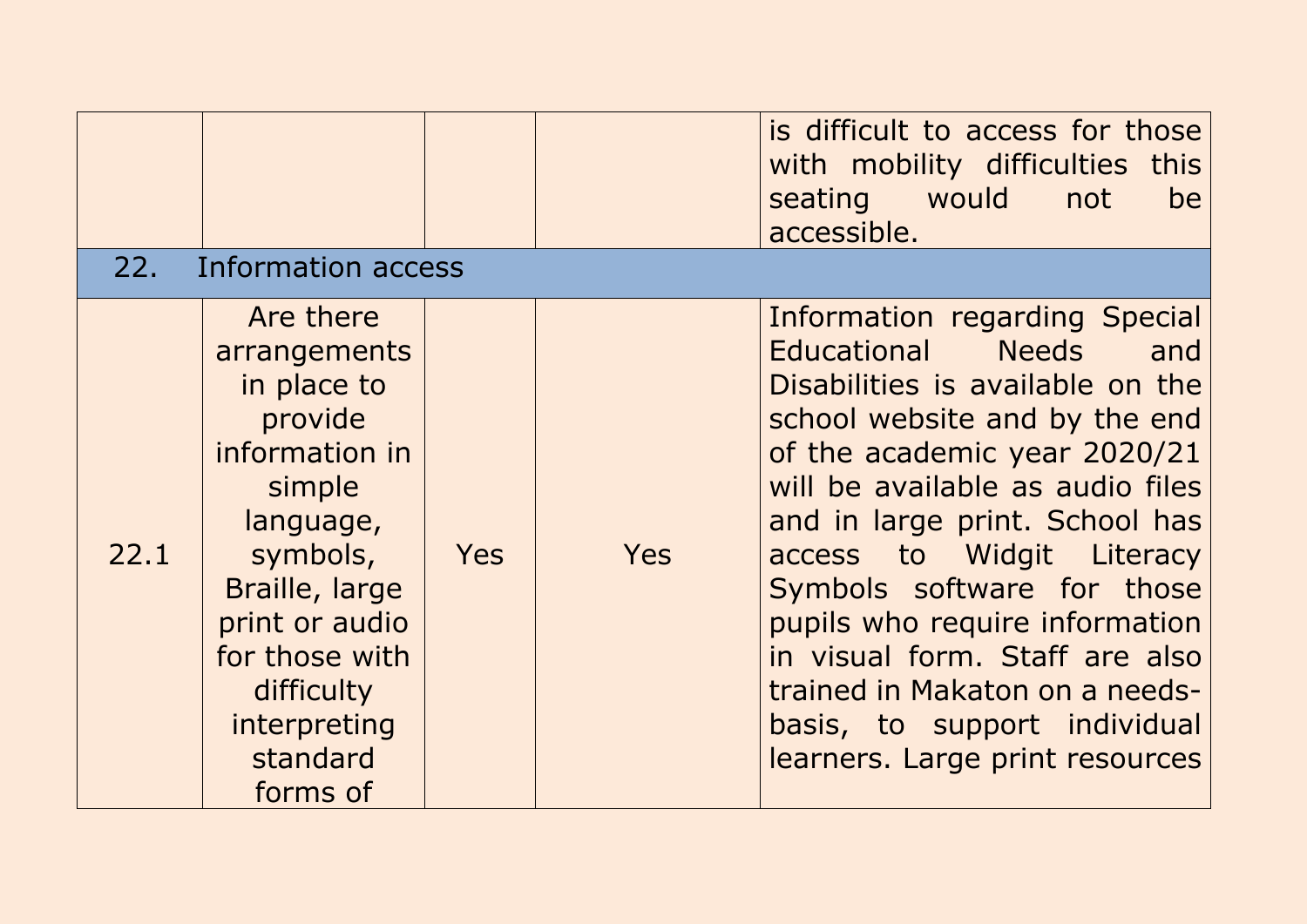|                                 | printed<br>information?                                                                                                                          |            |            | can be easily produced for<br>pupils who require them.                                                                                                                                                                                     |
|---------------------------------|--------------------------------------------------------------------------------------------------------------------------------------------------|------------|------------|--------------------------------------------------------------------------------------------------------------------------------------------------------------------------------------------------------------------------------------------|
| 22.2                            | Do staff have<br>facilities such<br>as ICT to<br>produce<br>written<br>information in<br>different<br>formats?                                   | <b>Yes</b> | <b>Yes</b> | Staff have access to Widgit<br>Literacy Symbols on a needs-<br>basis in order to produce<br>written information in a visual<br>Staff can easily<br>format.<br>manipulate the size of a font to<br>produce large print resources.           |
| 22.3                            | Is information<br>available to<br>staff, students<br>and parents in<br>a way that is<br>user friendly<br>for all people<br>with<br>disabilities? | <b>Yes</b> | <b>Yes</b> | Information regarding Special<br><b>Needs</b><br><b>Educational</b><br>and<br>Disabilities is available on the<br>school website and by the end<br>of the academic year 2020/21<br>will be available as audio files<br>and in large print. |
| 23.<br>Access to the curriculum |                                                                                                                                                  |            |            |                                                                                                                                                                                                                                            |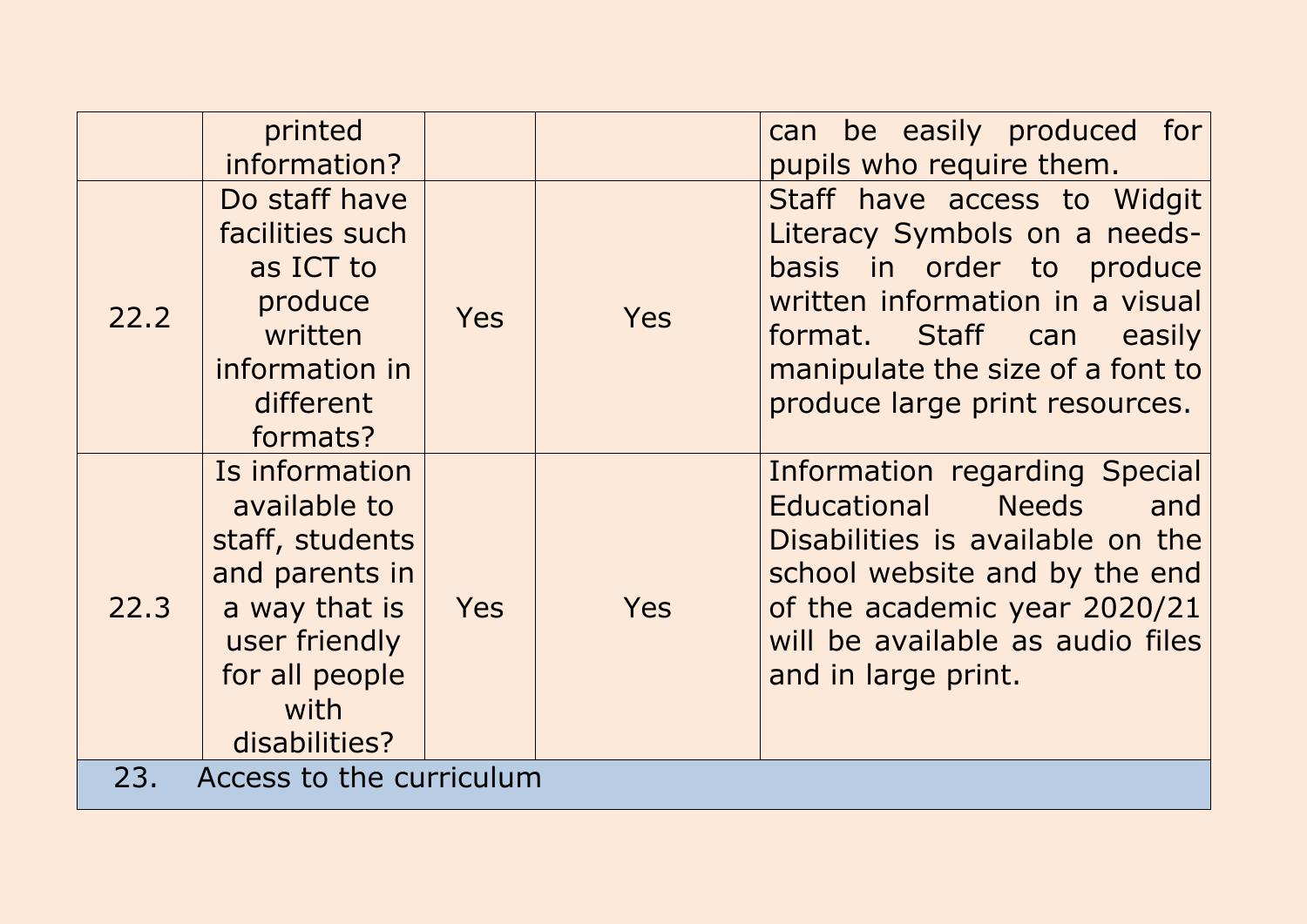| 23.1 | Do staff<br>regularly<br>complete<br>relevant<br>training to<br>teach and<br>support<br>children with<br>SEND? | <b>Yes</b> | <b>Yes</b> | General SEN training<br>and<br>updates are provided termly<br>by the federation SENCO and<br>relate to the most prevalent<br>needs identified within the SEN<br>cohort. More specific training<br>is provided to staff on an<br>individual basis, depending on<br>the pupils within their class, or<br>with whom they have the most<br>contact (e.g. staff<br>may<br>undertake Makaton training if<br>they know that a Makaton user<br>will be attending the school, or<br>attend an autism training<br>course if there is a child with a<br>diagnosis of autism in their<br>class). |
|------|----------------------------------------------------------------------------------------------------------------|------------|------------|--------------------------------------------------------------------------------------------------------------------------------------------------------------------------------------------------------------------------------------------------------------------------------------------------------------------------------------------------------------------------------------------------------------------------------------------------------------------------------------------------------------------------------------------------------------------------------------|
| 23.2 | Is teaching<br>appropriately                                                                                   | <b>Yes</b> | Yes        | Learning walks conducted by<br>the school SENCO and other                                                                                                                                                                                                                                                                                                                                                                                                                                                                                                                            |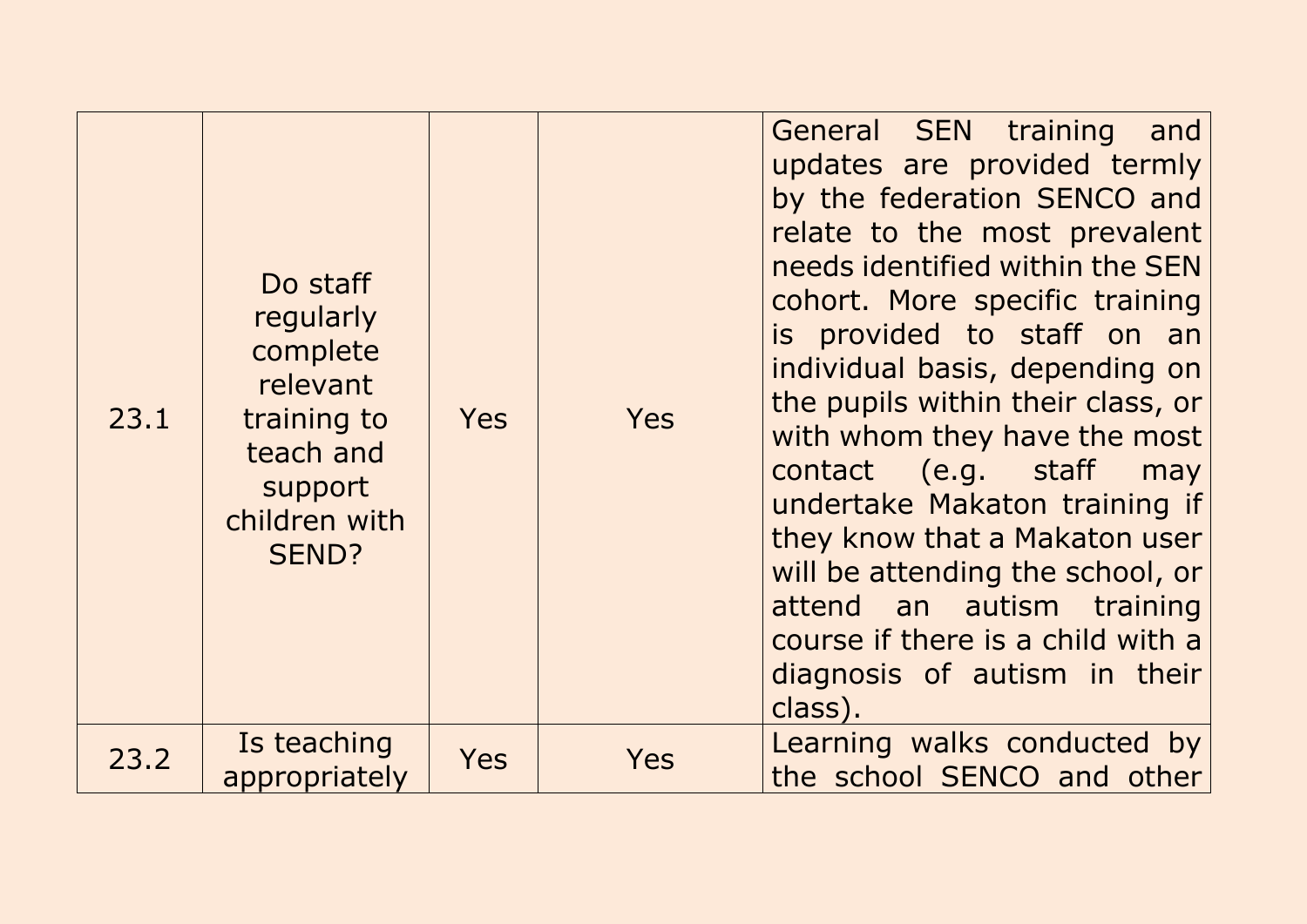| differentiated |  | members of the<br>Senior          |
|----------------|--|-----------------------------------|
| to meet        |  | Leadership Team have              |
| individual     |  | identified clear differentiation  |
| needs so that  |  | within lessons to ensure that     |
| children and   |  | all children make<br>good         |
| young people   |  | progress. The SLT undertake       |
| make good      |  | book and planning scrutiny to     |
| progress?      |  | ensure that differentiation is in |
|                |  | place in all classes. For pupils  |
|                |  | with SEND, SEN Support plan       |
|                |  | are completed each term by        |
|                |  | teachers and parents to outline   |
|                |  | pupils' barriers to learning and  |
|                |  | support that will be put in       |
|                |  | place for these children $-$ this |
|                |  | may include individual            |
|                |  | interventions or additional       |
|                |  | support in class, amongst         |
|                |  | other things.                     |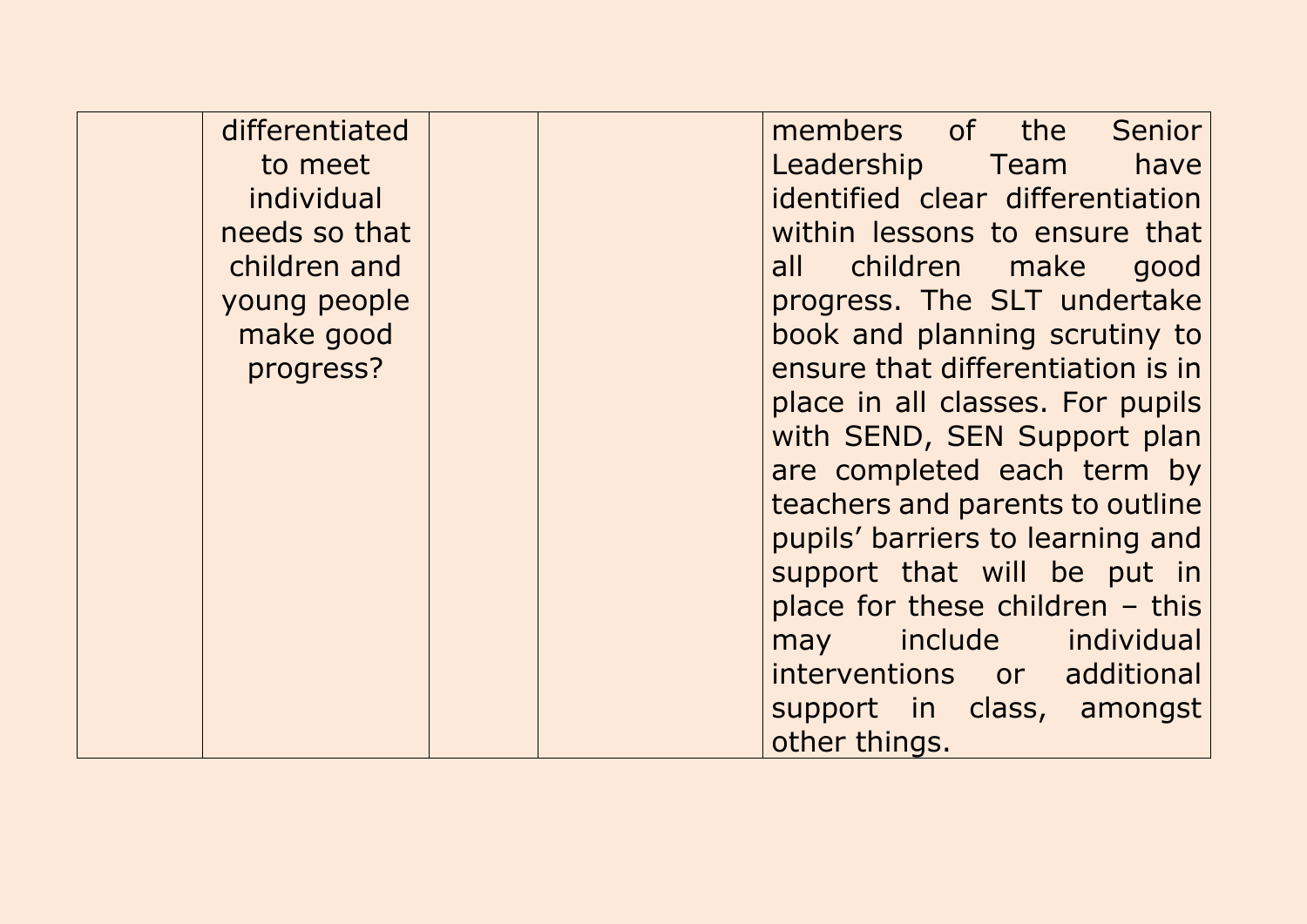| 23.3 | Do all staff<br>seek to<br>remove all<br>barriers to<br>learning and<br>participation?                                                                                                        | <b>Yes</b> | <b>Yes</b> | SEN Support plans written<br>each term by staff and parents<br>clearly identify barriers to<br>learning and ways that these<br>can be removed or overcome<br>through targeted support.                                                                                                                                                                                                                                                           |
|------|-----------------------------------------------------------------------------------------------------------------------------------------------------------------------------------------------|------------|------------|--------------------------------------------------------------------------------------------------------------------------------------------------------------------------------------------------------------------------------------------------------------------------------------------------------------------------------------------------------------------------------------------------------------------------------------------------|
| 23.4 | Do all staff<br>recognise,<br>understand<br>and allow for<br>the additional<br>planning and<br>effort<br>necessary for<br>children and<br>young people<br>with<br>disabilities to<br>be fully | <b>Yes</b> | Yes        | Through regular SEN updates<br>by the federation SENCO, staff<br>are reminded that planning<br>should take account of the<br>specific needs of pupils with<br>SEND and should outline what<br>scaffolding or support they will<br>have within a lesson to ensure<br>they are fully included in the<br>curriculum.<br>Teaching staff make effective<br>use of teaching assistants to<br>provide support, not only<br>within lessons, but with the |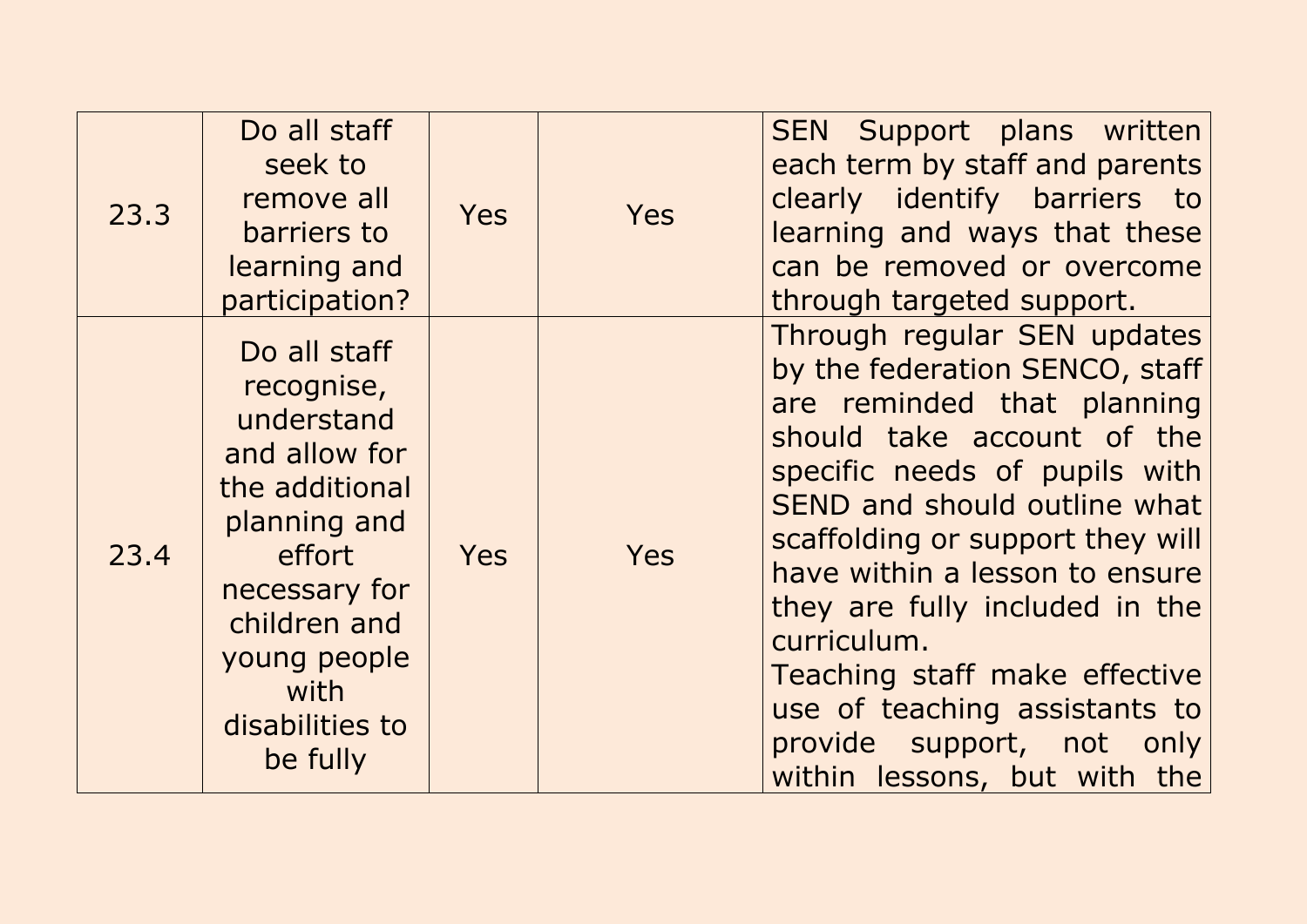|      | included in the<br>curriculum?                                                                                                                                  |            |     | preparation of resources and<br>materials which will support<br>pupils with SEND.<br>Extra-curricular activities are<br>offered to all pupils within the<br>school and where additional<br>support for a child with SEND<br>is required, this will<br>be<br>provided by teaching<br>or<br>support staff.                 |
|------|-----------------------------------------------------------------------------------------------------------------------------------------------------------------|------------|-----|--------------------------------------------------------------------------------------------------------------------------------------------------------------------------------------------------------------------------------------------------------------------------------------------------------------------------|
| 23.5 | Are all staff<br>encouraged to<br>recognise and<br>allow for the<br>additional time<br>required by<br>some students<br>with<br>disabilities to<br>use equipment | <b>Yes</b> | Yes | Through careful planning and<br>preparation, teachers can<br>make adjustments to lessons<br>and activities to<br>allow<br>additional time for<br>some<br>students with disabilities to<br>use equipment to complete<br>practical work. Pupils may also<br>be more closely supported by<br>an adult or a peer to complete |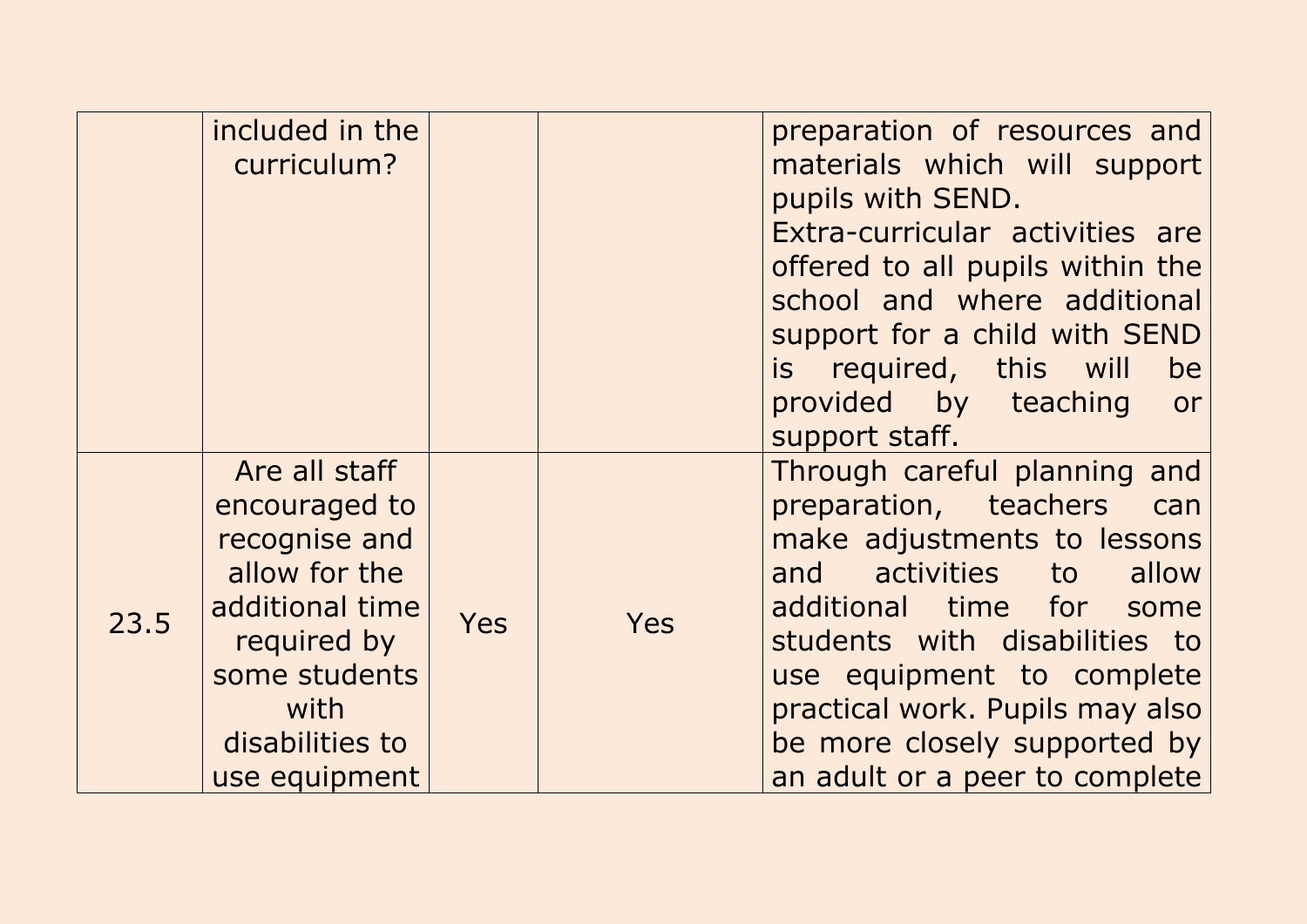|      | in practical<br>work?                                                            |     |     | said activities, if it was felt to<br>be appropriate.                                                                                                                                                                                                                                                                                                                  |
|------|----------------------------------------------------------------------------------|-----|-----|------------------------------------------------------------------------------------------------------------------------------------------------------------------------------------------------------------------------------------------------------------------------------------------------------------------------------------------------------------------------|
| 23.6 | Is technology<br>available for<br>those with<br>disabilities as<br>required?     | Yes | Yes | Technology such as iPads and<br>laptop computers are used<br>across both schools to support<br>learning. This may be through<br>the use of clickr software to<br>support accurate writing,<br>typing work rather<br>than<br>writing for those with fine<br>motor difficulties, or using<br>targeted intervention<br>programmes through<br>computer software or online. |
| 23.7 | Do children<br>with SEND<br>have access to<br>extra-<br>curricular<br>provision? | Yes | Yes | All extra-curricular activities<br>are available to all pupils in<br>both schools, including those<br>with SEND. Where additional<br>support is required for pupils<br>with SEND to access extra-                                                                                                                                                                      |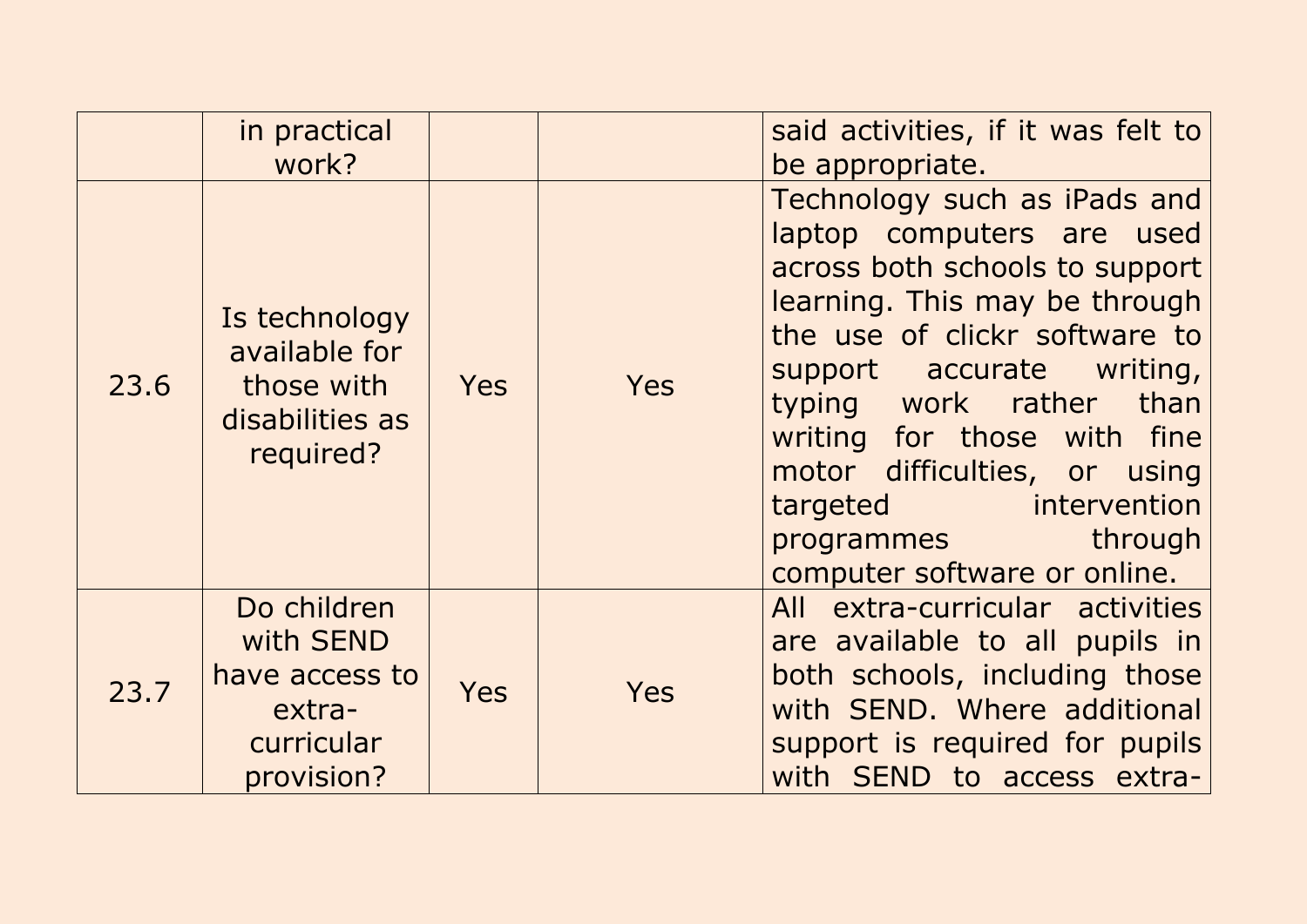|  |  | curricular activities, it is |  |  |
|--|--|------------------------------|--|--|
|  |  | provided by teaching and     |  |  |
|  |  | support staff.               |  |  |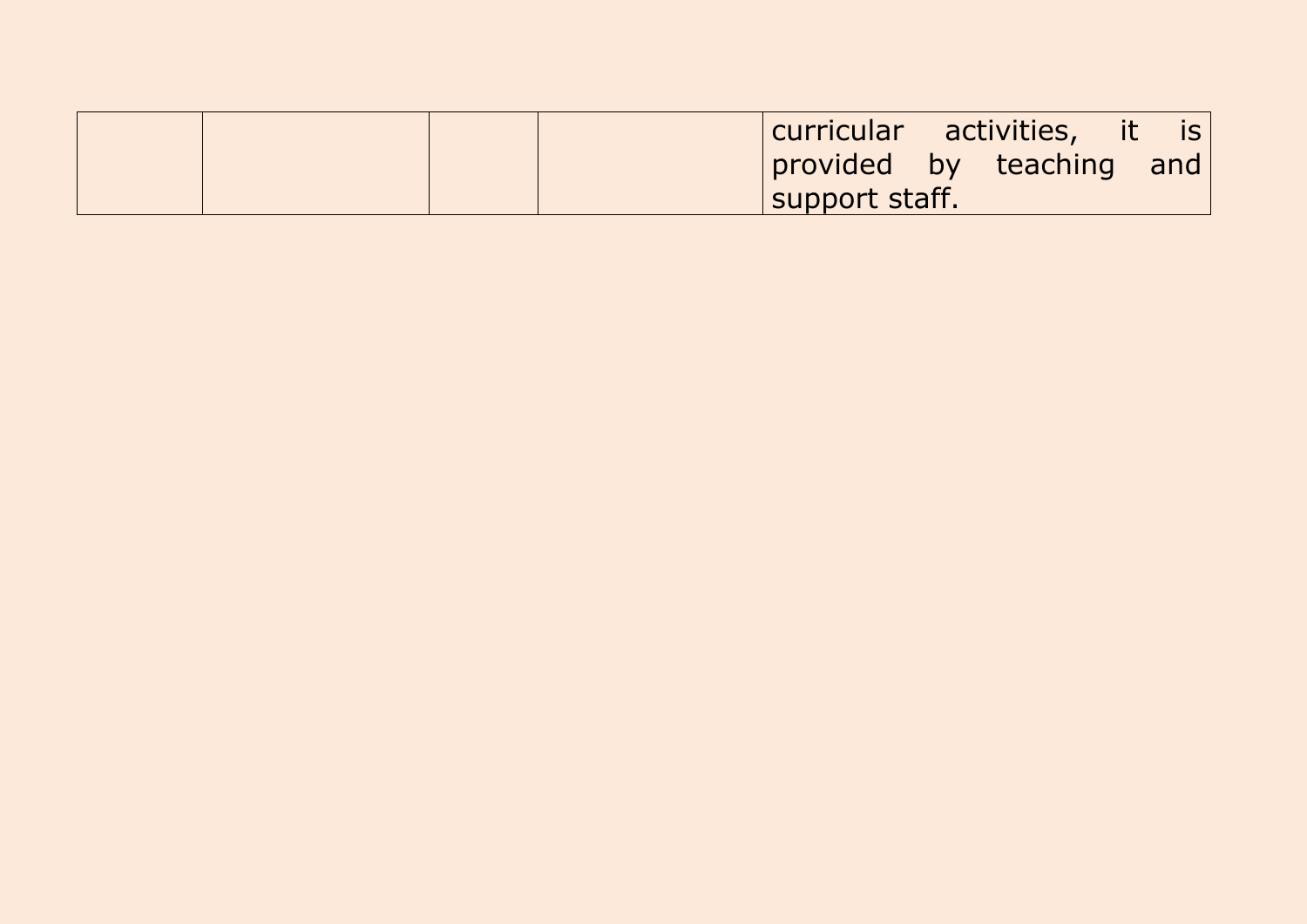### **Results and Recommendations**

Based on the information gathered through the audit, the following recommendations can be made in order to remove barriers within both schools.

Those highlighted in yellow indicate smaller non-structural changes which could be made in the near future at low cost, those left white are larger, structural changes that may be considered as and when building work takes place in the school, or specific funding becomes available:

| Checklist area | Darley                | Summerbridge           |
|----------------|-----------------------|------------------------|
|                | • Consider creating a | • Consider creating a  |
|                | disabled parking      | car park for staff and |
|                | space within the      | visitors which         |
| 2. Car parking | school car park,      | includes a disabled    |
|                | close to the          | parking space close    |
|                | accessible entrance   | to the school          |
|                |                       | entrance. Or,          |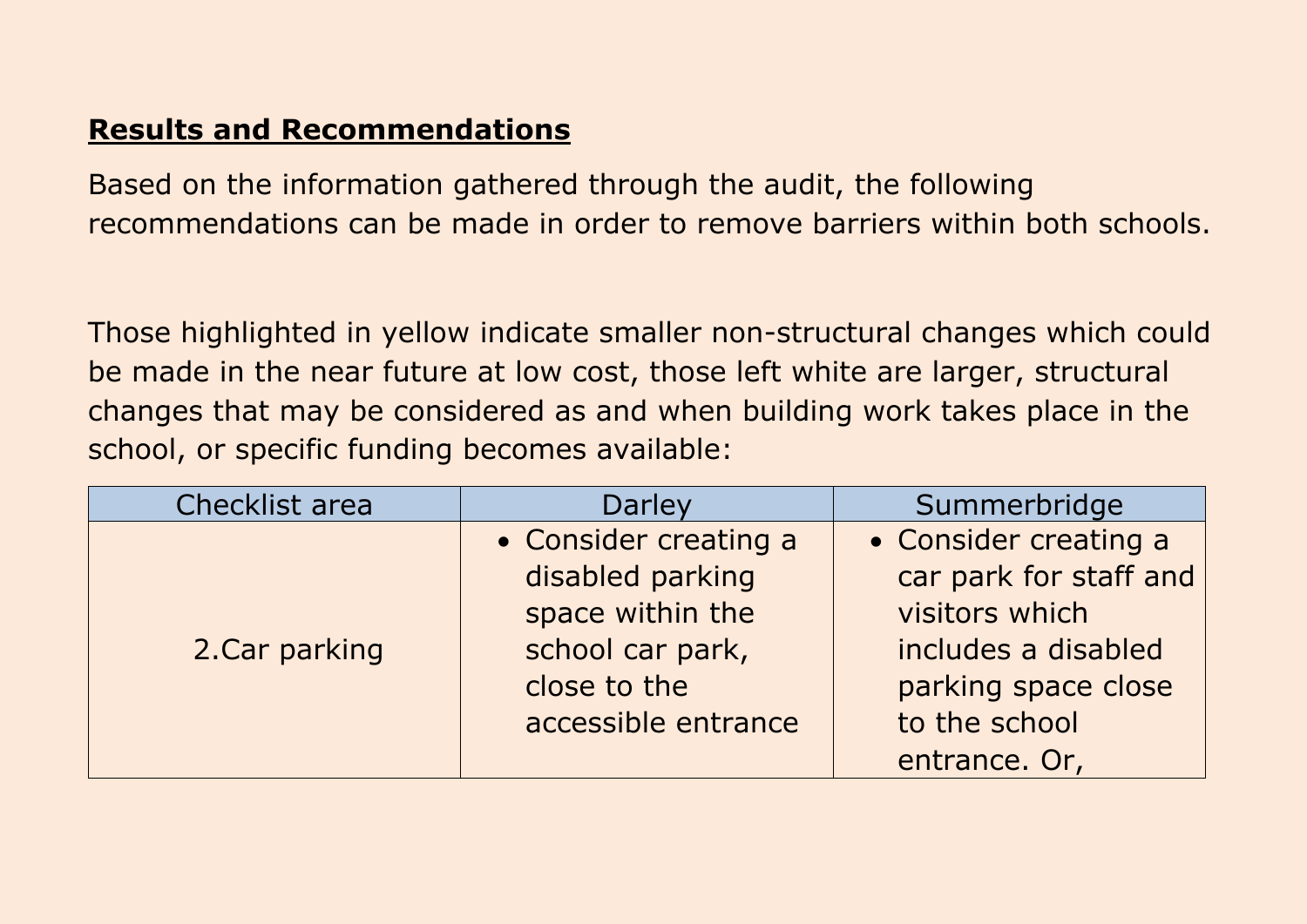|                              | at the side of the<br>school hall.<br>• Improve external<br>lighting, in particular<br>to light school car<br>park. | consider creating an<br>on-street disabled<br>parking bay close to<br>the school entrance<br>(consult with NYCC).                                                                                                              |
|------------------------------|---------------------------------------------------------------------------------------------------------------------|--------------------------------------------------------------------------------------------------------------------------------------------------------------------------------------------------------------------------------|
| 3. Route to main<br>entrance |                                                                                                                     | • Add sign to main<br>entrance of school to<br>make it obvious from<br>the main<br>road/entrance to<br>school grounds.<br>• Ensure regular<br>inspection of<br>pathways to main<br>entrance to check for<br>loose paving slabs |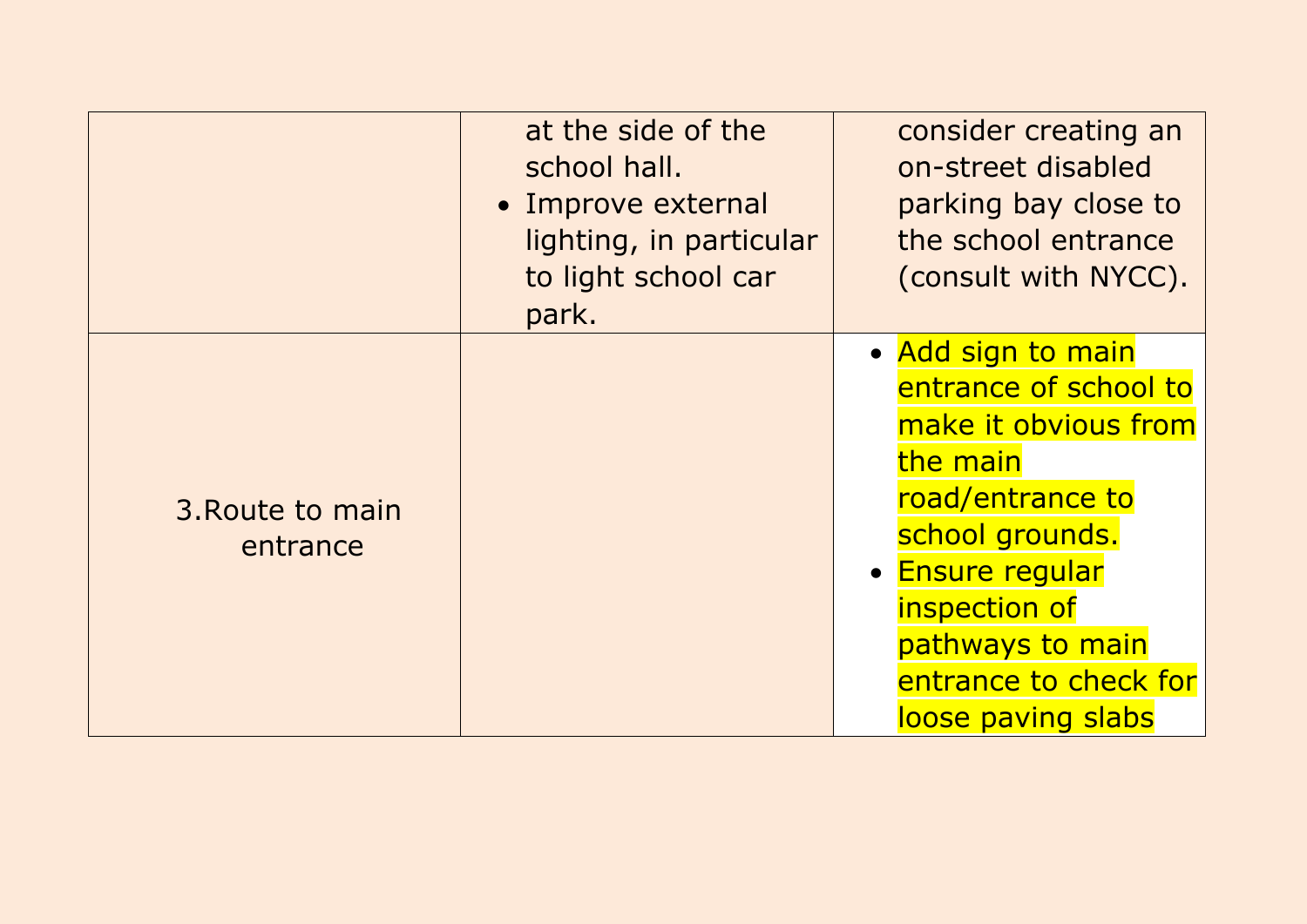|                                                    |                                                                              | and repair these<br>promptly.                                              |
|----------------------------------------------------|------------------------------------------------------------------------------|----------------------------------------------------------------------------|
| 4. External ramps                                  | • Consider adding<br>external ramp to the<br>main entrance of the<br>school. |                                                                            |
| 5. External steps                                  | • Paint contrasting<br>edges to all external<br>steps.                       | • Paint contrasting<br>edges to all external<br>steps.                     |
| 6. Entrance doors                                  | • Consider the use of<br>an automatic<br>entrance system<br>(hands free).    | • Consider the use of<br>an automatic<br>entrance system<br>(hands free).  |
| 9. Corridors, hallways<br>and internal circulation |                                                                              | • Create alternative<br>access to Class 2<br>which is wide<br>enough for a |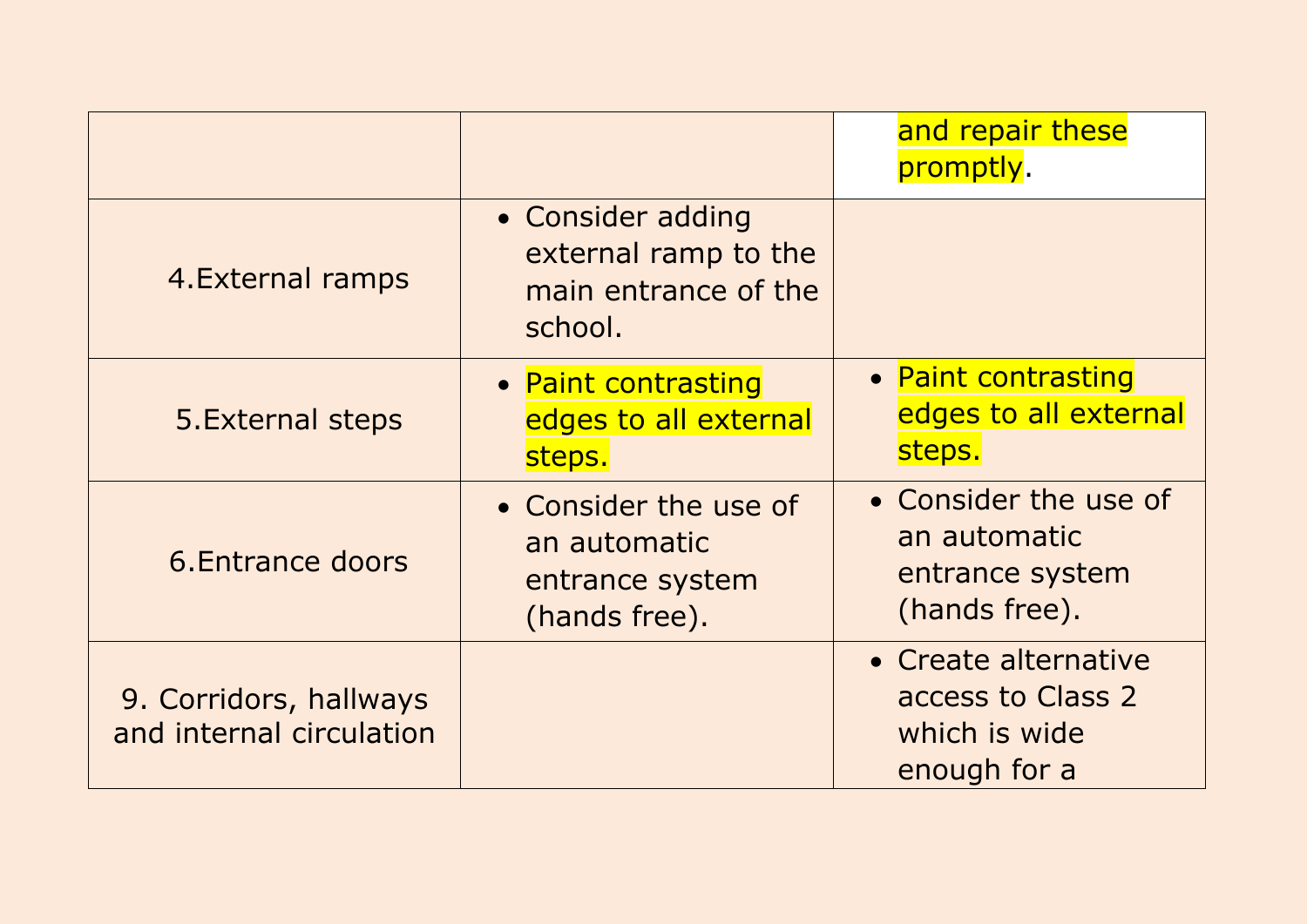|                               |                                                                                                                                                                      | wheelchair to pass<br>through.                                                                                                                                                          |
|-------------------------------|----------------------------------------------------------------------------------------------------------------------------------------------------------------------|-----------------------------------------------------------------------------------------------------------------------------------------------------------------------------------------|
| 10. Wayfinding and<br>signage | • Create simple signs<br>in a san serif font in<br>contrasting colour to<br>background wall to<br>provide directions<br>around the school<br>building.               | • Create simple signs<br>in a san serif font in<br>contrasting colour to<br>background wall to<br>provide directions<br>around the school<br>building.                                  |
| 13. Internal ramps            | • Consider adding<br>internal ramps to the<br>sets of stairs within<br>school so that all<br>classrooms are<br>accessible to those<br>with mobility<br>difficulties. | • Consider adding<br>internal ramps to the<br>sets of stairs within<br>school so that all<br>classrooms and<br>group areas are<br>accessible to those<br>with mobility<br>difficulties. |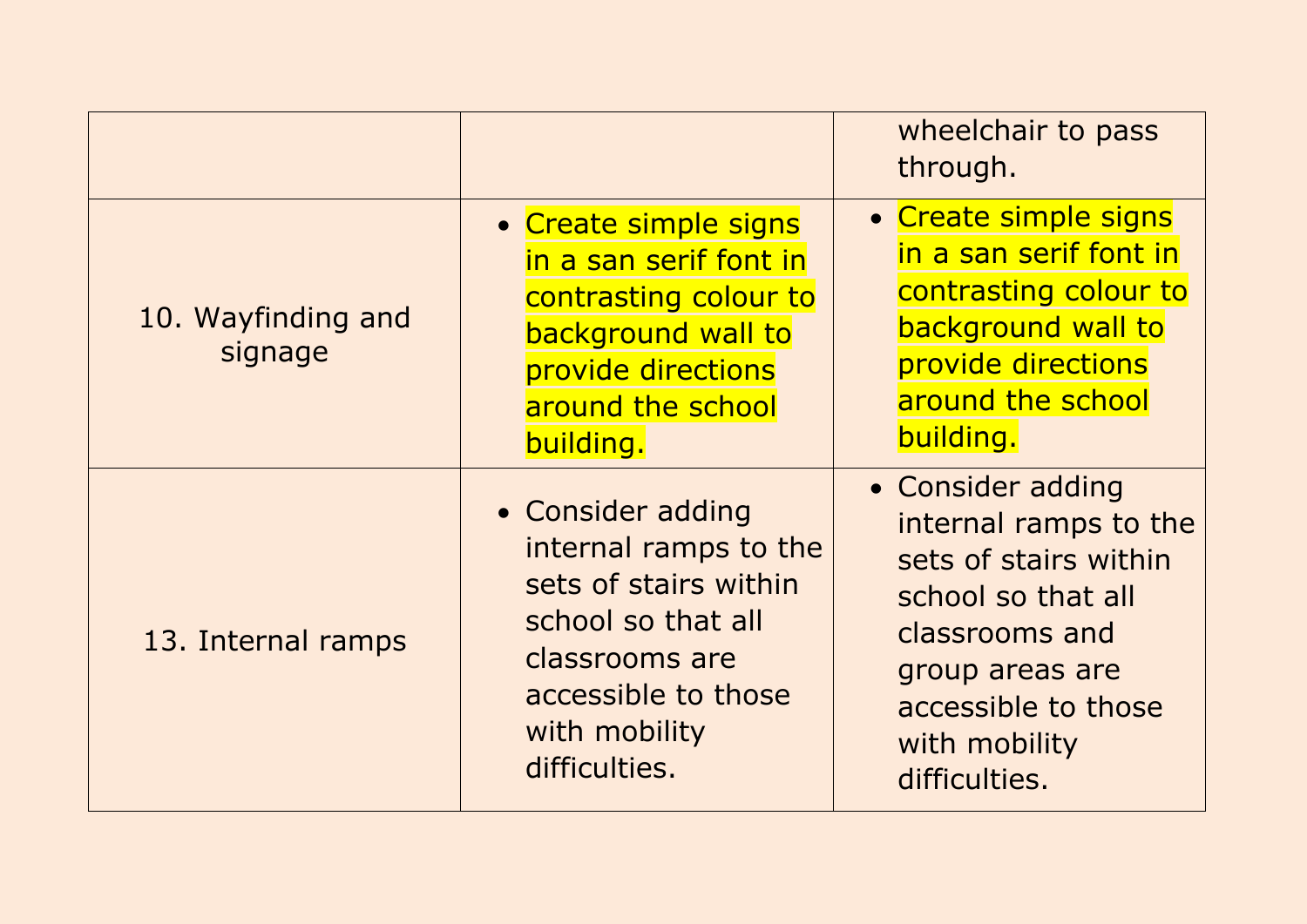| 15. WCs general<br>provision                   | • Consider installation<br>of more easily<br>operable taps and<br>mechanisms in<br>school toilets.      | • Consider installation<br>of more easily<br>operable taps and<br>mechanisms in<br>school toilets.                                                                |
|------------------------------------------------|---------------------------------------------------------------------------------------------------------|-------------------------------------------------------------------------------------------------------------------------------------------------------------------|
| 16. WC provision for<br>disabled users         | • Consider creating an<br>accessible toilet in<br>Darley School.                                        | • Consider use of<br>internal ramps in<br>school so that the<br>disabled toilet is<br>accessible to those<br>working in other<br>parts of the school<br>building. |
| 18. Means of<br>escape/emergency<br>procedures | • Consider installation<br>of internal and<br>external ramps so<br>that wheelchair<br>users are able to | • Consider installation<br>of internal and<br>external ramps so<br>that wheelchair<br>users are able to                                                           |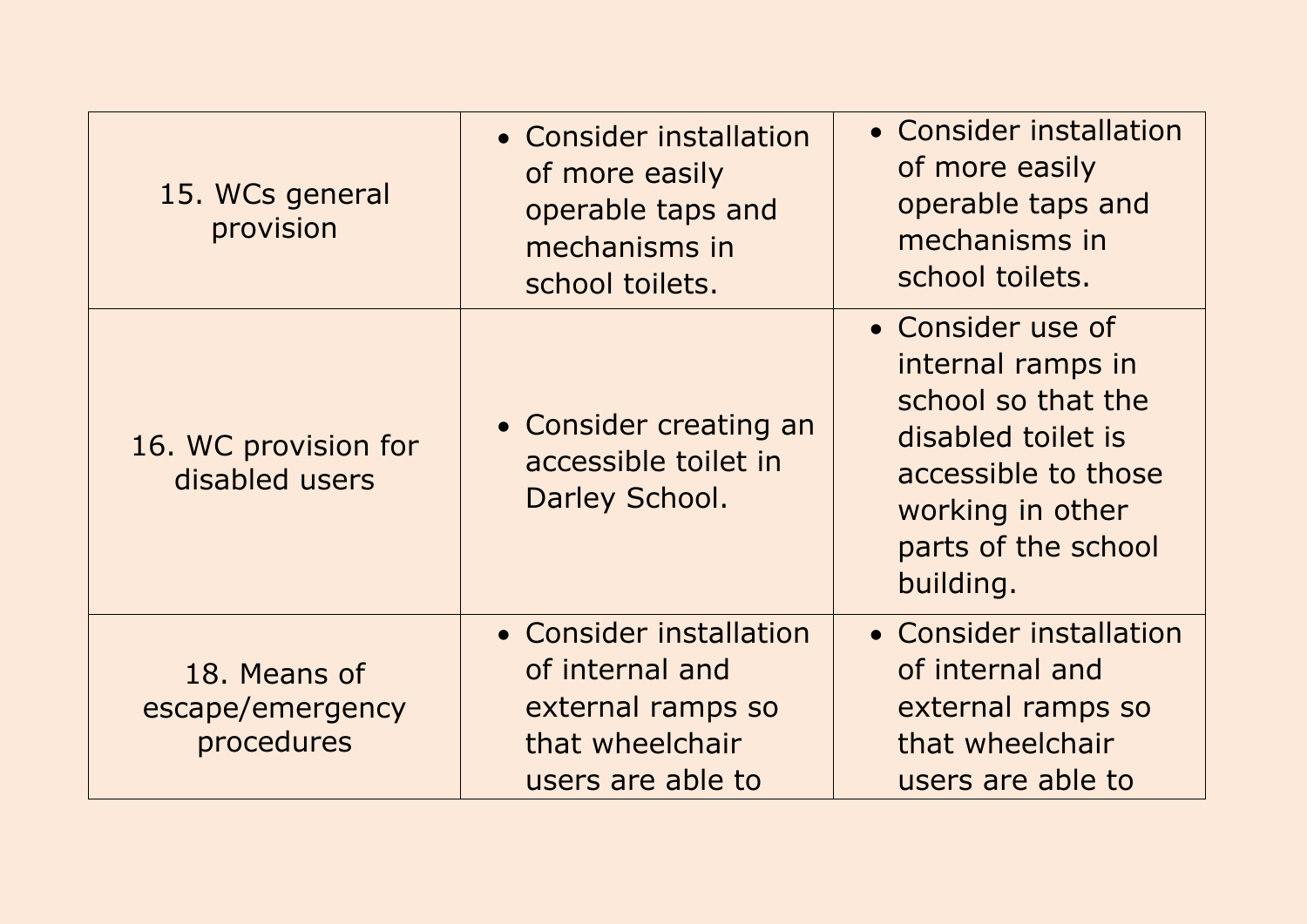|                            | escape from any<br>part of the school<br>building in the case<br>of an emergency<br>• Install fire alarms<br>with automatic<br>flashing lights to<br>alert those with<br>hearing loss | escape from any<br>part of the school<br>building in the case<br>of an emergency                    |
|----------------------------|---------------------------------------------------------------------------------------------------------------------------------------------------------------------------------------|-----------------------------------------------------------------------------------------------------|
| 19. Building<br>management | • Quickly replace or<br>repair faulty blinds in<br>classrooms                                                                                                                         | • Quickly replace or<br>repair faulty blinds in<br>classrooms                                       |
| 20. Lifts/stair lifts      | • Consider the<br>installation of<br>internal ramps to<br>allow ease of access<br>between different                                                                                   | • Consider the<br>installation of<br>internal ramps to<br>allow ease of access<br>between different |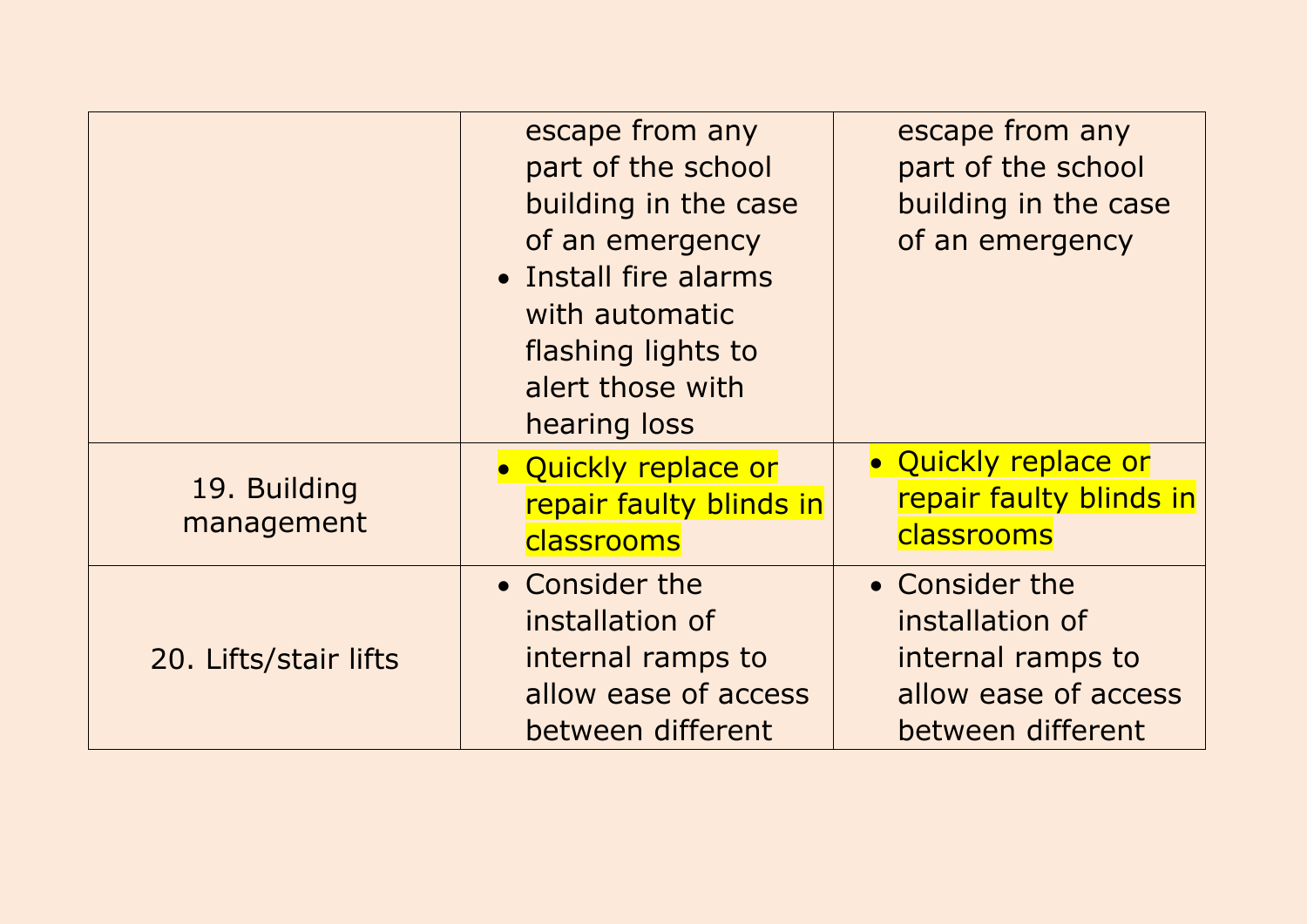|                    | levels within the<br>school building                                                                                                                                                                                                                                                                                                | levels within the<br>school building                                                                                                                                                                                                                                                                                                |
|--------------------|-------------------------------------------------------------------------------------------------------------------------------------------------------------------------------------------------------------------------------------------------------------------------------------------------------------------------------------|-------------------------------------------------------------------------------------------------------------------------------------------------------------------------------------------------------------------------------------------------------------------------------------------------------------------------------------|
| 21. Outdoor spaces | • Consider alteration<br>to the layout of<br>school playgrounds<br>to make them more<br>accessible to all,<br>including external<br>ramps so that all<br>levels of the<br>playground are<br>accessible.<br>• Consider the<br>installation of more<br>inclusive play<br>equipment which can<br>be accessed by<br>those with mobility | • Consider alteration<br>to the layout of<br>school playgrounds<br>to make them more<br>accessible to all,<br>including external<br>ramps so that all<br>levels of the<br>playground are<br>accessible.<br>• Consider the<br>installation of more<br>inclusive play<br>equipment which can<br>be accessed by<br>those with mobility |